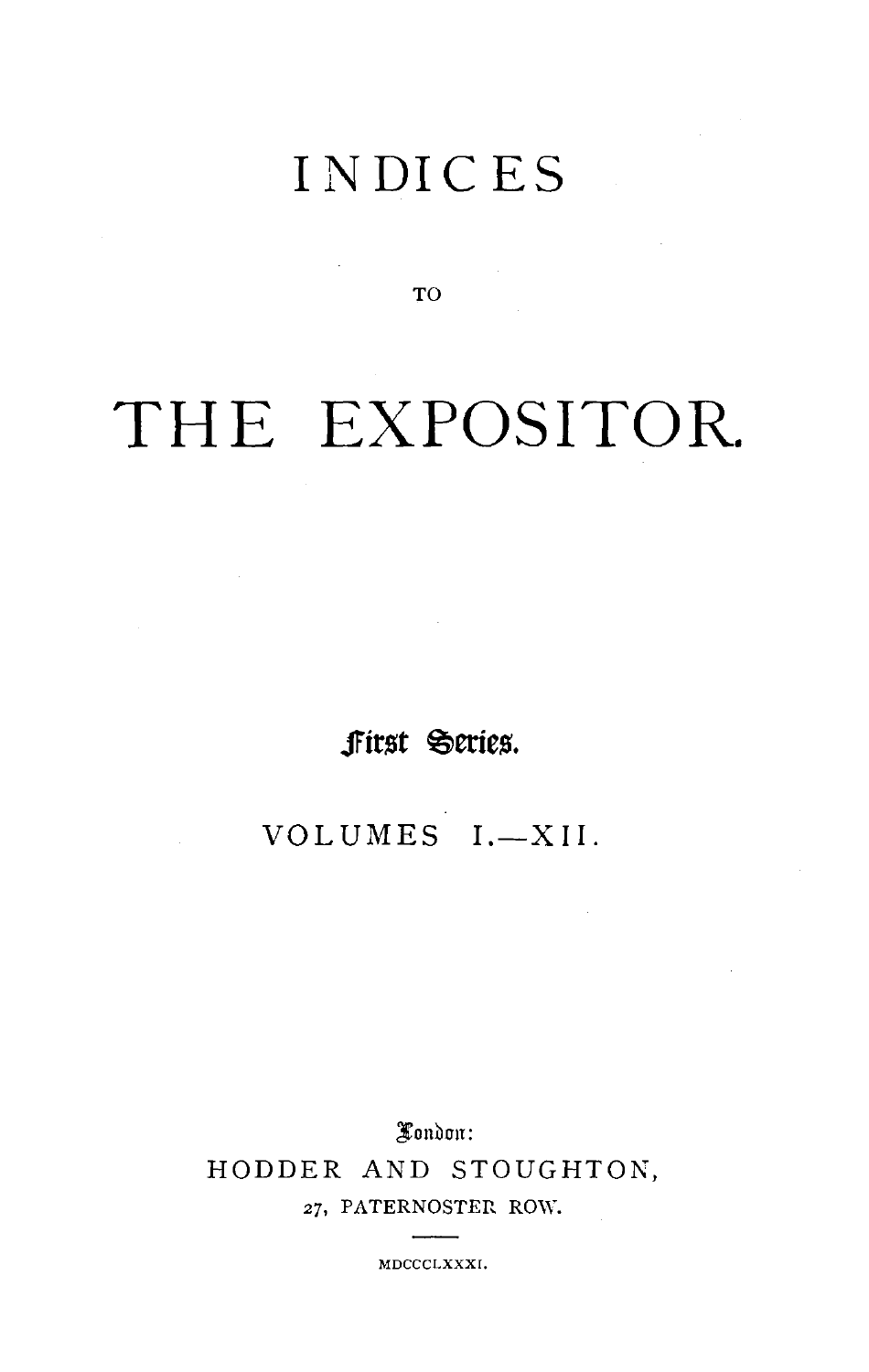UNWIN BROTHERS, THE GRESHAM PRESS, CHILWORTH AND LONDON.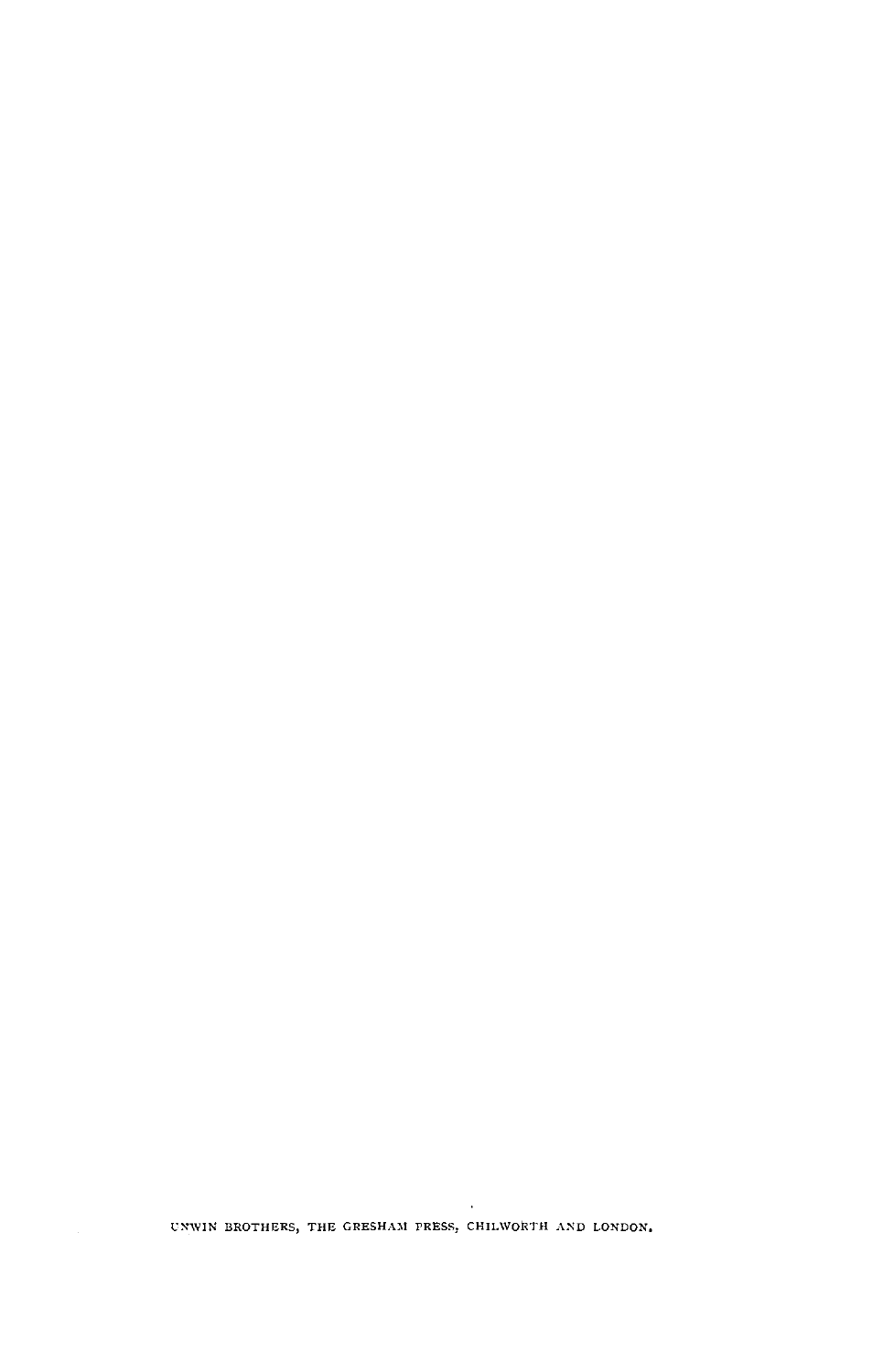# CONTENTS.

|                     |                                                |  |  |             | PACE |
|---------------------|------------------------------------------------|--|--|-------------|------|
| Index of Authors    |                                                |  |  |             |      |
| Index of Subjects.  |                                                |  |  | $\cdots$ 21 |      |
| Index of Scriptures | and the state of the state of the state of the |  |  |             |      |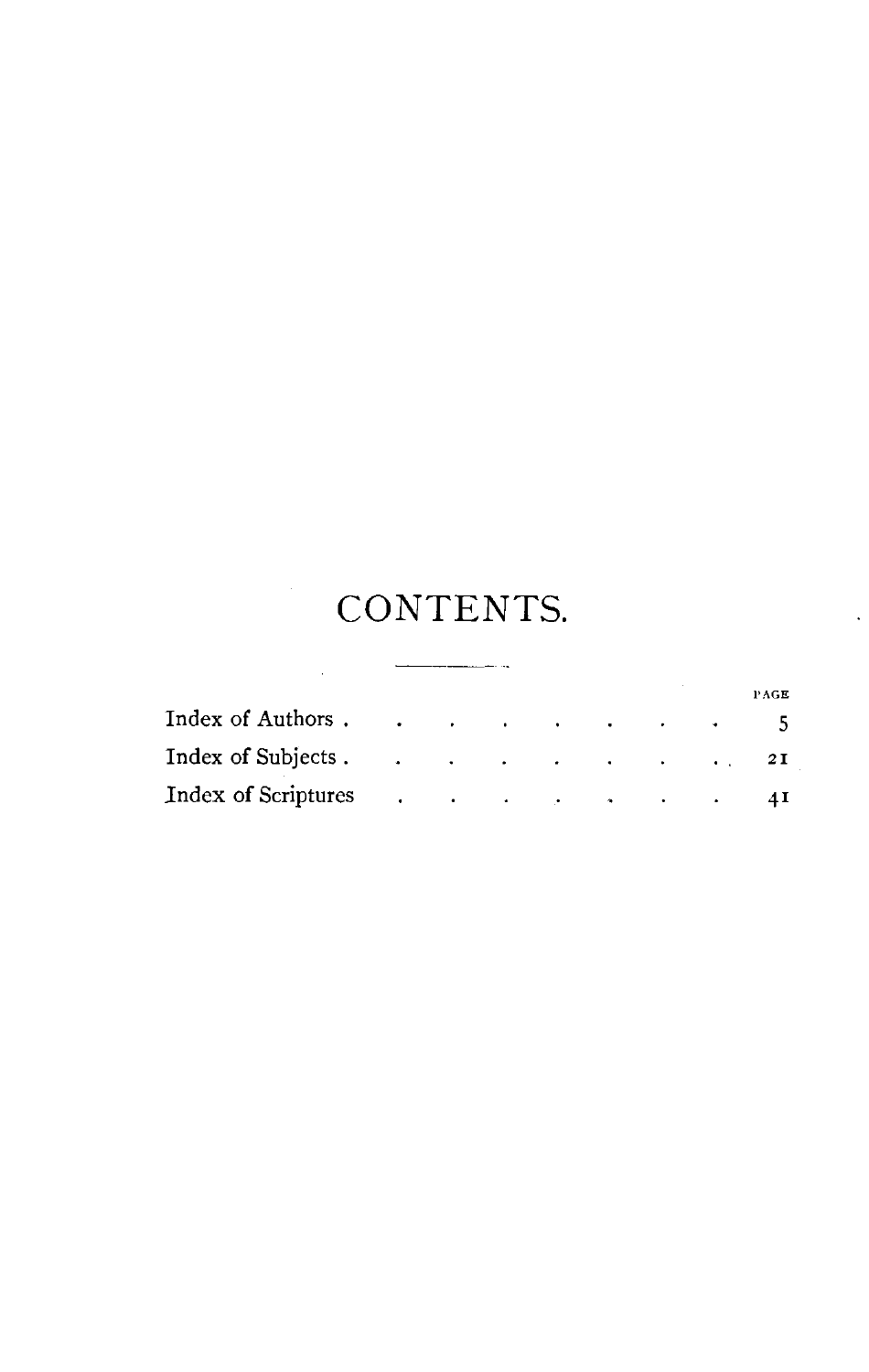|  |  | Rev. R. Balgarnie, M.A. |  |  | VOL. PAGE |
|--|--|-------------------------|--|--|-----------|
|--|--|-------------------------|--|--|-----------|

As Old as Methuselah. (A Chapter in Antediluvian Chronology) . . . . . viii., 449; xi., 215

|  | Rev. J. Barclay, D.D. |  |
|--|-----------------------|--|
|--|-----------------------|--|

| The Offering of the First-fruits |  |  | the contract of the contract of the |  | $\overline{v}$ vii. 317 |     |
|----------------------------------|--|--|-------------------------------------|--|-------------------------|-----|
| The Worship of Moloch            |  |  |                                     |  |                         | 318 |

#### **Rev. R. E. Bartlett, M.A.**

| The Cloud of Witnesses 149              |                                                                                                                                                                                                                                                                                                                                              |  |                   |              |
|-----------------------------------------|----------------------------------------------------------------------------------------------------------------------------------------------------------------------------------------------------------------------------------------------------------------------------------------------------------------------------------------------|--|-------------------|--------------|
| The Gospel of the Uncircumcision vi.    |                                                                                                                                                                                                                                                                                                                                              |  |                   | $50^{\circ}$ |
| Scripture and the Theory of Development |                                                                                                                                                                                                                                                                                                                                              |  | . viii. 117       |              |
| The Letter and the Spirit               |                                                                                                                                                                                                                                                                                                                                              |  | $\cdot$ ix. $161$ |              |
| Abraham Justified by Faith              | $\cdots$ $\cdots$ $\cdots$ $\cdots$ $\cdots$ $\cdots$ $\cdots$ $\cdots$ $\cdots$ $\cdots$ $\cdots$ $\cdots$ $\cdots$ $\cdots$ $\cdots$ $\cdots$ $\cdots$ $\cdots$ $\cdots$ $\cdots$ $\cdots$ $\cdots$ $\cdots$ $\cdots$ $\cdots$ $\cdots$ $\cdots$ $\cdots$ $\cdots$ $\cdots$ $\cdots$ $\cdots$ $\cdots$ $\cdots$ $\cdots$ $\cdots$ $\cdots$ |  |                   |              |

#### **Rev. J. A. Beet.**

| Because of the Angels 20                           |  |                    |  |
|----------------------------------------------------|--|--------------------|--|
| The Greek Aorist as used in the New Testament      |  |                    |  |
|                                                    |  | xi., 191, 296, 372 |  |
| Before the Feast of the Passover-A Reply . xii. 82 |  |                    |  |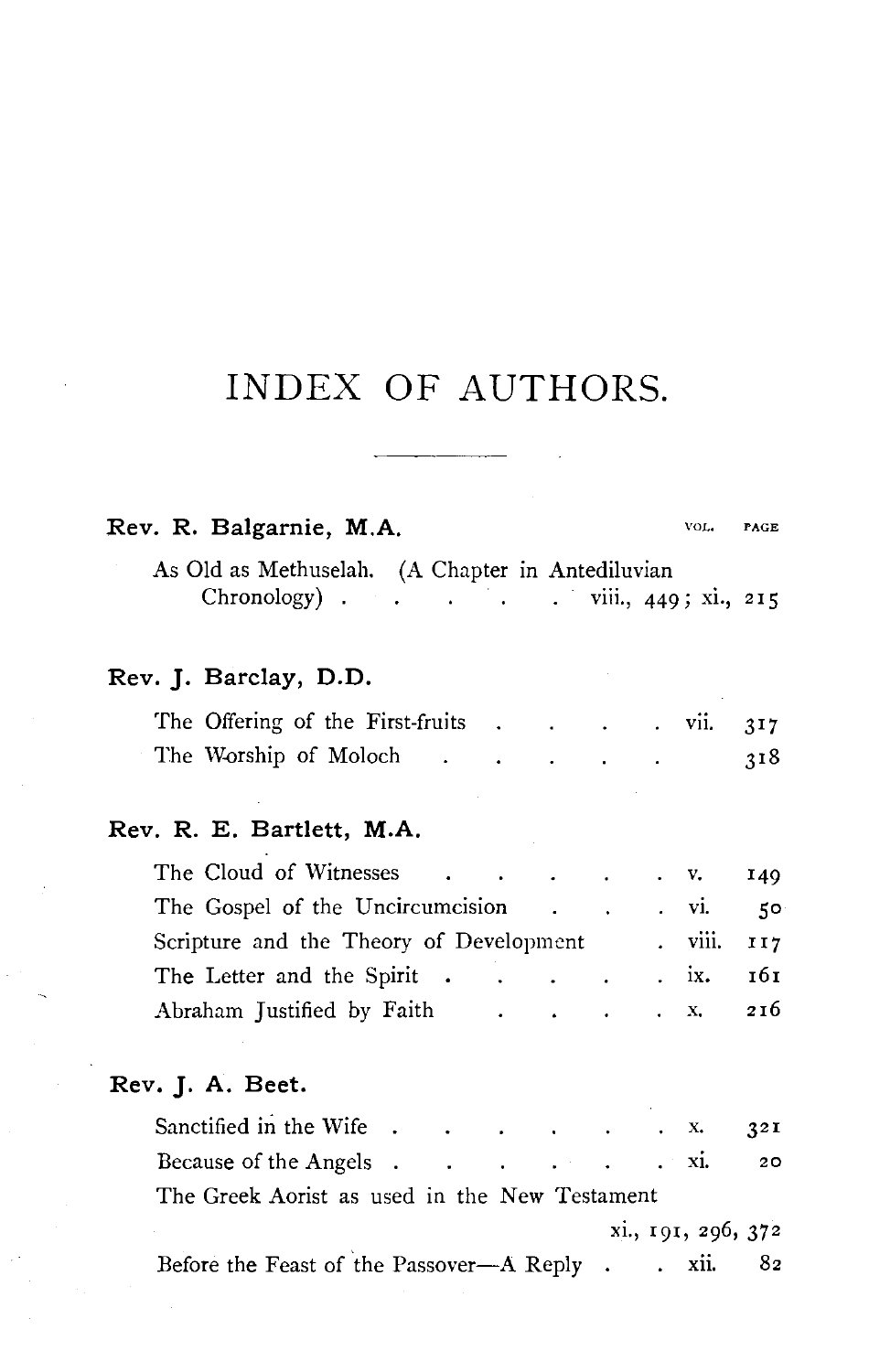| 6 |  | <i>INDEX OF AUTHORS.</i> |
|---|--|--------------------------|
|   |  |                          |

| Rev. C. J. Black, B.A.                | VOL.<br>PAGE                     |
|---------------------------------------|----------------------------------|
|                                       | 237                              |
| Rev. D. Brown, D.D.                   |                                  |
|                                       |                                  |
| Rev. A. B. Bruce, D.D.                |                                  |
| A Chapter in Gospel History.          |                                  |
| 1. John's Doubting Message to Jesus   | II<br>$\cdots$ $\cdots$ $\cdots$ |
| 2. The Judgment of Jesus on John.     | 98                               |
| 3. The Storming of the Kingdom.       | 197                              |
| . The Children in the Mericate place. |                                  |

| 1. John's Doubting Message to Jesus                 |                          |                           | v.  | II  |
|-----------------------------------------------------|--------------------------|---------------------------|-----|-----|
| 2. The Judgment of Jesus on John                    |                          | $\mathbf{L} = \mathbf{L}$ |     | 98  |
| 3. The Storming of the Kingdom.                     |                          |                           |     | 197 |
| 4. The Children in the Market-place                 |                          | $\sim 10^{-11}$           |     | 257 |
| 5. The Complaint against the Cities of the          |                          |                           |     |     |
| Plain                                               |                          |                           |     | 387 |
| 6. The Sages and the Babes.                         |                          |                           |     | 421 |
| 7. The Self-estimate of Jesus.<br>$\sim$ 100 $\sim$ |                          |                           | Vl. | 61  |
| 8. The Gracious Invitation.                         |                          |                           |     | 142 |
| The Wise and the Foolish Hearers                    |                          |                           | ix. | 90  |
| The Ninetieth Psalm reconciled with Christian       |                          |                           |     |     |
| Optimism                                            |                          |                           |     | 361 |
| Zion the Spiritual Metropolis of the World          | <b>Contract Contract</b> |                           | x.  | 134 |
|                                                     |                          |                           |     | 433 |
| Jeremiah's Prophecy of the New Covenant.            |                          |                           | X1. | 65  |
| Was Titus Circumcised?                              |                          |                           |     | 201 |
|                                                     |                          |                           |     |     |

#### **Rev. H. Burton, M.A.**

| The Human Element in the Gospels             |  |  |  | $\ldots$ i., 462; ii., 18 |
|----------------------------------------------|--|--|--|---------------------------|
| The Christ of the Resurrection v., 311, 378. |  |  |  |                           |
| Christ and the Samaritans                    |  |  |  | . vi. 186                 |

 $\sim 10$ 

### **Rev. T. K. Cheyne, M.A.**

| Jesus the Son of Sirach |  |  | . XI. | 34I |
|-------------------------|--|--|-------|-----|
|                         |  |  |       |     |

 $\bar{\mathbf{v}}$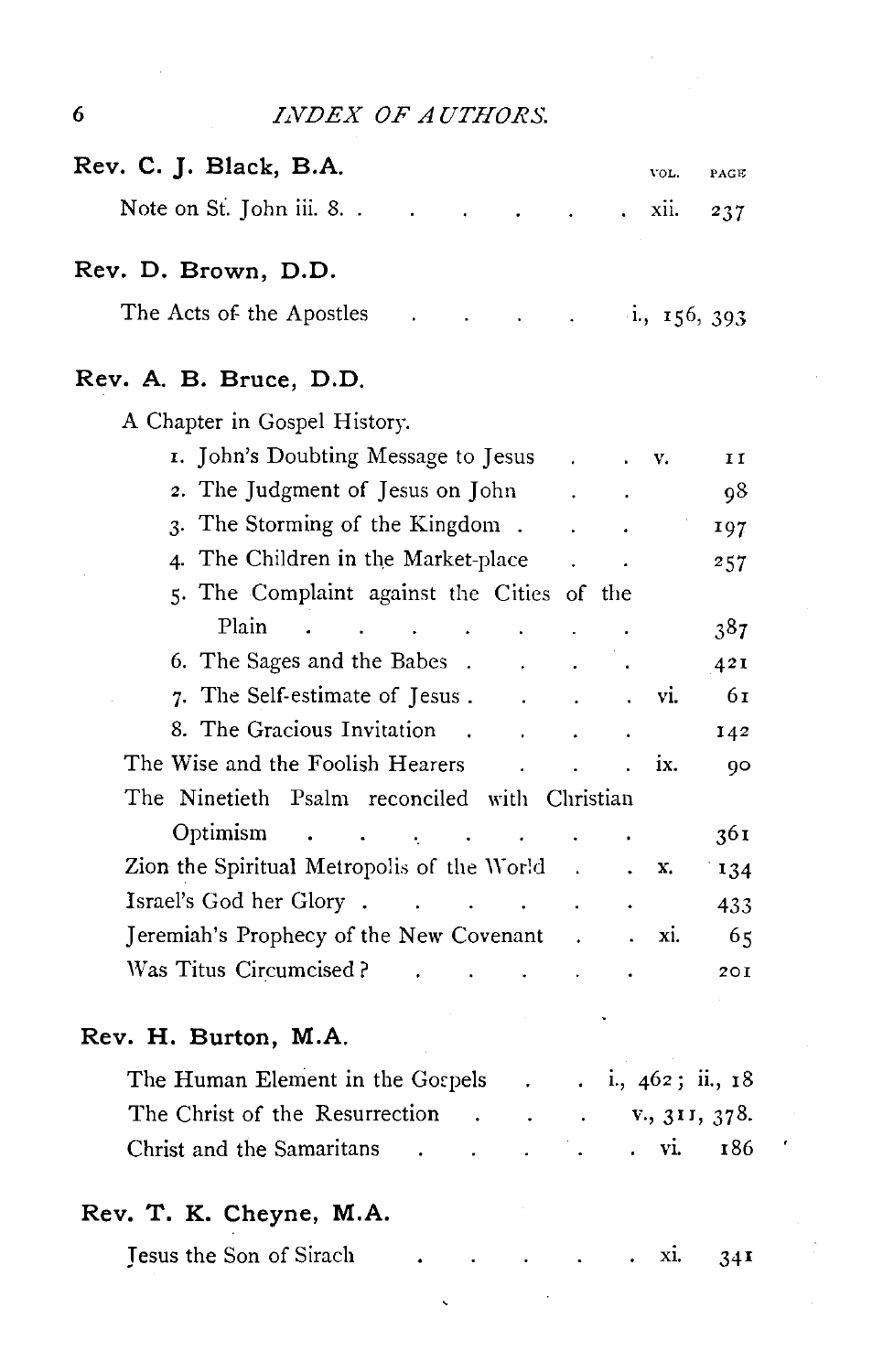| INDEX OF AUTHORS.                                                                         |  |      | 7           |
|-------------------------------------------------------------------------------------------|--|------|-------------|
| A Clergyman.                                                                              |  | VOL. | PAGE<br>475 |
| Rev. Robert Collyer (of Chicago).<br>Note on St. Luke $xi$ , $5-10$ viii.                 |  |      | 318         |
| Rev. Samuel Cox.<br>Prefaces i. iii., xii.<br>Joshua Commanding the Sun to Stand Still i. |  |      | $\mathbf I$ |

| The Sermon on the Mount.                                                                                                                                            |                                             |     |                 |
|---------------------------------------------------------------------------------------------------------------------------------------------------------------------|---------------------------------------------|-----|-----------------|
| 1. The Argument of the Sermon<br>$\sim$                                                                                                                             |                                             |     | 70              |
| 2. The Style of the Sermon.                                                                                                                                         |                                             |     | 128             |
| 3. The Originality of the Sermon<br>$\overline{\phantom{a}}$                                                                                                        |                                             |     | 196             |
| The Parable of the Ploughman and the Thresher .                                                                                                                     |                                             |     | 89              |
| Precept upon Precept<br>$\sim 10^{-10}$<br>-14                                                                                                                      |                                             |     | 98              |
| From Starlight to Sunlight<br>$\sim 100$ km s $^{-1}$<br>$\ddot{\phantom{0}}$                                                                                       | $\ddot{\phantom{0}}$                        |     | 169             |
| A New Parable<br>$\mathcal{L}^{\mathcal{L}}$<br>$\sim$<br>$\sim$ $\sim$<br>$\ddot{\phantom{0}}$                                                                     |                                             |     | 249             |
| $\ldots$ $\ldots$ $\ldots$ $\ldots$ $\ldots$ $\ldots$ $\ldots$ $\ldots$ $\ldots$ $\ldots$ $\ldots$ $\ldots$<br>Heaven<br>$\sim 100$<br>and the contract of the con- |                                             |     |                 |
| St. Paul's Cloak, Books, and Parchments                                                                                                                             | $\ddot{\phantom{0}}$                        | ÷Ī. | 286             |
| The Temptation of Abraham                                                                                                                                           | $\mathbf{r} = \mathbf{r} \times \mathbf{r}$ |     | 314             |
| The Young Man in the Linen Cloth<br>¥.                                                                                                                              |                                             |     | 436             |
| Morality versus Revelation                                                                                                                                          |                                             |     | 47 <sup>°</sup> |
| The Book of Ruth                                                                                                                                                    |                                             |     |                 |
| Introduction.<br>$\bullet$                                                                                                                                          |                                             | 11. | I               |
| 1. The Sojourn in Moab                                                                                                                                              |                                             |     | 81              |
| 2. The Return to Bethlehem.                                                                                                                                         |                                             |     | $-92$           |
| In the Harvest-field.<br>$\mathbf{R}$<br>$\mathbf{r}$<br>$\ddot{\phantom{0}}$                                                                                       | $\ddot{\phantom{0}}$                        |     | 165             |
| In the Threshing-floor<br>4.                                                                                                                                        |                                             |     | 257             |
| 5. In the Gate<br>$\mathbf{r} = \mathbf{r} \times \mathbf{r}$ .<br>$\bullet^\circ$                                                                                  |                                             |     | 360             |
| Godet on St. Luke                                                                                                                                                   |                                             |     | 71              |
| The Atonement<br>$\bullet$                                                                                                                                          |                                             |     | 226             |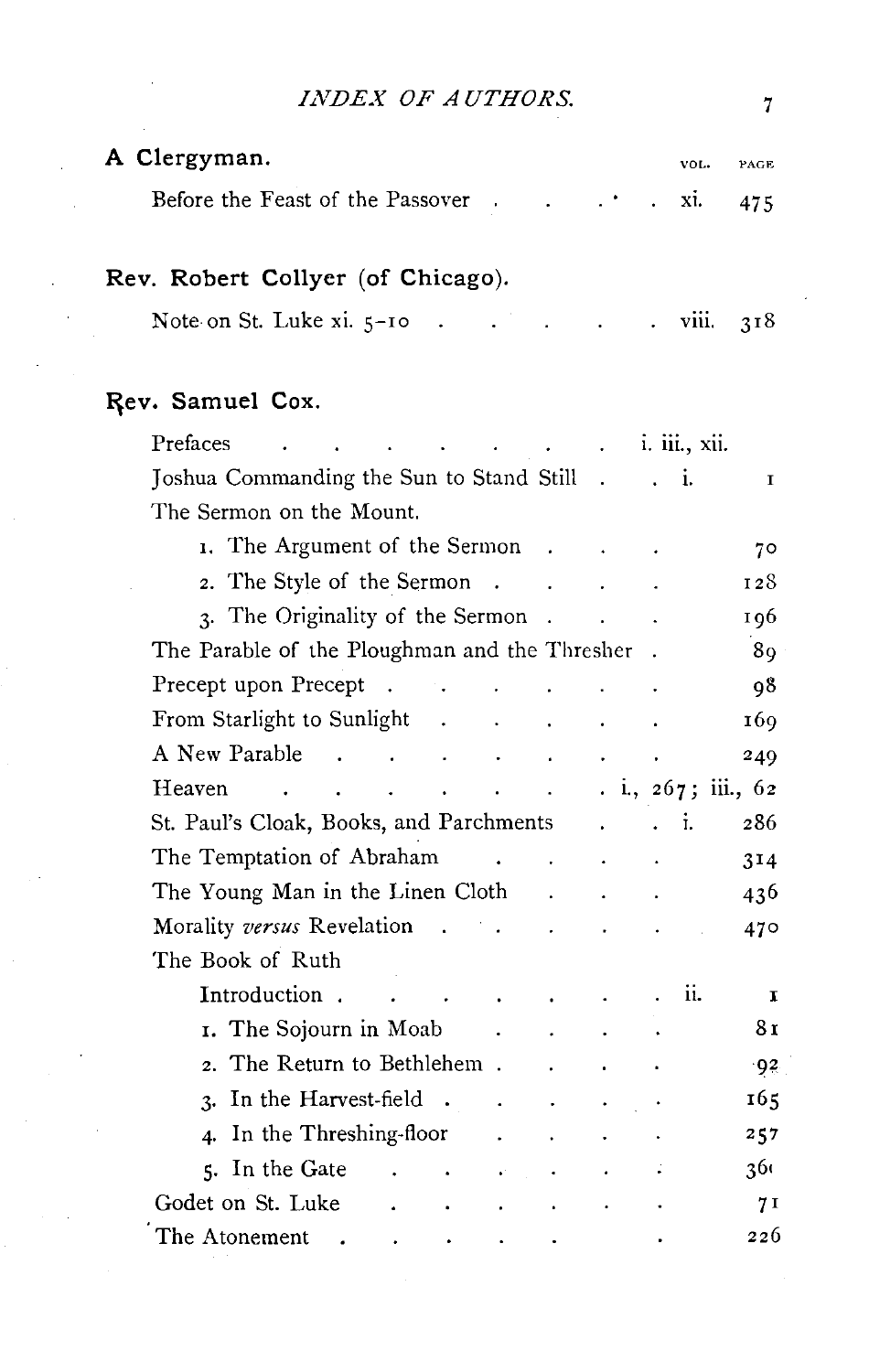| Rev. Samuel Cox (continued).                                                               | VOL.     | PAGE    |
|--------------------------------------------------------------------------------------------|----------|---------|
| The Ideal Incarnation                                                                      | ii.      | 405     |
| Capacity involves Responsibility                                                           |          | 472     |
| An Ancient Solution of a Modern Problem                                                    | iii.     | 16      |
| Life and Death as Antagonists of Love.                                                     |          | 119     |
| The Strength of Weakness<br>$\ddot{\phantom{0}}$<br>$\mathbf{z} = \mathbf{z} - \mathbf{z}$ |          | 174     |
| Notes on Commentaries, iii., 235, 318, 399; iv., 71; v., 153                               |          |         |
| vi., 158, 205                                                                              |          |         |
| Spiritual Forces                                                                           | iii.     | 252     |
| That Wicked Person                                                                         |          | 355     |
| The Doom of the Children of Bethel                                                         |          | 414     |
| The Book of Job.                                                                           |          |         |
| Introduction.                                                                              | iv.      | I       |
| I. The Prologue                                                                            |          | 81, 161 |
| II. The Curse                                                                              |          | 24I     |
| III. The First Colloquy                                                                    |          | 321     |
| 1. Eliphaz to Job<br>$\ddot{\phantom{0}}$                                                  |          | 325     |
| 2. Job to Eliphaz                                                                          |          | 401     |
| 3. Bildad to Job                                                                           | v.       | 26      |
| 4. Job to Bildad                                                                           |          | 36, 113 |
| 5. Zophar to Job                                                                           |          | 123     |
| 6. Job to Zophar                                                                           | 172, 273 |         |
| IV. The Second Colloquy                                                                    | vii.     | I       |
| Eliphaz to Job<br>I.<br>$\ddot{\phantom{1}}$                                               |          | 7.      |
| Job to Eliphaz<br>$\overline{2}$ .                                                         |          | 100     |
| Bildad to Job<br>3.                                                                        |          | 176     |
| Job to Bildad<br>4.                                                                        |          | 264     |
| 5. The Inscription.                                                                        |          | 321     |
| Zophar to Job<br>6.                                                                        |          | 437     |
| 7. Job to Zophar                                                                           | viii.    | I       |
| V. The Third Colloquy                                                                      |          | 81      |
| I. Eliphaz to Job                                                                          |          | 85      |

 $\sim$ 

.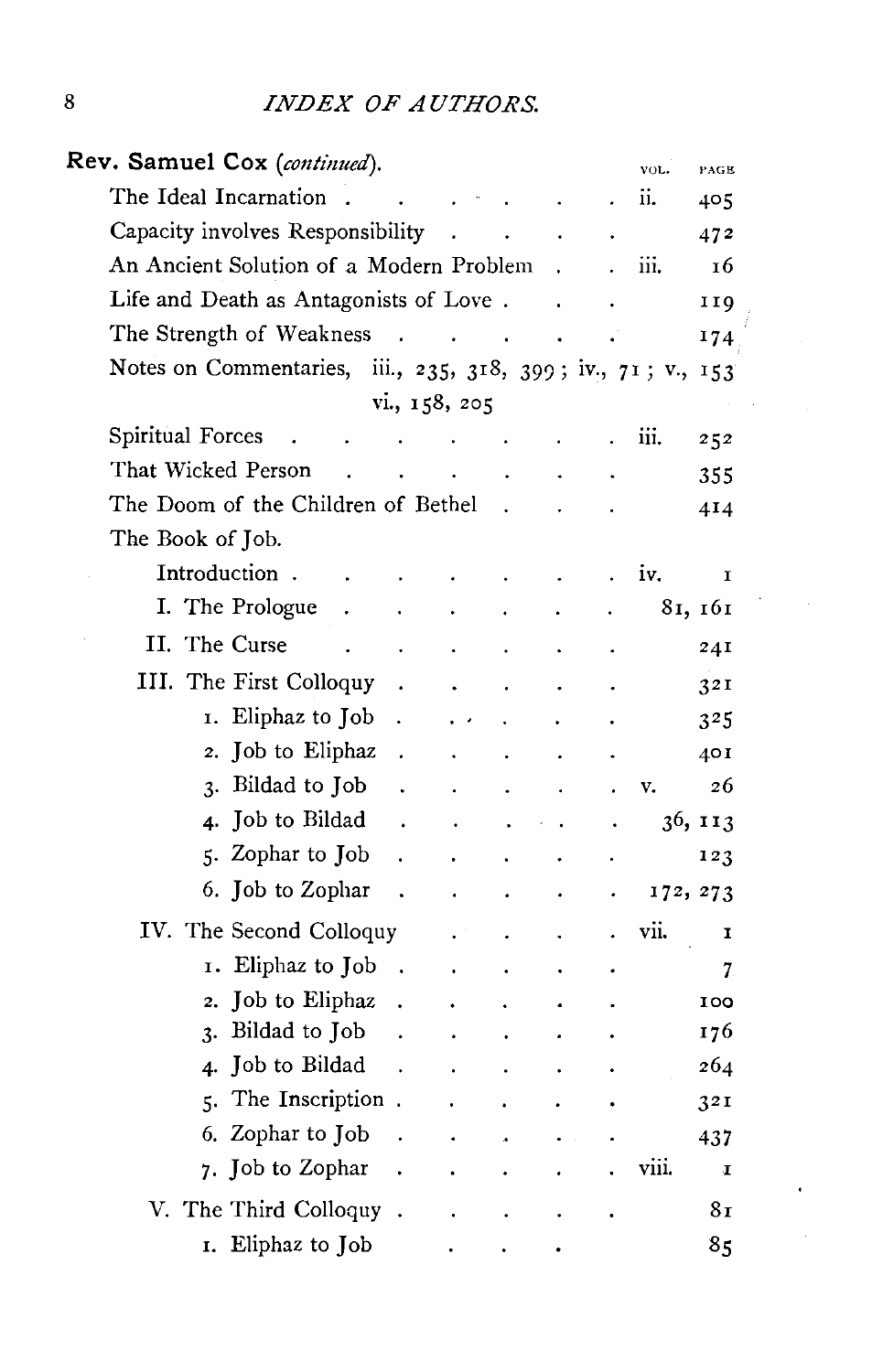|                                               |        | VOL.           | PAGE |
|-----------------------------------------------|--------|----------------|------|
| 2. Job to Eliphaz                             |        | viii.          | 161  |
| Bildad to Job<br>3.                           |        |                | 270  |
| 4. Job to Bildad                              |        |                | 279  |
| VI. The Soliloquy of Job                      |        | ix.            | 284  |
| I. First Monologue                            |        | 293, 329       |      |
| 2. Second Monologue                           |        | ix, 430; x, 27 |      |
| VII. The Intervention of Elihu.               |        | x.             | 99   |
| First Discourse<br>T.                         |        |                | 173  |
| 2. Second Discourse                           |        |                | 341  |
| Third Discourse<br>$\overline{3}$             |        | xi.            | 33   |
| 4. Fourth Discourse                           |        |                | 264  |
| VIII. The Theophany                           |        | xii.           | I    |
| I. First Divine Remonstrance                  |        |                | 143  |
| 2. Second Divine Remonstrance                 |        |                | 199  |
| IX. The Epilogue<br>$\sim$                    |        |                | 245  |
| A Parable of the Fig-trees (after Lynch).     |        | iv.            | 157  |
| A Great Promise.                              |        |                |      |
| 1. The Hundredfold                            |        |                | 256  |
| 2. With Persecutions                          |        |                | 270  |
| 3. In the Regeneration                        |        |                | 284  |
| The Rainbow                                   |        |                | 297  |
| God's Perfect Law our Despair and our Comfort |        |                | 309  |
| Prayer.                                       |        |                |      |
| I. The Biblical Conception of Prayer          |        | v.             | 321  |
| 2. The Reasonableness of Prayer               | $\sim$ |                | 406  |
| 3. The Reign of Law an Incentive to Prayer.   |        | vi.            | 36   |
| 4. The Limits of Prayer                       |        |                | 113  |
| The Rich Young Ruler.                         |        |                | 229  |
| Science and Theology                          |        |                | 241  |
| Principles, not Rules                         |        |                | 312  |
| The Waters of Shiloah.                        |        |                | 353  |
| St. Andrew                                    |        | vii.           | 424  |

 $\overline{9}$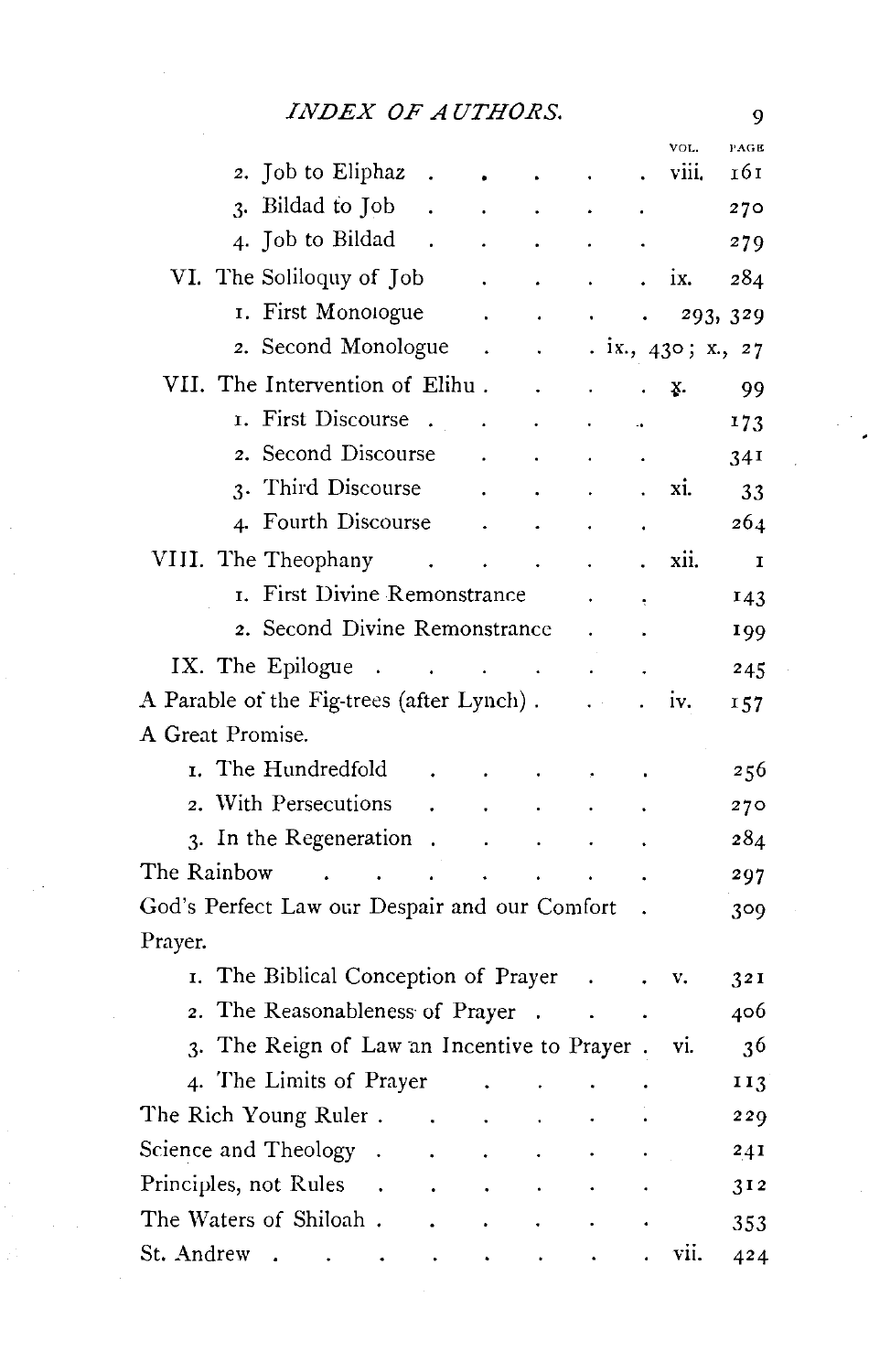| Rev. Samuel Cox (continued).                                                                                                                                                                                                                         |                                                                                                                                                                  |                      |                      |                      |                                      | VOL.  | PAGE            |
|------------------------------------------------------------------------------------------------------------------------------------------------------------------------------------------------------------------------------------------------------|------------------------------------------------------------------------------------------------------------------------------------------------------------------|----------------------|----------------------|----------------------|--------------------------------------|-------|-----------------|
| The Four Nephews of Moses                                                                                                                                                                                                                            | $\sim 100$ km s $^{-1}$                                                                                                                                          |                      | $\sim 100$           | $\ddot{\phantom{0}}$ |                                      | viii. | 346             |
| Balaam's Ass<br>$\ddot{\phantom{0}}$<br>$\overline{a}$                                                                                                                                                                                               | <b>Contract Contract</b>                                                                                                                                         |                      |                      |                      |                                      |       | 397             |
| The Parable of the Dutiful Servant                                                                                                                                                                                                                   |                                                                                                                                                                  |                      | $\ddot{\phantom{a}}$ |                      |                                      |       | 365             |
| The Parable of the Kind Master                                                                                                                                                                                                                       |                                                                                                                                                                  | $\sim$ $\sim$        |                      |                      |                                      |       | 420             |
| The Bigotry of Illumination                                                                                                                                                                                                                          |                                                                                                                                                                  | <b>Contractor</b>    |                      | $\sim$ $\sim$        | $\mathbf{I} = \mathbf{I} \mathbf{X}$ |       | 53              |
| The Prodigal and his Brother                                                                                                                                                                                                                         |                                                                                                                                                                  | $\sim$ $\sim$        |                      |                      | $\ddot{\phantom{0}}$                 |       | 137             |
| The Atonement: an Illustration                                                                                                                                                                                                                       |                                                                                                                                                                  | $\sim$               | $\ddot{\phantom{a}}$ |                      |                                      |       | 221             |
| God Wrestling with Man and Man with God.                                                                                                                                                                                                             |                                                                                                                                                                  |                      |                      |                      |                                      | x.    | 24I             |
| Immanuel<br><b>Carl Corporation</b><br>$\mathbf{r}$                                                                                                                                                                                                  |                                                                                                                                                                  |                      |                      |                      |                                      |       | 331             |
| The Praise of Love<br>$\ddot{\phantom{0}}$                                                                                                                                                                                                           |                                                                                                                                                                  |                      |                      |                      |                                      |       | 386             |
| Hosea's Children<br>$\sim$ $\sim$                                                                                                                                                                                                                    |                                                                                                                                                                  |                      | $\ddot{\phantom{a}}$ |                      |                                      |       | 422             |
| The Sheep of Death<br><b>Contract</b>                                                                                                                                                                                                                |                                                                                                                                                                  | $\sim$               | $\ddot{\phantom{0}}$ |                      |                                      |       | 466             |
| The Disciple not above his Master .                                                                                                                                                                                                                  |                                                                                                                                                                  |                      |                      |                      |                                      | xi.   | 178             |
| The Conversion of Sarah                                                                                                                                                                                                                              | $\mathbb{R}^2$                                                                                                                                                   | and a strategic con- |                      |                      |                                      | xii.  | 345             |
| Rev. A. B. Davidson, D.D.<br>The Various Kinds of Messianic Prophecy . viii., 241, 379                                                                                                                                                               |                                                                                                                                                                  |                      |                      |                      |                                      |       |                 |
| The Prophet Hosea<br>$\sim$                                                                                                                                                                                                                          | $\mathcal{L}^{\mathcal{L}}(\mathcal{L}^{\mathcal{L}}(\mathcal{L}^{\mathcal{L}}(\mathcal{L}^{\mathcal{L}}(\mathcal{L}^{\mathcal{L}}(\mathcal{L}^{\mathcal{L}})))$ |                      |                      |                      |                                      | ix.   | 24I             |
| The Wisdom of the Hebrews.                                                                                                                                                                                                                           |                                                                                                                                                                  |                      |                      |                      |                                      |       |                 |
| First Part                                                                                                                                                                                                                                           |                                                                                                                                                                  | $\mathbf{L}^{(1)}$   | $\blacksquare$       |                      | $\blacksquare$                       | xi.   | 321             |
| Second Part .                                                                                                                                                                                                                                        |                                                                                                                                                                  |                      |                      |                      |                                      | xii.  | 38 <sub>I</sub> |
| Third Part                                                                                                                                                                                                                                           |                                                                                                                                                                  |                      |                      |                      |                                      |       | 436             |
| Rev. Marcus Dodds, D.D.                                                                                                                                                                                                                              |                                                                                                                                                                  |                      |                      |                      |                                      |       |                 |
| St. Paul on Going to Law                                                                                                                                                                                                                             |                                                                                                                                                                  | $\ddot{\phantom{0}}$ |                      | ä,                   |                                      | i.    | 142             |
| St. Paul on Marriage<br>$\overline{\phantom{a}}$                                                                                                                                                                                                     |                                                                                                                                                                  |                      |                      |                      |                                      |       | 237             |
| Rev. J. Oswald Dykes, D.D.                                                                                                                                                                                                                           |                                                                                                                                                                  |                      |                      |                      |                                      |       |                 |
| The Identity of the Lord Jesus Christ after his                                                                                                                                                                                                      |                                                                                                                                                                  |                      |                      |                      |                                      |       |                 |
| Resurrection.<br>$\sim$                                                                                                                                                                                                                              | $\sim 100$ km s $^{-1}$                                                                                                                                          |                      |                      |                      |                                      | iіi.  | 161             |
| Psalm xix. read in the Light of Ancient Nature-                                                                                                                                                                                                      |                                                                                                                                                                  |                      |                      |                      |                                      |       |                 |
| worship<br>$\mathcal{L}^{\mathcal{A}}$ , and the set of the set of the set of the set of the set of the set of the set of the set of the set of the set of the set of the set of the set of the set of the set of the set of the set of the set of t |                                                                                                                                                                  |                      |                      |                      |                                      | ix.   | 42              |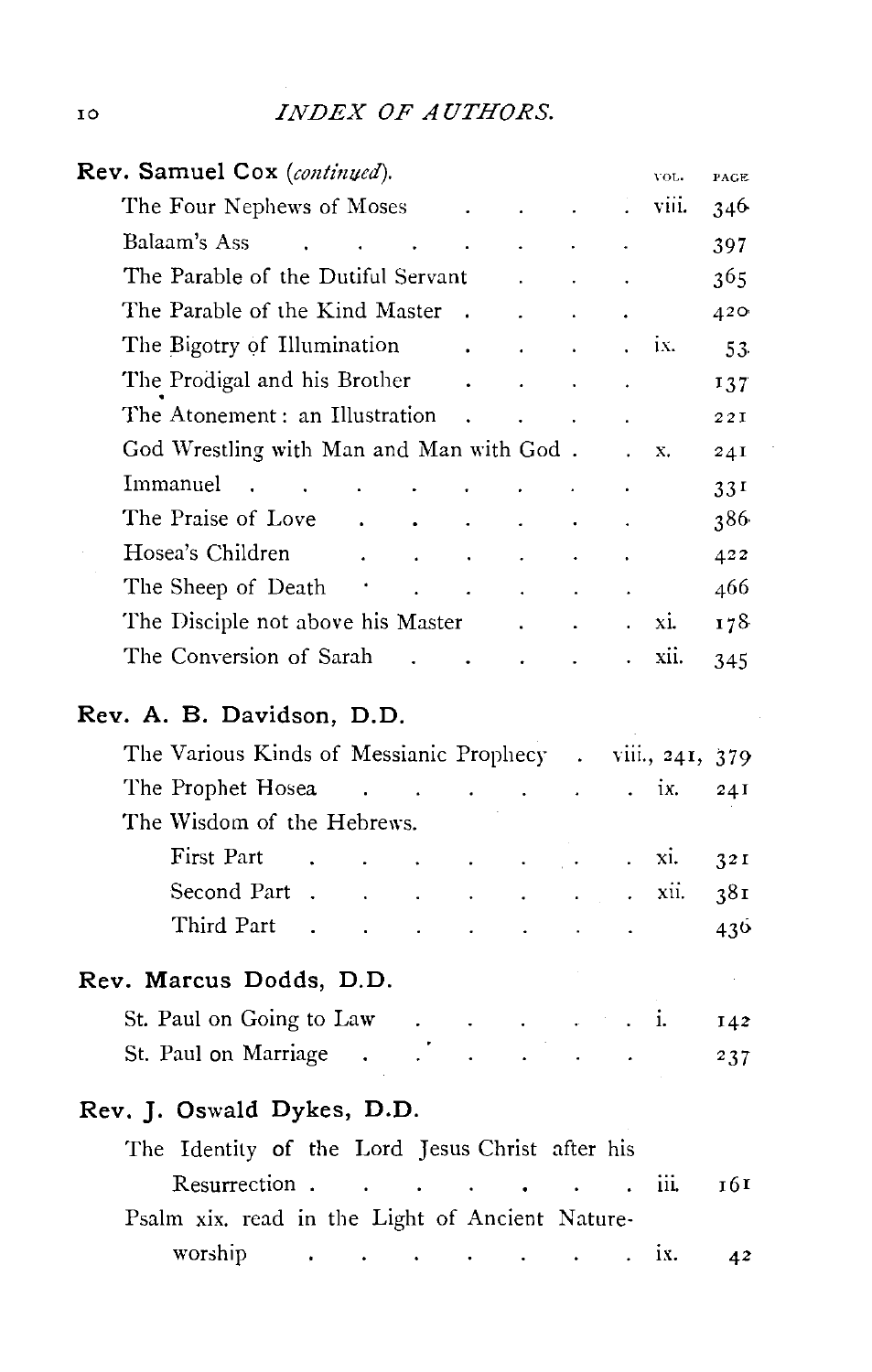| INDEX OF AUTHORS.                                                           |             | II   |
|-----------------------------------------------------------------------------|-------------|------|
| Rev. W. G. Elmslie, M.A.                                                    | VOL.        | PAGE |
| The Descent into Egypt                                                      | vi.         | 40 I |
| Rev. Maurice J. Evans, B.A.                                                 |             |      |
| This Unnamed Feast: what was it?                                            | viii.       | 39I  |
| Rev. A. M. Fairbairn, D.D.                                                  |             |      |
| Studies in the Life of Christ.                                              |             |      |
| I. The Historical Conditions                                                | vii.        | 59   |
| 2. The Narratives of the Birth and the Infancy                              |             | 161  |
| 3. The Personality of Jesus<br>$\ddot{\phantom{a}}$<br>$\ddot{\phantom{a}}$ |             | 388  |
| 4. The Baptist and the Christ                                               | viii.       | 23   |
| 5. The Temptation of Christ                                                 | iii.        | 32I  |
| 6. The New Teacher: the Kingdom of Heaven                                   | iv.         | 430  |
| 7. Galilee, Judæa, and Samaria                                              | viii.       | 98   |
| 8. The Master and the Disciples                                             |             | 182  |
| 9. The Earlier Miracles<br>$\ddot{\phantom{a}}$                             |             | 288  |
| 10. Jesus and the Jews<br>$\blacksquare$ .                                  |             | 43I  |
| II. The Later Teaching.<br>$\ddot{\phantom{0}}$                             | ix.         | 122  |
| 12. The Later Miracles<br>$\overline{\phantom{a}}$                          |             | 178  |
| 13. Jericho and Jerusalem<br>$\cdot$<br>$\ddot{\phantom{0}}$                | x.          | 253  |
| 14. Gethsemane<br>$\sim$<br>$\sim$<br>$\cdot$<br>$\ddot{\phantom{0}}$       | xi.         | 44   |
| 15. The Betrayer                                                            | xii         | 47   |
| 16. The Chief Priests; the Trial                                            |             | 258  |
| 17. The Crucifixion<br>L.                                                   |             | 356  |
| 18. The Resurrection                                                        |             | 405  |
| Rev. Canon Farrar, D.D., F.R.S.                                             |             |      |
| The Septuagint                                                              | 1., 15, 104 |      |
| Balaam's Ass                                                                |             | 366  |

 $\frac{1}{2} \frac{1}{2} \frac{1}{2}$ 

| On Purging all Meats.           |  |  |  | iii. $308$ |     |
|---------------------------------|--|--|--|------------|-----|
| The Camel and the Needle's Eye. |  |  |  |            | 369 |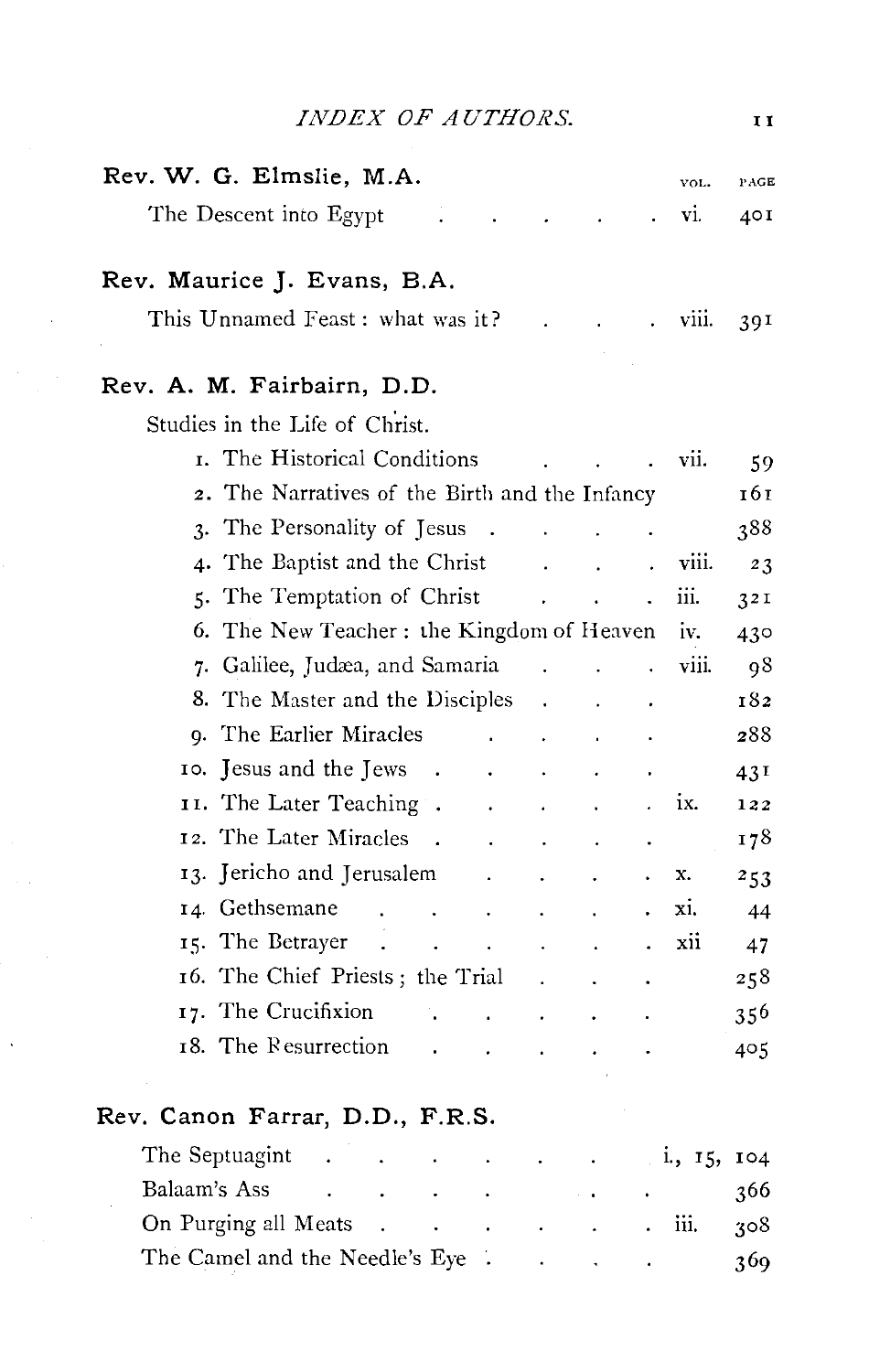$\epsilon$ 

à,

| Rev. Canon Farrar, D.D., F.R.S. (continued). |                                                     |                               |                      |                                                             |                                     |                             |                      | VOL.                   | PAGE         |
|----------------------------------------------|-----------------------------------------------------|-------------------------------|----------------------|-------------------------------------------------------------|-------------------------------------|-----------------------------|----------------------|------------------------|--------------|
| The Talmud.                                  |                                                     |                               |                      |                                                             |                                     |                             |                      |                        |              |
|                                              | I. The Results of the Exile and the Origin of       |                               |                      |                                                             |                                     |                             |                      |                        |              |
|                                              | Pharisaism                                          | $\mathbf{r}$ and $\mathbf{r}$ | $\ddot{\phantom{a}}$ | $\sim 100$                                                  | $\sim$ $\sim$                       | $\sim$ $\sim$               | $\sim 100$           | v.                     | 8τ           |
|                                              | 2. Antagonism between Christ and the Oral           |                               |                      |                                                             |                                     |                             |                      |                        |              |
|                                              | Law                                                 |                               |                      |                                                             |                                     |                             |                      |                        | 2I4          |
|                                              | 3. Rabbinic Exegesis                                |                               | $\sim 10^{-1}$       |                                                             |                                     |                             |                      |                        | 362          |
|                                              | 4. Antagonism of Christ against Externalism.        |                               |                      |                                                             |                                     |                             |                      |                        | 436          |
|                                              | 5. The Halaca and the Hagada .                      |                               |                      |                                                             |                                     | $\ddot{\phantom{a}}$        |                      | vi.                    | 266          |
|                                              | 6. Characteristics of the Hagada .                  |                               |                      |                                                             |                                     |                             |                      |                        | 334          |
|                                              | 7. Christians in the Talmud.                        |                               |                      |                                                             | $\ddot{\phantom{0}}$                |                             |                      |                        | 412          |
|                                              | 8. A Talmudic Cryptograph.                          |                               |                      |                                                             |                                     | $\sim$ $\sim$               |                      | vii.                   | 40           |
|                                              | 9. Rabbinic Eschatology .                           |                               |                      |                                                             | $\ddot{\phantom{a}}$                | $\ddot{\phantom{a}}$        | $\ddot{\phantom{0}}$ |                        | 295          |
|                                              | The Gospel for Penitents, and Christ writing on the |                               |                      |                                                             |                                     |                             |                      |                        |              |
| Ground                                       |                                                     |                               |                      |                                                             | and the contract of the contract of |                             |                      | ix.                    | 24           |
|                                              | Various Readings in the Epistle to the Romans       |                               |                      |                                                             |                                     |                             |                      |                        | 202          |
|                                              | A Few Various Readings in the New Testament         |                               |                      |                                                             |                                     |                             | $\sim$               |                        | 375          |
|                                              | Notes on Romans ix. 5                               |                               |                      | $\ddot{\phantom{0}}$                                        | $\ddot{\phantom{0}}$                |                             |                      | ix., $400$ ; x., $236$ |              |
|                                              | The Rhetoric of St. Paul                            |                               |                      |                                                             |                                     | $\ddot{\phantom{a}}$        | $\mathbf{L}$         | x.                     | $\mathbf{I}$ |
|                                              | Wresting the Scriptures.                            |                               | $\ddot{\phantom{1}}$ | $\ddot{\phantom{0}}$                                        | $\bullet$                           | $\sim$ $\sim$               |                      | xii., 23, 173          |              |
| Rev. George G. Findlay, B.A.                 |                                                     |                               |                      |                                                             |                                     |                             |                      |                        |              |
|                                              | Note on Colossians i. $3-5$                         |                               | $\ddot{\phantom{a}}$ | $\mathcal{A}^{\mathcal{A}}$ and $\mathcal{A}^{\mathcal{A}}$ |                                     | $\sim 10^{11}$ km s $^{-1}$ | $\ddot{\phantom{0}}$ | x.                     | 74           |
|                                              | St. Paul's Use of $\Theta$ PIAMBEYQ.                |                               |                      | $\mathbf{r} = \mathbf{r} \times \mathbf{r}$ .               |                                     |                             |                      | x., 403; xi., 78       |              |
|                                              | The Reading and Rendering of Colossians ii. 18.     |                               |                      |                                                             |                                     |                             |                      | xi.                    | 385          |
|                                              | On Colossians ii. 22, 23                            |                               |                      |                                                             | $\mathbf{a}$                        |                             |                      | xii.                   | 289          |
| Rev. T. Campbell Finlayson.                  |                                                     |                               |                      |                                                             |                                     |                             |                      |                        |              |
|                                              | Law, Miracles, and Prayer                           |                               | $\sim$               | $\ddot{\phantom{0}}$                                        |                                     |                             |                      | v.                     | 235          |
|                                              | Christ demanding Hatred                             |                               | $\ddot{\phantom{0}}$ |                                                             |                                     |                             |                      | ix.                    | 420          |
| Rev. John Gibb, M.A.                         |                                                     |                               |                      |                                                             |                                     |                             |                      |                        |              |
|                                              | The Door of the Sheep                               |                               |                      |                                                             |                                     |                             |                      | VIII.                  | 359          |
|                                              |                                                     |                               |                      |                                                             |                                     |                             |                      |                        |              |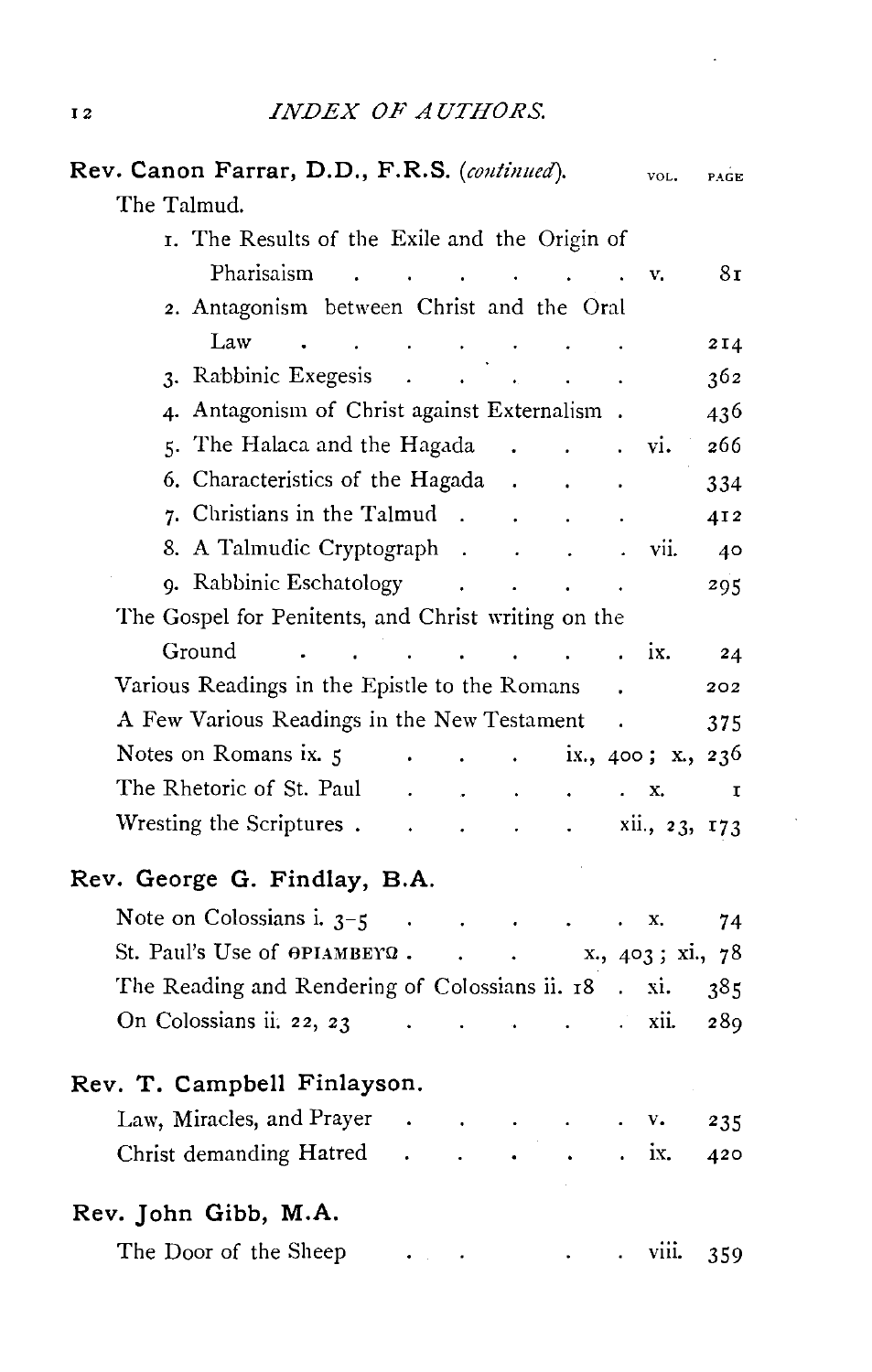|  | <i>INDEX OF AUTHORS.</i> |  |
|--|--------------------------|--|
|--|--------------------------|--|

| Rev. J. Paton Gloag, D.D.              |  | VOL.     | PAGE |
|----------------------------------------|--|----------|------|
| The Complement of Christ's Afflictions |  | VII. 224 |      |

#### **Rev. F. Godet, D.D.**

The Prologue of St. John's Gospel, ii., 49, 103, 177, 285, 386 The Resurrection of Jesus Christ . v., 161, 241, 335 The Holiness of Jesus Christ  $\ldots$   $\ldots$   $\ldots$   $\ldots$   $\ldots$   $\ldots$   $\ldots$   $\ldots$ 

#### **Rev. Joseph Hammond, D.D.**

| An Apology for the Vindictive Psalm (cix.) $\cdot$ ii. 325                                                           |  |                |                         |  |
|----------------------------------------------------------------------------------------------------------------------|--|----------------|-------------------------|--|
| The Vindictive Psalms Vindicated.                                                                                    |  |                | iii., 27, 101, 185, 452 |  |
|                                                                                                                      |  | iv., $56, 212$ |                         |  |
| Note on Joshua iv. $9 \cdot \cdot \cdot \cdot \cdot \cdot \cdot \cdot \cdot \cdot \cdot \cdot \cdot \cdot \cdot 315$ |  |                |                         |  |

#### **Rev. F. T. Hill, M.A.**

| The Parable of the Labourers in the Vinevard |  |  |  | 111. | 427 |
|----------------------------------------------|--|--|--|------|-----|
|                                              |  |  |  |      |     |

#### **Rev. Stanley Leathes, D.D.**

| The Disciple whom Jesus loved $\cdot$ . $\cdot$ ii. 453            |  |     |
|--------------------------------------------------------------------|--|-----|
| Gideon's Fleece iii. 295                                           |  |     |
| The Writer of the Fourth Gospel and St. John $\cdot$ v. $\cdot$ 56 |  |     |
| The Marriage in Cana of Galilee                                    |  | 304 |

#### **Rev. Rawson Lumby, D.D.**

| The Graphic and Dramatic Character of the Gospel                                                                                                                                          |  |  |  |     |
|-------------------------------------------------------------------------------------------------------------------------------------------------------------------------------------------|--|--|--|-----|
| of St. Mark $\cdot$ $\cdot$ $\cdot$ $\cdot$ $\cdot$ $\cdot$ $\cdot$                                                                                                                       |  |  |  | 269 |
| The Style and Character of St. Peter iii.                                                                                                                                                 |  |  |  | 264 |
| On the Epistles of St. Peter.                                                                                                                                                             |  |  |  |     |
| First Epistle iv. 113                                                                                                                                                                     |  |  |  |     |
| Second Epistle $\ldots$ $\ldots$ $\ldots$ $\ldots$ $\ldots$ $\ldots$ $\ldots$ $\ldots$ $\ldots$ $\ldots$ $\ldots$ $\ldots$ $\ldots$ $\ldots$ $\ldots$ $\ldots$ $\ldots$ $\ldots$ $\ldots$ |  |  |  |     |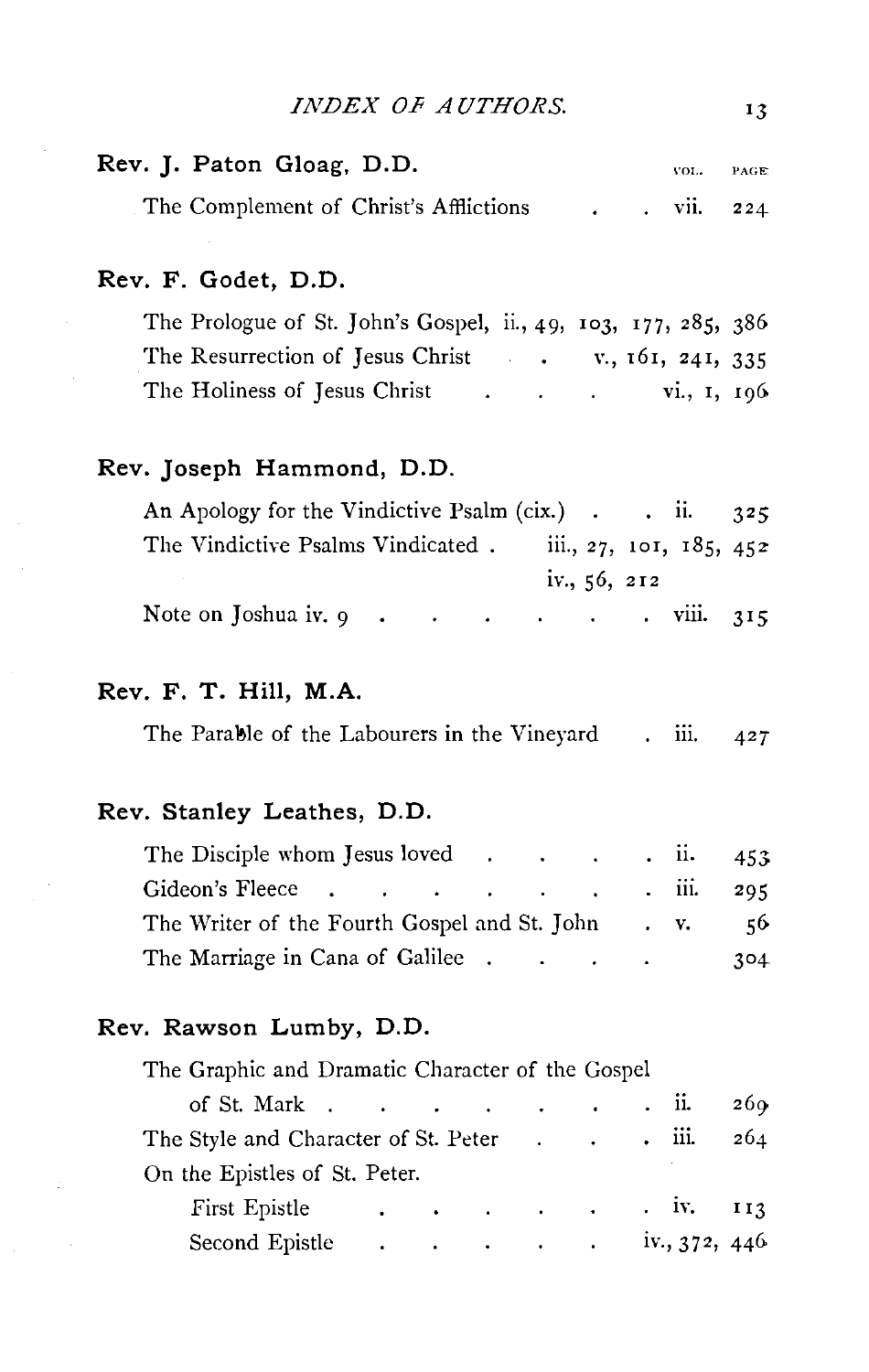| 14 | <i>INDEX OF AUTHORS.</i>                                              |                           |              |               |                |
|----|-----------------------------------------------------------------------|---------------------------|--------------|---------------|----------------|
|    | Rev. Rawson Lumby, D.D. (continued).                                  |                           |              | VOL.          | PAGE           |
|    | The Gospel in the Epistles .<br>$\ldots$ v., 1, 134, 289, 343, 451    |                           |              |               |                |
|    | vi., 96, 383, 429                                                     |                           |              |               |                |
|    | Christ Feeding the Multitudes<br>$\sim 10^{-11}$                      |                           |              | viii.         | 148            |
|    | Some Traces of a Hebrew Gospel<br><b>Contractor</b>                   | $\ddot{\phantom{a}}$      |              | ix.           | 316            |
|    | The Coming of the Messiah : a Jewish Exposition                       |                           |              |               | 393            |
|    | Annas and Caiaphas                                                    |                           |              |               | 476            |
|    | Rev. T. T. Lynch.                                                     |                           |              |               |                |
|    | The Glorious Company of the Apostles                                  |                           |              | i.            | 29             |
|    | A Parable of the Fig-trees.                                           |                           |              | iv.           | 157            |
|    | Rev. John Macpherson, M.A.                                            |                           |              |               |                |
|    | The New Testament View of Life                                        |                           |              | v.            | 7 <sup>2</sup> |
|    | Professor J. P. Mahaffy, M.A.                                         |                           |              |               |                |
|    | On the Mysteries<br>$\ddot{\phantom{a}}$                              |                           |              | ٧.            | 471            |
|    | Professor John Massie, M.A.                                           |                           |              |               |                |
|    | Righteousness and Justification<br>$\sim 100$                         |                           |              | $\cdot$ viii. | 257            |
|    | Word Studies in the New Testament . ix., 345, 459; x., 48             |                           |              |               |                |
|    | Two New Testament Synonyms<br>$\mathbf{r}$<br>$\sim$                  | $\mathbf{a} = \mathbf{a}$ |              | xi., 137, 320 |                |
|    | New Testament Words Denoting "Care"                                   |                           | $\mathbf{r}$ | xii.          | IO4            |
|    | A New Testament Antithesis                                            |                           |              |               | 459            |
|    | Rev. George Matheson, D.D.                                            |                           |              |               |                |
|    | Science and the Christian Doctrine of Prayer                          |                           |              | ix.           | $\mathbf{I}$   |
|    | The Pauline Argument for a Future State                               |                           |              |               | 264            |
|    | The Paradox of Christian Ethics .                                     |                           |              | x.            | 81             |
|    | Christianity and Judaism                                              |                           |              |               | 275            |
|    | Christianity's First Invitation to the World                          |                           |              | xi.           | 101            |
|    | The Outer and the Inner Glory<br>$\mathbf{r}$<br>$\ddot{\phantom{a}}$ | $\ddot{\phantom{0}}$      |              | xii.          | 89             |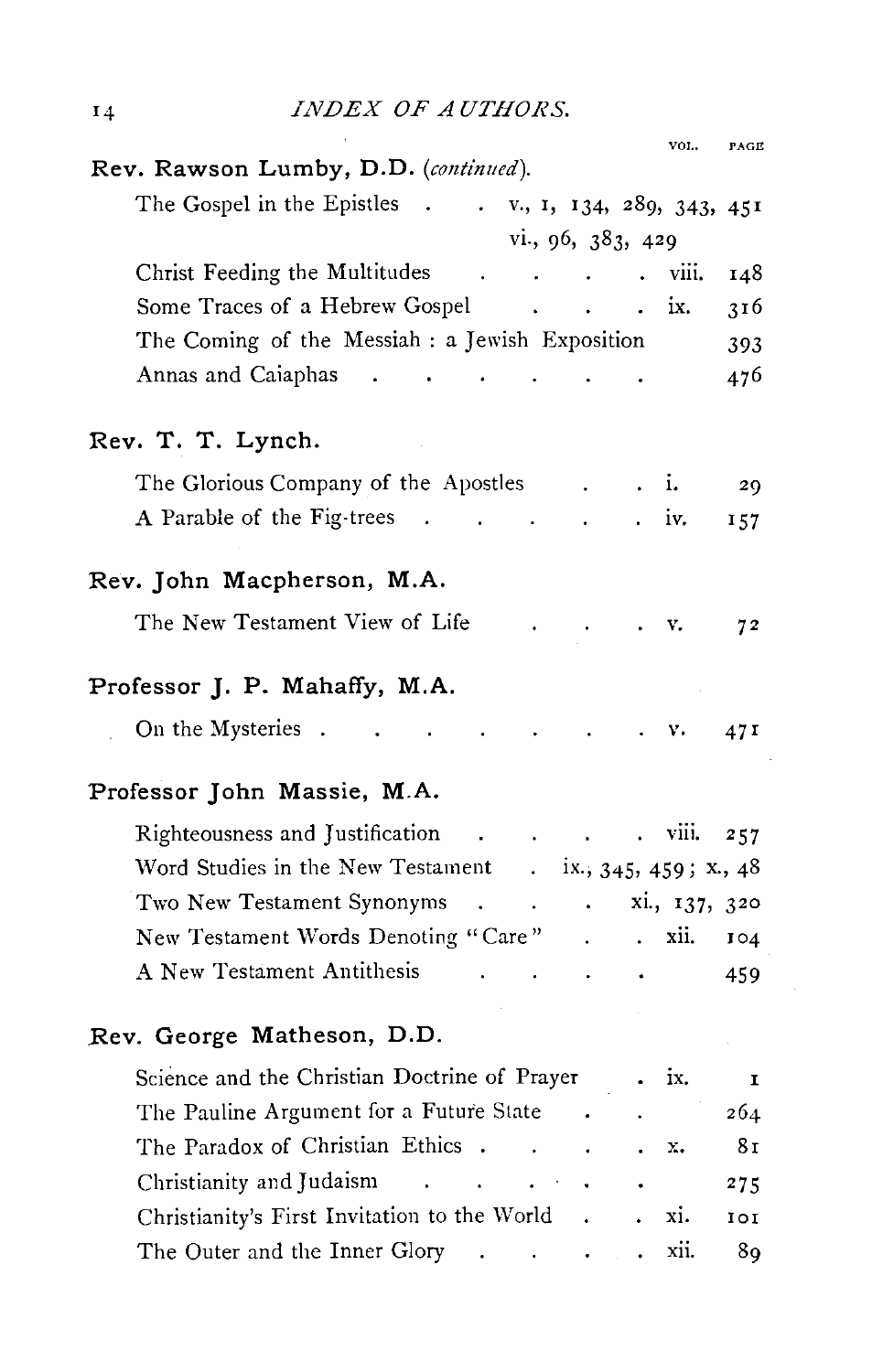| <i>INDEX OF AUTHORS.</i> |  |
|--------------------------|--|
|--------------------------|--|

| Rev. W. Milligan, D.D.                                                |  |  | VOL. PAGE |     |
|-----------------------------------------------------------------------|--|--|-----------|-----|
| St. John's View of Jesus on the Cross vi., 17, 129                    |  |  |           |     |
| Some Recent Critical Readings in the New                              |  |  |           |     |
| Testament vii., $123, 194$                                            |  |  |           |     |
| The Candlestick and the Star viii. 202                                |  |  |           |     |
| M. W. Moggridge, M.A.                                                 |  |  |           |     |
| Lost Gospels xii. 325                                                 |  |  |           |     |
| Rev. James Morison, D.D.                                              |  |  |           |     |
| First Chapter of the Epistle to the Hebrews.                          |  |  |           |     |
| i., 60, 119, 185, 279, 349, 447; ii., 295, 418                        |  |  |           |     |
| Anathema from Christ vi.                                              |  |  |           | 177 |
| Prayer                                                                |  |  |           | 300 |
| Note on St. Mark vii. 3 viii.                                         |  |  |           | 467 |
| The Christology of St. Paul in the Superscription of                  |  |  |           |     |
| the Epistle to the Romans, ix, $105$ ; x., $149$ ; xi., $309$ , $458$ |  |  |           |     |
| Grace, Philologically Viewed xii.                                     |  |  |           | 86  |

### **The Very Rev. J. J. Stewart Perowne, D.D.**

| The Laws of the Kingdom, and the Invitation of |  |  |  |  |  |
|------------------------------------------------|--|--|--|--|--|
| the King vii., 215, 249, 348                   |  |  |  |  |  |
| Wind and Fire Ministers of God viii. 461       |  |  |  |  |  |
| The Book Ecclesiastes:                         |  |  |  |  |  |
| First Chapter ix., 409; x., 61                 |  |  |  |  |  |
|                                                |  |  |  |  |  |

#### **Rev. E. H. Plumptre, D.D.**

| Anthropomorphic Religion.     |        | the contract of the contract of |                                                  | 44  |
|-------------------------------|--------|---------------------------------|--------------------------------------------------|-----|
| St. Paul as a Man of Business | $\sim$ |                                 |                                                  | 250 |
| The Writings of Apollos       |        |                                 | $\cdot$ $\cdot$ $\cdot$ $\cdot$ $\cdot$ 329, 409 |     |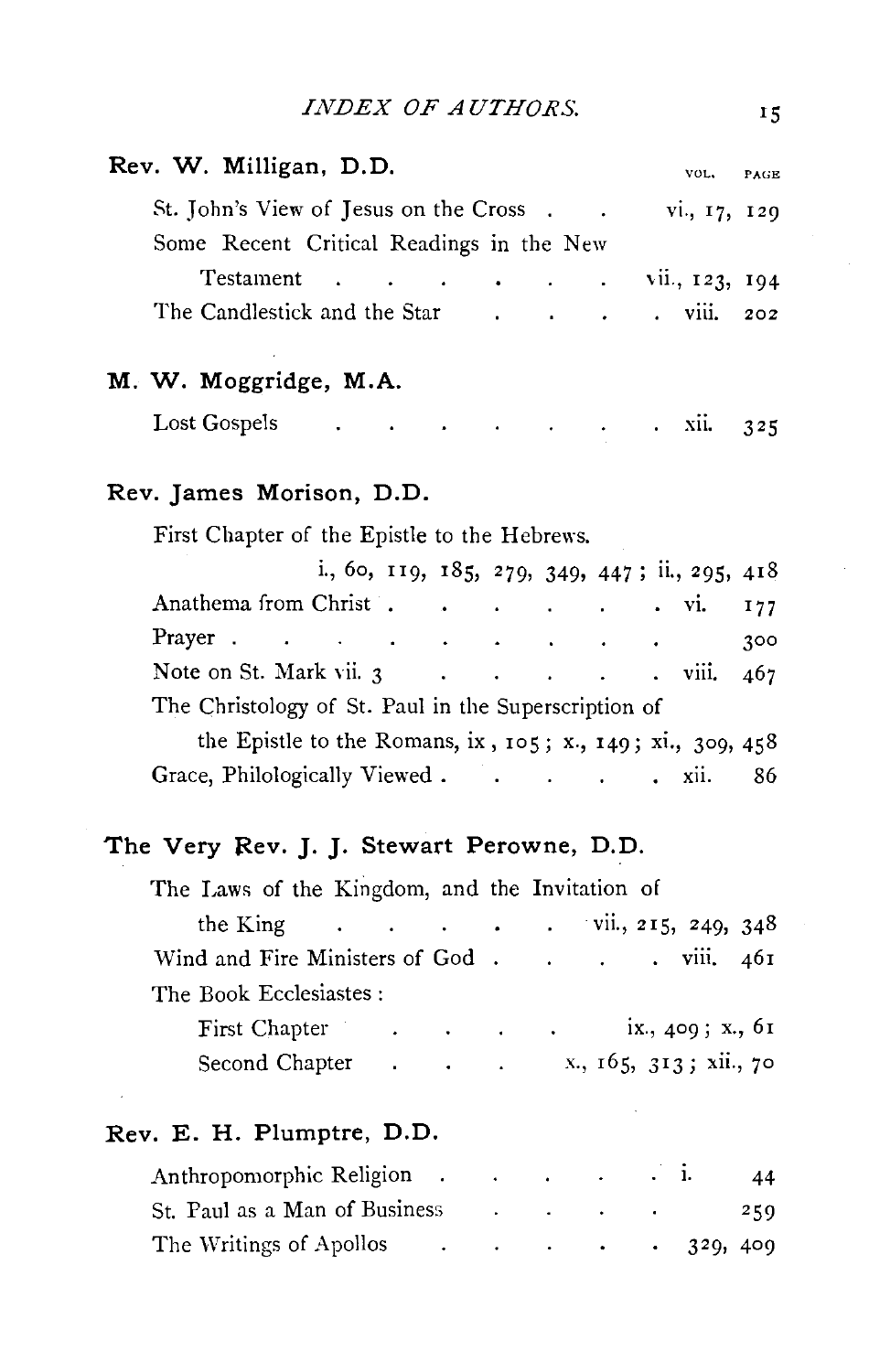| Rev. E. H. Plumptre, D.D. (continued). |                                                      |                                     |                                         |                                  |                                                                 |                                                                 |                      | VOL.             | PAGE. |
|----------------------------------------|------------------------------------------------------|-------------------------------------|-----------------------------------------|----------------------------------|-----------------------------------------------------------------|-----------------------------------------------------------------|----------------------|------------------|-------|
|                                        | The Epistles to the Seven Churches of Asia.          |                                     |                                         |                                  |                                                                 |                                                                 |                      |                  |       |
|                                        | Introductory.                                        |                                     |                                         |                                  |                                                                 |                                                                 |                      | 11., 28, 115     |       |
|                                        | 1. Ephesus .                                         | <b>All Contract Contract</b>        |                                         | $\bullet$ . The set of $\bullet$ | $\sim 100$                                                      | $\bullet$ .<br><br><br><br><br><br><br><br><br><br><br><br><br> | $\bullet$            |                  | 186   |
|                                        | 2. Smyrna                                            |                                     |                                         |                                  |                                                                 |                                                                 |                      |                  | 374   |
|                                        | 3. Pergamos.                                         | and the contract of the contract of |                                         |                                  | $\bullet$ .<br><br><br><br><br><br><br><br><br><br><br><br><br> |                                                                 |                      |                  | 433   |
|                                        | 4. Thyatira                                          |                                     |                                         |                                  |                                                                 | $\bullet$                                                       | $\ddot{\phantom{0}}$ | 111.             | 48    |
|                                        | 5. Sardis                                            |                                     |                                         |                                  |                                                                 |                                                                 |                      |                  | 204   |
|                                        | 6. Philadelphia                                      |                                     |                                         |                                  |                                                                 |                                                                 |                      |                  | 282   |
|                                        |                                                      |                                     |                                         |                                  | and the state of the                                            |                                                                 |                      |                  | 433   |
|                                        | St. Luke and St. Paul : an Inquiry into their Mutual |                                     |                                         |                                  |                                                                 |                                                                 |                      |                  |       |
|                                        | Relations                                            |                                     | and the contract of the contract of the |                                  |                                                                 |                                                                 | . IV.                |                  | 134   |
|                                        | The Potter and the Clay The Potter and the Clay      |                                     |                                         |                                  |                                                                 |                                                                 |                      |                  | 469   |
|                                        | The Samaritan Element in the Gospels and Acts        |                                     |                                         |                                  |                                                                 |                                                                 |                      | vii.             | 22    |
|                                        | The Author of Ecclesiastes: an Ideal Biography       |                                     |                                         |                                  |                                                                 |                                                                 |                      | x <sub>1</sub> . | 40I   |
|                                        | Note on "The Author of Ecclesiastes".                |                                     |                                         |                                  |                                                                 |                                                                 |                      | XII.             | 88    |
|                                        |                                                      |                                     |                                         |                                  |                                                                 |                                                                 |                      |                  |       |

#### **Rev. J. S. Purton, B.D.**

| The Golden Censer vi. 469                                                                                                                                                                                                      |  |  |  |  |
|--------------------------------------------------------------------------------------------------------------------------------------------------------------------------------------------------------------------------------|--|--|--|--|
| Note on Hebrews ix. $15-22$ . vii. 73                                                                                                                                                                                          |  |  |  |  |
| Note on Colossians i. 24 (a) contract the contract of the contract of the contract of the contract of the contract of the contract of the contract of the contract of the contract of the contract of the contract of the cont |  |  |  |  |
| Note on Galatians i. 19 162                                                                                                                                                                                                    |  |  |  |  |

#### **Thomas de Quincey.** (A Reprint.)

On the Supposed Scriptural Expression for Eternity vii. 405

#### **Rev. H. R. Reynolds, D.D.**

| First Epistle to Timothy, ii., 59, 131, 209, 317, 396, 465 |  |  |                                       |  |  |
|------------------------------------------------------------|--|--|---------------------------------------|--|--|
|                                                            |  |  | iii., 74, 142, 224, 380; iv., 47, 191 |  |  |
|                                                            |  |  |                                       |  |  |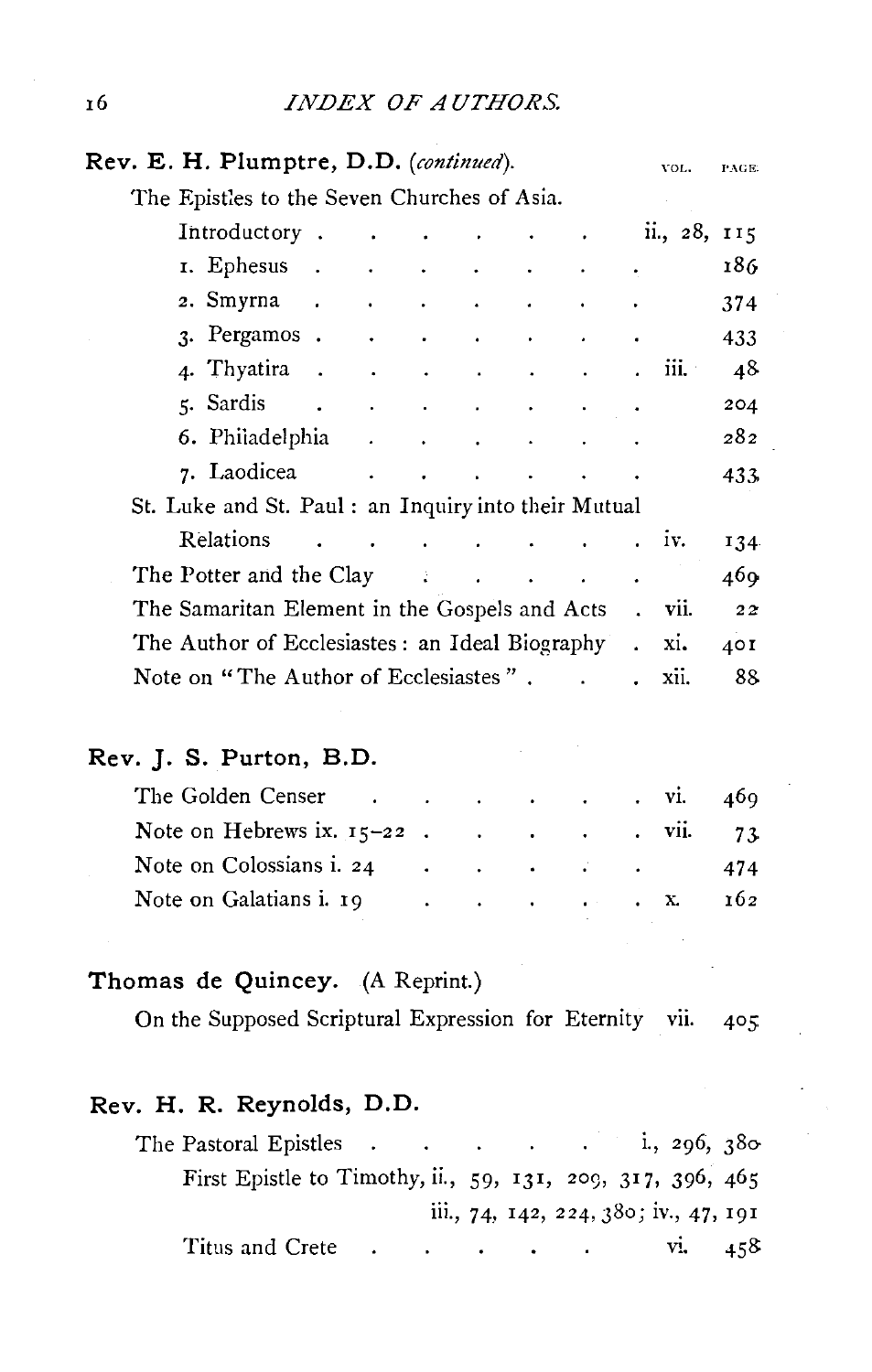$17$ 

| Rev. H. R. Reynolds, D.D. (continued.)                      |                      |                                                                         |                    |                                 |                                                     | VOL.                                                                  | PAGE            |
|-------------------------------------------------------------|----------------------|-------------------------------------------------------------------------|--------------------|---------------------------------|-----------------------------------------------------|-----------------------------------------------------------------------|-----------------|
| Epistle to Titus viii., 69, 131, 215                        |                      |                                                                         |                    |                                 |                                                     |                                                                       |                 |
| The Last Words of St. Paul.                                 |                      |                                                                         | $\sim 10^{-11}$    | $\sim$                          |                                                     | x.                                                                    | 116             |
| Second Epistle to Timothy . x., 195, 291, 365, 443          |                      |                                                                         |                    |                                 |                                                     |                                                                       |                 |
| Rev. A. Roberts, D.D.                                       |                      |                                                                         |                    |                                 |                                                     |                                                                       |                 |
| That Christ spoke Greek vi., 81, 161, 285, 367; vii., 278   |                      |                                                                         |                    |                                 |                                                     |                                                                       |                 |
| The Apostle Philip .                                        |                      | $\mathcal{L}(\mathbf{z})$ and $\mathcal{L}(\mathbf{z})$ . The following |                    |                                 |                                                     | . vi.                                                                 | 445             |
| Rev. W. Sanday, D.D.                                        |                      |                                                                         |                    |                                 |                                                     |                                                                       |                 |
| The Parable of the Labourers in the Vineyard.               |                      |                                                                         |                    |                                 |                                                     | iii.                                                                  | 81              |
| The New Bible .<br>the contract of the contract of the      |                      |                                                                         |                    |                                 |                                                     | v.                                                                    | 401             |
| The Language spoken in Palestine in the Time of             |                      |                                                                         |                    |                                 |                                                     |                                                                       |                 |
| our Lord<br>the contract of the contract of the contract of |                      |                                                                         |                    | $\ddot{\phantom{a}}$            | $\overline{\mathbf{v}}$ . $\overline{\mathbf{v}}$ . |                                                                       | 81              |
| Did Christ speak Greek? A Rejoinder.                        |                      |                                                                         |                    | $\overline{1}$ , $\overline{1}$ |                                                     |                                                                       | 368             |
| Some Leading Ideas in the Theology of St. Paul . viii.      |                      |                                                                         |                    |                                 |                                                     |                                                                       | 40              |
| Note on Romans ix. 5 ix., 402; x., 235                      |                      |                                                                         |                    |                                 |                                                     |                                                                       |                 |
| The Value of the Patristic Writings for the Criticism       |                      |                                                                         |                    |                                 |                                                     |                                                                       |                 |
| and Exegesis of the Bible.                                  |                      |                                                                         |                    |                                 |                                                     |                                                                       |                 |
| 1. The Higher Criticism .                                   |                      |                                                                         | $\Delta$           | $\mathcal{L}_{\bullet}$         |                                                     | $\dot{x}$ . $\dot{x}$ . $\dot{x}$ , $\dot{x}$ , $\dot{x}$ , $\dot{x}$ |                 |
| 2. The Lower Criticism                                      |                      |                                                                         |                    | and the company of the          |                                                     | xi., 161, 241                                                         |                 |
| 3. Exegesis                                                 |                      |                                                                         | $\sim$             |                                 |                                                     | 352, 430                                                              |                 |
| $(a)$ St. Chrysostom . $\qquad$ .                           |                      |                                                                         |                    | $\bullet$                       | $\mathbf{L}^{\text{max}}$                           | xii.                                                                  | 123             |
| $(\beta)$ St. Jerome .                                      |                      |                                                                         |                    |                                 |                                                     |                                                                       | 217             |
| $(\gamma)$ St. Augustine                                    |                      |                                                                         | $\blacksquare$ .   |                                 |                                                     |                                                                       | 304             |
| Rev. E. W. Shalders, B.A.                                   |                      |                                                                         |                    |                                 |                                                     |                                                                       |                 |
| Note on Hebrews xiii. 22                                    | $\ddot{\phantom{a}}$ |                                                                         | $\bullet$          | $\sim$                          |                                                     | VII.                                                                  | 155             |
| Genesis ii. 5                                               |                      |                                                                         |                    |                                 |                                                     |                                                                       | 465             |
| Exodus xxxiii. 15 .                                         |                      | $\sim$                                                                  |                    |                                 |                                                     |                                                                       | 467             |
| Isaiah vi. 9, 10.                                           |                      | $\ddot{\phantom{0}}$                                                    | $\hat{\textbf{r}}$ |                                 | $\sim$ 0.00 $\sim$                                  |                                                                       | 47 <sup>t</sup> |
| Joshua iv. $9 \cdot \cdot \cdot \cdot$                      |                      |                                                                         |                    | $\bullet$ .                     |                                                     | viii., 159, 318                                                       |                 |
| St. Mark ix. $33-50$ .                                      |                      |                                                                         |                    | $\sim 100$ km s $^{-1}$         | $\mathbf{r}$                                        | Xl.                                                                   | 79              |

2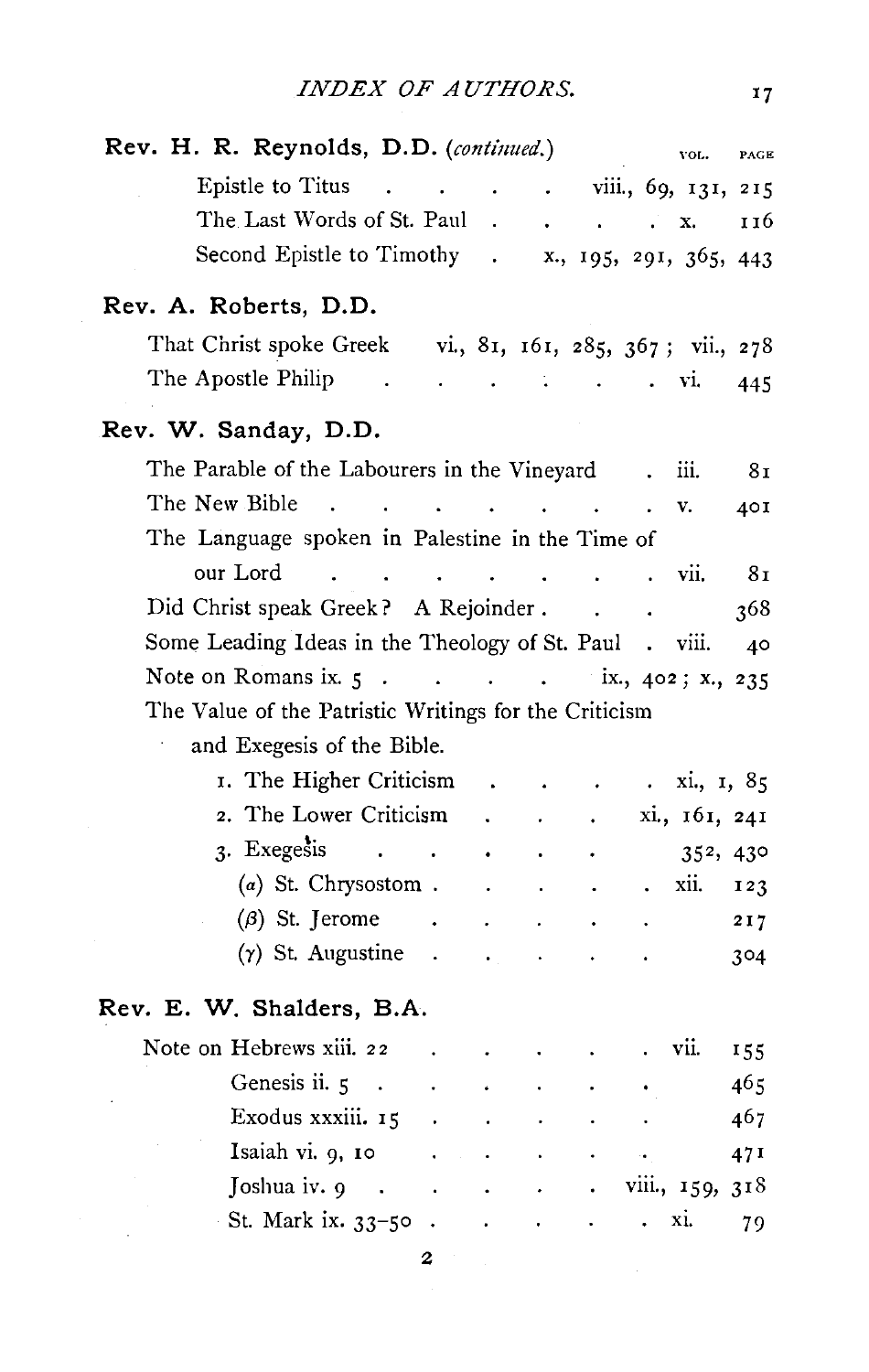| Rev. Charles Short, M.A.                                                                                                                                                                                                      |  |  | VOL. | PAGE |
|-------------------------------------------------------------------------------------------------------------------------------------------------------------------------------------------------------------------------------|--|--|------|------|
| Pardon and Punishment ix.                                                                                                                                                                                                     |  |  |      | 150  |
| Rev. D. W. Simon, Ph.D.                                                                                                                                                                                                       |  |  |      |      |
| The Atonement and Prayer vi.                                                                                                                                                                                                  |  |  |      | 32I  |
| Science and Philosophy (Chapter of Chapter of Chapter of Chapter of Chapter of Chapter of Chapter of Chapter of Chapter of Chapter of Chapter of Chapter of Chapter of Chapter of Chapter of Chapter of Chapter of Chapter of |  |  |      | 32I  |
| Faith as a Grain of Mustard Seed ix. 307                                                                                                                                                                                      |  |  |      |      |

#### **Rev. G. Vance Smith, D.D.**

| Note on Romans ix. 5 |  | 1x., $397; x, 232$ |  |
|----------------------|--|--------------------|--|
|----------------------|--|--------------------|--|

#### **The Very Reverend R. Payne Smith, D.D.**

| iii., 241, 342<br>Samuel and the Schools of the Prophets                                                                                                                                                                                                                                                                                                                                                                                                      |  |
|---------------------------------------------------------------------------------------------------------------------------------------------------------------------------------------------------------------------------------------------------------------------------------------------------------------------------------------------------------------------------------------------------------------------------------------------------------------|--|
| The Schools of the Prophets after Samuel . iii., 401; iv., 35                                                                                                                                                                                                                                                                                                                                                                                                 |  |
| Short Papers on Jeremiah.                                                                                                                                                                                                                                                                                                                                                                                                                                     |  |
| I. Jeremiah's Call<br>VII.<br>24I                                                                                                                                                                                                                                                                                                                                                                                                                             |  |
| 2. The Opening Visions<br>358                                                                                                                                                                                                                                                                                                                                                                                                                                 |  |
| 3. Jeremiah's Labours in the First Year of                                                                                                                                                                                                                                                                                                                                                                                                                    |  |
| Jehoiakim<br>453                                                                                                                                                                                                                                                                                                                                                                                                                                              |  |
| 4. Jeremiah's Labours up to the Fourth Year                                                                                                                                                                                                                                                                                                                                                                                                                   |  |
| of Jehoiakim.<br>$\mathbf{r} = \mathbf{r} + \mathbf{r} + \mathbf{r} + \mathbf{r} + \mathbf{r} + \mathbf{r} + \mathbf{r} + \mathbf{r} + \mathbf{r} + \mathbf{r} + \mathbf{r} + \mathbf{r} + \mathbf{r} + \mathbf{r} + \mathbf{r} + \mathbf{r} + \mathbf{r} + \mathbf{r} + \mathbf{r} + \mathbf{r} + \mathbf{r} + \mathbf{r} + \mathbf{r} + \mathbf{r} + \mathbf{r} + \mathbf{r} + \mathbf{r} + \mathbf{r} + \mathbf{r} + \mathbf{r} + \mathbf$<br>VIII.<br>59. |  |
| 5. The Linen Girdle and the Special Function                                                                                                                                                                                                                                                                                                                                                                                                                  |  |
| of Nebuchadnezzar<br>230                                                                                                                                                                                                                                                                                                                                                                                                                                      |  |
| 6. The Capture of Jerusalem, and the Flight<br>$\sim$ 10 $\mu$                                                                                                                                                                                                                                                                                                                                                                                                |  |
| into Egypt .<br><b>Contract Contract</b><br>304                                                                                                                                                                                                                                                                                                                                                                                                               |  |

#### **Rev. W. Robertson Smith, M.A.**

| Psalm xvi. |  |  | the contract of the contract of the contract of the |  | IV. 34I |  |
|------------|--|--|-----------------------------------------------------|--|---------|--|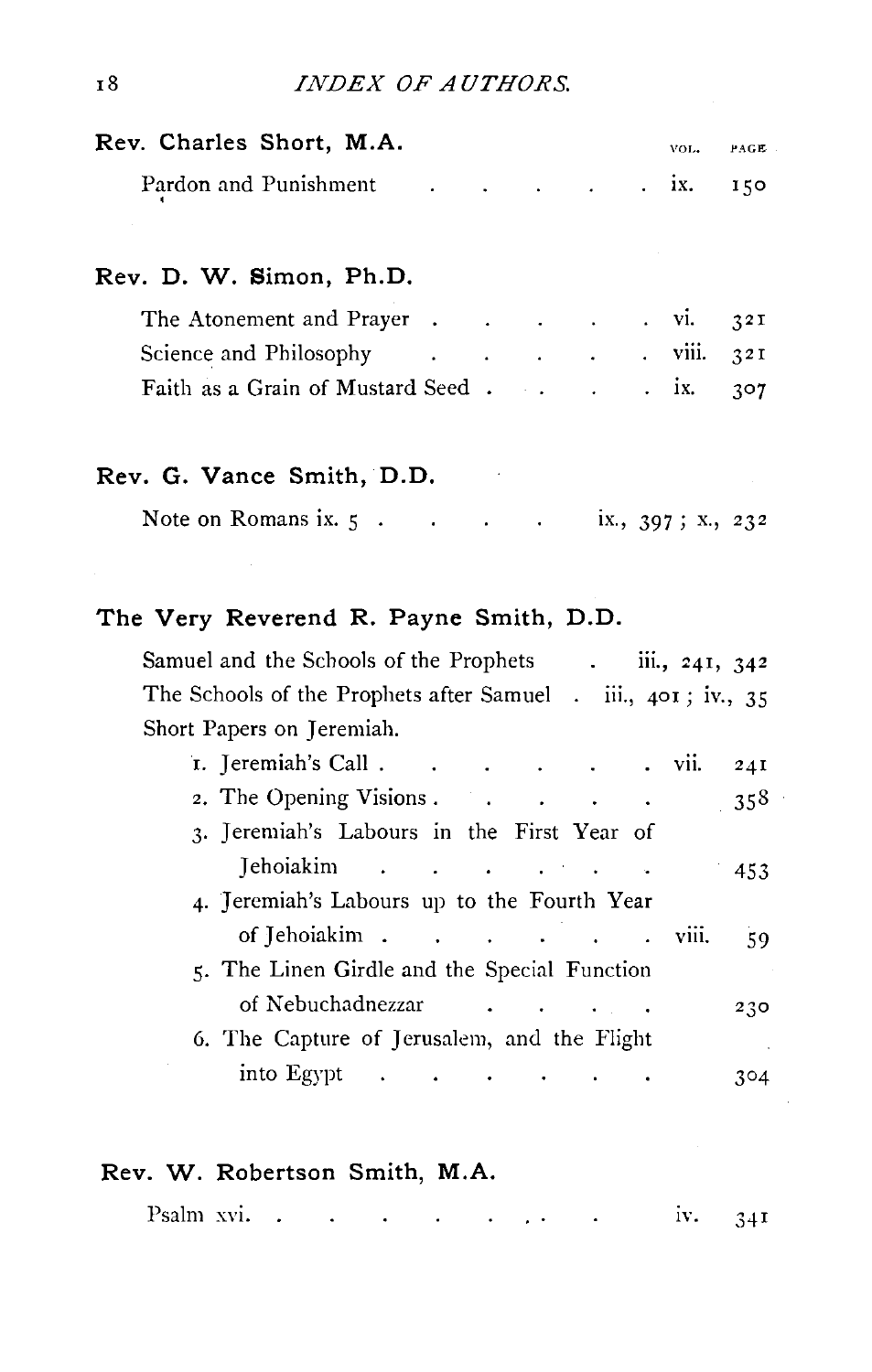|                                                        |        |                   | 19                                                   |
|--------------------------------------------------------|--------|-------------------|------------------------------------------------------|
| The Right Reverend Connop Thirlwall, D.D.              |        | VOL.              | PAGE                                                 |
| ( <i>Late</i> Bishop of St. David's.)                  |        |                   |                                                      |
| The Hundredfold.                                       |        | ii.               | 245                                                  |
| Notes on the Epistle to the Romans                     |        | iii., 1, 151, 215 |                                                      |
| Rev. P. Thomson, M.A.                                  |        |                   |                                                      |
| Nebuchadnezzar's Conquest of Egypt                     |        | х.                | 397                                                  |
| The Call and Commission of Isaiah                      |        | xi.               | 119                                                  |
| Rev. S. A. Tipple.                                     |        |                   |                                                      |
| The Holy Ghost as Dove and Fire.                       |        | ix.               | 81                                                   |
|                                                        |        |                   |                                                      |
| Rev. Brooke Foss Westcott, D.D.<br>Critical Scepticism |        | . i.              |                                                      |
| Rev. Rayner Winterbotham, M.A., B.Sc.                  |        |                   |                                                      |
| On the Contest for the Body of Moses.                  | $\sim$ | ш.                |                                                      |
| Angels Ascending and Descending on the Son of          |        |                   |                                                      |
| Man                                                    |        |                   |                                                      |
| Slang Words in the New Testament                       |        | iv.               |                                                      |
| Our Lord's Words to His Mother at Cana                 |        |                   |                                                      |
| Simon and the Sinner                                   |        | vi.               |                                                      |
| Divine Myths<br><b>Contractor</b>                      |        | vii.              |                                                      |
| The Ministry of Angels.                                |        | viii.             | 2 I I<br>10<br>134<br>29<br>179<br>214<br>137<br>409 |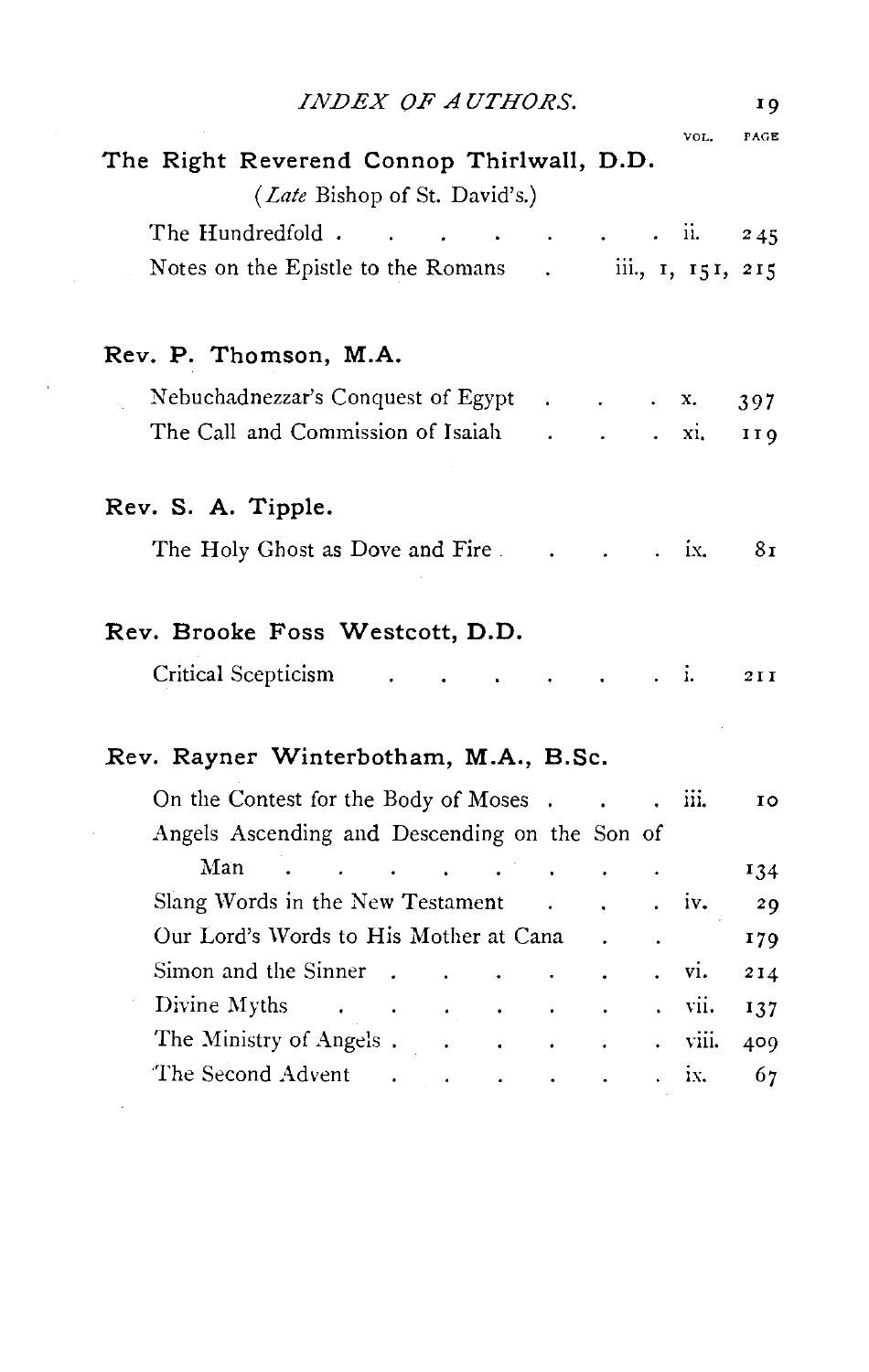# INDEX OF SUBJECTS.

 $\label{eq:2.1} \frac{1}{\sqrt{2}}\int_{-\infty}^{\infty} \frac{1}{\sqrt{2\pi}}\left(\frac{1}{\sqrt{2\pi}}\right)^2\frac{1}{\sqrt{2\pi}}\frac{1}{\sqrt{2\pi}}\frac{1}{\sqrt{2\pi}}\frac{1}{\sqrt{2\pi}}\frac{1}{\sqrt{2\pi}}\frac{1}{\sqrt{2\pi}}\frac{1}{\sqrt{2\pi}}\frac{1}{\sqrt{2\pi}}\frac{1}{\sqrt{2\pi}}\frac{1}{\sqrt{2\pi}}\frac{1}{\sqrt{2\pi}}\frac{1}{\sqrt{2\pi}}\frac{1}{\sqrt{2\pi}}\frac{$ 

|                                                                                                                                |                                                                                |                         |                                                                               |                      | VOL.                 | PAGE  |  |
|--------------------------------------------------------------------------------------------------------------------------------|--------------------------------------------------------------------------------|-------------------------|-------------------------------------------------------------------------------|----------------------|----------------------|-------|--|
| Abraham, justified by Faith                                                                                                    |                                                                                |                         | $\ddot{\phantom{0}}$                                                          | $\bullet$            | x.                   | 216   |  |
| The Temptation of The Temptation of The Temptation of The Temptation of The Temptation Contract The Temptation                 |                                                                                |                         |                                                                               | . i.                 |                      | 314   |  |
|                                                                                                                                |                                                                                |                         |                                                                               |                      |                      | 393   |  |
| The Samaritan Elements in                                                                                                      |                                                                                |                         |                                                                               |                      | vii.                 | 22    |  |
| Advent, The Second                                                                                                             |                                                                                | $\ddot{\phantom{a}}$    | $\sim$ $\sim$ $\sim$                                                          |                      | ix.                  | 67    |  |
| Anathema from Christ vi.                                                                                                       |                                                                                |                         |                                                                               |                      |                      | 177   |  |
| Ancient Nature-Worship, Psalm xix. read in the Light of, ix.                                                                   |                                                                                |                         |                                                                               |                      |                      | 42    |  |
| Sclution of a Modern Problem                                                                                                   |                                                                                |                         | and the state of the state of                                                 |                      | iii.                 | 16    |  |
| Andrew, St.<br>the contract of the contract of the contract of the contract of the contract of the contract of the contract of |                                                                                |                         |                                                                               |                      | vii.                 | 424   |  |
| Angels Ascending and Descending on the Son of Man.                                                                             |                                                                                |                         |                                                                               |                      | iii.                 | 134   |  |
| Because of the<br>$\overline{\phantom{a}}$                                                                                     |                                                                                | $\sim 100$ km s $^{-1}$ | $\ddot{\phantom{0}}$                                                          | $\ddot{\phantom{a}}$ | xi.                  | 20    |  |
| $\rightarrow$ The Ministry of the                                                                                              |                                                                                |                         |                                                                               | $\ddot{\phantom{0}}$ | viii.                | 409   |  |
| Annas and Caiaphas                                                                                                             |                                                                                |                         |                                                                               |                      | ix.                  | 476   |  |
| Antagonism between Christ and the Oral Law.                                                                                    |                                                                                |                         |                                                                               |                      | $\mathbf{V}$ .       | 214   |  |
| of Christ against Externalism                                                                                                  |                                                                                |                         | $\mathcal{L}(\mathbf{r},\mathbf{r})$ and $\mathcal{L}(\mathbf{r},\mathbf{r})$ |                      |                      | 436   |  |
| Antagonists of Love, Life and Death as                                                                                         |                                                                                | $\mathbf{r}$            |                                                                               |                      | 111.                 | 119   |  |
| Anthropomorphic Religion                                                                                                       |                                                                                |                         | $\ddot{\phantom{0}}$                                                          |                      | i.                   | 44    |  |
| Antithesis, A New Testament                                                                                                    |                                                                                |                         |                                                                               |                      | xii.                 | 459   |  |
| Aorist (Greek), as used in the New Testament xi., 191, 296, 372                                                                |                                                                                |                         |                                                                               |                      |                      |       |  |
| Apollos, The Writings of                                                                                                       | $\mathcal{L}(\mathbf{r},\mathbf{r})$ . The contribution of the contribution of |                         | $\ddot{\phantom{0}}$                                                          |                      | 1., 329, 409         |       |  |
| Apology (an) for the Vindictive Psalm (cix.).                                                                                  |                                                                                |                         | $\mathbf{L} = \mathbf{L}$                                                     |                      | ii.                  | 325   |  |
| Apostles, the Glorious Company of the                                                                                          |                                                                                | $\mathbf{r}$            | $\mathbf{L}$                                                                  |                      | $\mathbf{i}$         | $-20$ |  |
| As Old as Methuselah.                                                                                                          | $\ddot{\phantom{0}}$                                                           | $\ddot{\phantom{a}}$    |                                                                               |                      | viii., 449; xi., 215 |       |  |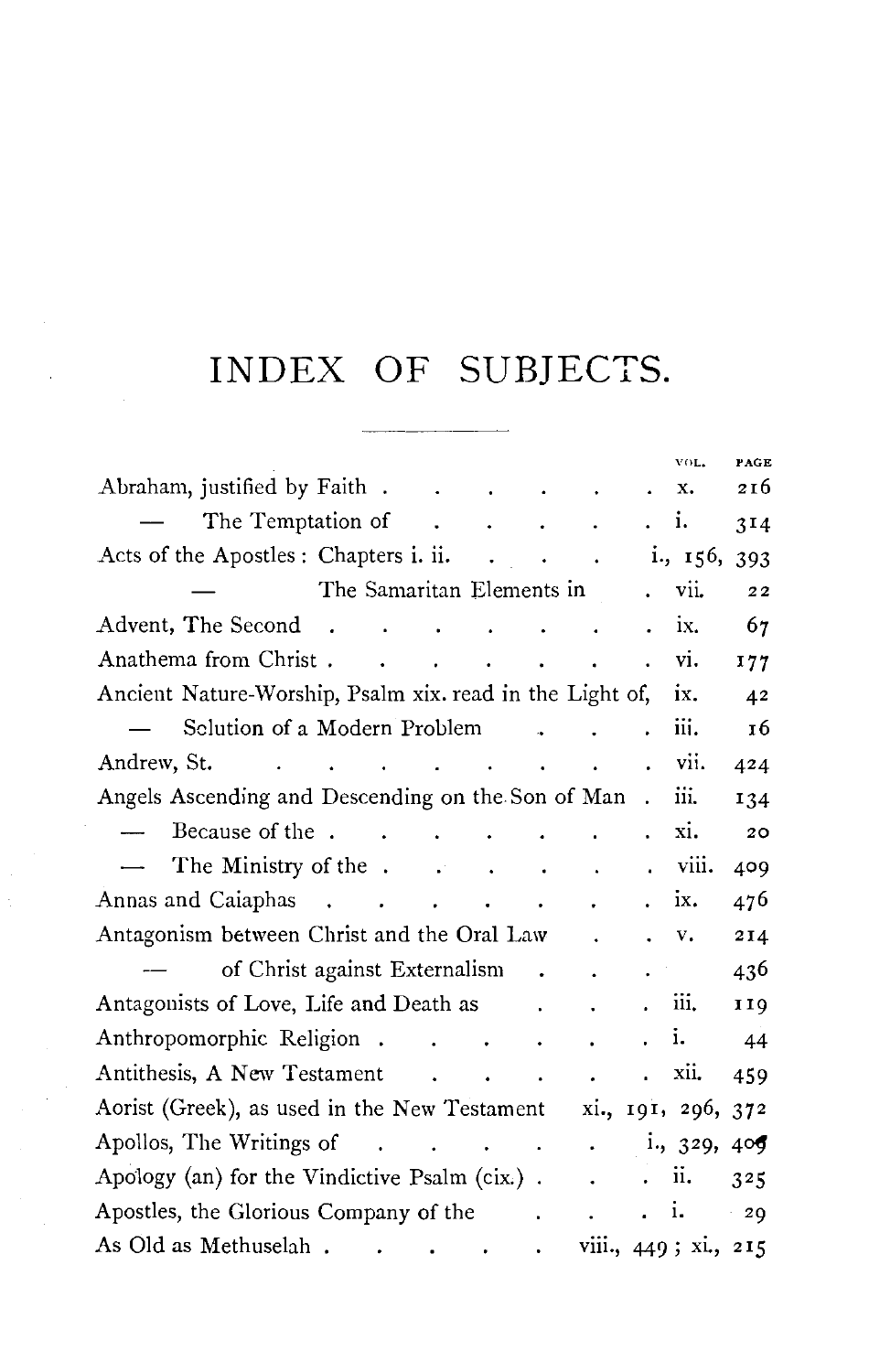# *INDEX OF SUB'JECTS.*

|                                                                                                                                                                     |                                       |                                           |                      |                      |                      | VOL.               | PAGE |
|---------------------------------------------------------------------------------------------------------------------------------------------------------------------|---------------------------------------|-------------------------------------------|----------------------|----------------------|----------------------|--------------------|------|
| Ass, Balaam's                                                                                                                                                       |                                       |                                           | $\ddot{\phantom{0}}$ |                      |                      | i., 366; viii.,    | 397  |
| Atonement, The .<br>$\sim 100$<br>$\sim 10^{-1}$                                                                                                                    | $\sim 10^{-10}$                       | $\sim$ $\sim$                             | $\sim$               | ä,                   |                      | ii.                | 226  |
| An Illustration<br>$\sim$ 40 $\,$                                                                                                                                   | $\sim$                                | $\sim$                                    | $\ddot{\phantom{a}}$ | $\ddot{\phantom{a}}$ | $\cdot$              | ix.                | 221  |
| and Prayer.<br>$\ddot{\phantom{1}}$                                                                                                                                 | $\ddot{\phantom{0}}$<br>$\sim$ $\sim$ |                                           | $\sim 10$            |                      | $\ddot{\phantom{0}}$ | vi.                | 321  |
| Author of Ecclesiastes, The; an Ideal Biography.                                                                                                                    |                                       |                                           |                      |                      | ÷.                   | xi.                | 401  |
|                                                                                                                                                                     |                                       |                                           |                      |                      |                      |                    |      |
| Balaam's Ass<br>ò.                                                                                                                                                  |                                       |                                           |                      |                      |                      | i., 366 ; viii.,   | 397  |
| Baptist (the) and the Christ                                                                                                                                        |                                       | $\ddot{\phantom{0}}$                      | $\ddot{\phantom{0}}$ |                      |                      | . viii.            | 23   |
| Because of the Angels.<br>$\sim 100$ km $^{-2}$                                                                                                                     | $\ddot{\phantom{1}}$                  | $\ddot{\phantom{0}}$                      | $\blacksquare$       |                      | a.                   | xi.                | 20   |
| Before the Feast of the Passover                                                                                                                                    | $\ddot{\phantom{0}}$                  | $\ddot{\phantom{0}}$                      | $\bullet$            |                      |                      | xi., 475; xii., 82 |      |
| Betrayer of Christ, The<br>$\sim 10$                                                                                                                                | $\ddot{\phantom{0}}$                  | $\ddot{\phantom{0}}$                      | $\ddot{\phantom{0}}$ |                      | $\ddot{\phantom{a}}$ | xii.               | 47   |
| Bible, The New<br>$\ddot{\phantom{1}}$                                                                                                                              | $\mathbf{a}^{\dagger}$                | $\ddot{\phantom{0}}$                      |                      |                      |                      | v.                 | 401  |
| - Another New<br>$\sim 100$ km s $^{-1}$<br>$\ddot{\phantom{0}}$                                                                                                    |                                       | $\ddot{\phantom{0}}$                      | $\bullet$            |                      | ¥                    | vi.                | 395  |
| Biblical (the) Conception of Prayer                                                                                                                                 |                                       | $\ddot{\phantom{0}}$                      | $\ddot{\phantom{0}}$ | $\ddot{\phantom{0}}$ |                      | v.                 | 321  |
| Bigotry (the) of Illumination<br>$\sim 10$                                                                                                                          |                                       | $\ddot{\phantom{0}}$                      | $\ddot{\phantom{0}}$ | $\ddot{\phantom{a}}$ |                      | ix.                | 53   |
| Body of Moses, The Contest for .                                                                                                                                    |                                       |                                           |                      |                      |                      | iii.               | 10   |
|                                                                                                                                                                     |                                       |                                           |                      |                      |                      |                    |      |
| Caiaphas, Annas and<br>$\ddot{\phantom{1}}$                                                                                                                         | $\sim 100$ km s $^{-1}$               | $\sim$                                    | $\bullet$            |                      |                      | ix.                | 476  |
| Call (the) and Commission of Isaiah                                                                                                                                 |                                       | $\ddot{\phantom{0}}$                      | $\ddot{\phantom{0}}$ | $\bullet$            | ¥.                   | xi.                | 119  |
| Camel (the) and the Needle's Eye                                                                                                                                    |                                       | $\mathbf{L}^{\text{max}}$                 | $\sim$               | $\sim$               |                      | iii.               | 369  |
| Cana of Galilee, The Marriage at.                                                                                                                                   |                                       | $\ddot{\phantom{0}}$                      | J.                   |                      | $\ddot{\phantom{a}}$ | v.                 | 304  |
| Our Lord's Words to His Mother at                                                                                                                                   |                                       |                                           |                      |                      |                      | iv.                | 179  |
| Candlestick (the) and the Star                                                                                                                                      | <b>Contract Contract</b>              | <b>Contractor</b><br>$\ddot{\phantom{a}}$ |                      | $\ddot{\phantom{0}}$ |                      | viii.              | 202  |
| Capacity involves Responsibility .                                                                                                                                  |                                       | $\sim$                                    | $\ddot{\phantom{0}}$ |                      |                      | ii.                | 472  |
| Care, New Testament Words Denoting                                                                                                                                  |                                       |                                           |                      | $\bullet$            |                      | xii.               | 104  |
| Censer, The Golden<br>$\mathbf{r}^{\prime}$ , $\mathbf{r}^{\prime}$ , $\mathbf{r}^{\prime}$ , $\mathbf{r}^{\prime}$ , $\mathbf{r}^{\prime}$ , $\mathbf{r}^{\prime}$ |                                       |                                           | $\ddot{\phantom{0}}$ |                      |                      | vi.                | 469  |
| Chapter (a) in Gospel History . v., 11, 98, 197, 257, 387, 421                                                                                                      |                                       |                                           |                      |                      |                      |                    |      |
|                                                                                                                                                                     |                                       |                                           | vi., 61, 142         |                      |                      |                    |      |
| Characteristics of the Hagada                                                                                                                                       |                                       |                                           |                      |                      |                      | vi.                | 334  |
| Children (the) in the Market-place                                                                                                                                  |                                       |                                           |                      | $\bullet$            |                      | v.                 | 257. |
| of Bethel, The Doom of                                                                                                                                              |                                       | $\ddot{\phantom{0}}$                      | $\bullet$            | $\bullet$            |                      | iii.               | 414  |
| Hosea's<br>the contract of the contract of the                                                                                                                      |                                       |                                           |                      |                      |                      | x.                 | 422  |

22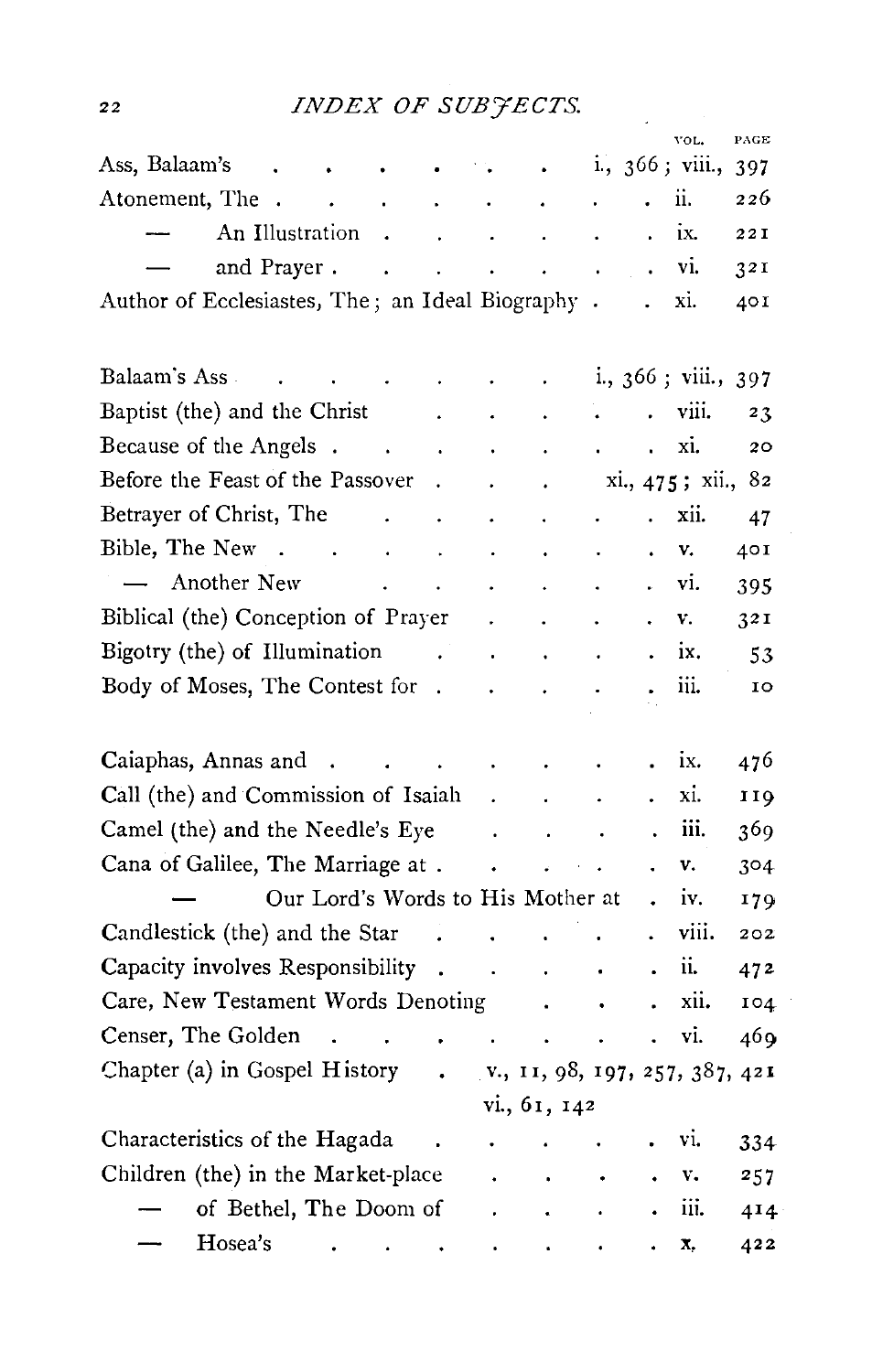|                                                                  |                      |                                                                                                           |                      | VOL.                                         | PAGE |
|------------------------------------------------------------------|----------------------|-----------------------------------------------------------------------------------------------------------|----------------------|----------------------------------------------|------|
| Christ, His Antagonism to the Oral Law                           |                      |                                                                                                           |                      | v.                                           | 214  |
| -- Demanding Hatred<br>$\sim$                                    | $\ddot{\phantom{a}}$ | $\ddot{\phantom{a}}$                                                                                      |                      | ix.                                          | 420  |
| Did He speak Greek<br>$\overline{\phantom{0}}$                   |                      | $\ddot{\phantom{0}}$                                                                                      |                      | vii., 81, 368                                |      |
| Feeding the Multitudes                                           | $\mathbf{r}$         | $\ddot{\phantom{a}}$                                                                                      |                      | viii.                                        | 148  |
| Spoke Greek vi., 81, 161, 285, 367 : vii., 278                   |                      |                                                                                                           |                      |                                              |      |
| Studies in the Life of, iii., 321; iv., 430; vii., 59, 161, 388; |                      |                                                                                                           |                      |                                              |      |
|                                                                  |                      |                                                                                                           |                      | viii., 23, 98, 182, 288, 431; ix., 122, 178; |      |
|                                                                  |                      |                                                                                                           |                      | x., 253; xi., 44; xii., 47, 258, 356, 405    |      |
| The Holiness of                                                  |                      | $\mathbf{r}^{\prime}$ , and $\mathbf{r}^{\prime}$ , and $\mathbf{r}^{\prime}$ , and $\mathbf{r}^{\prime}$ |                      | . vi., 1, 196                                |      |
| The Resurrection of, v., 161, 241, 311, 335, 378; xii., 405      |                      |                                                                                                           |                      |                                              |      |
| and the Samaritans                                               |                      |                                                                                                           |                      | vi.                                          | 86   |
| The Temptation of                                                |                      |                                                                                                           |                      | iii.                                         | 321  |
| The Trial of<br>$\sim$<br>$\mathbf{r}$                           |                      | $\mathbf{r}$                                                                                              |                      | xii.                                         | 258  |
| Writing on the Ground                                            | $\bullet$            |                                                                                                           |                      | ix.                                          | 24   |
| Christian Ethics, The Paradox of .                               |                      |                                                                                                           |                      | x.                                           | 81   |
| Optimism, and Psalm xc.                                          |                      | $\cdot$                                                                                                   |                      | ix.                                          | 361  |
| Christians in the Talmud<br>$\sim$                               |                      |                                                                                                           |                      | vi.                                          | 412  |
| Christianity and Judaism                                         |                      |                                                                                                           |                      | x.                                           | 275  |
| Christianity's First Invitation to the World.                    |                      |                                                                                                           |                      | xi.                                          | 101  |
| Christology of St. Paul in the Superscription of his Epistle     |                      |                                                                                                           |                      |                                              |      |
| to the Romans<br>$\mathbf{L}$                                    | $\bullet$            |                                                                                                           |                      | ix., 105; x., 149; xi., 309, 458             |      |
| Cloak, Books, and Parchments, St. Paul's                         |                      |                                                                                                           |                      | i.                                           | 286  |
| Cloud of Witnesses, The<br>$\sim 10^{-10}$                       |                      |                                                                                                           |                      | v.                                           | 149  |
| Colossians ii. 22, 23<br>$\sim$ $\sim$                           | $\ddot{\phantom{0}}$ |                                                                                                           |                      | xii.                                         | 289  |
| Coming (the) of the Messiah                                      |                      | $\blacksquare$<br>$\ddot{\phantom{0}}$                                                                    |                      | ix.                                          | 393  |
| Commentaries, Notes on .                                         |                      |                                                                                                           |                      | iii., 235, 318, 399; iv., 71; v., 153        |      |
|                                                                  |                      | vi., 158, 205                                                                                             |                      |                                              |      |
| Complaint (the) against the Cities of the Plain                  |                      |                                                                                                           |                      | $\cdot$ $\cdot$                              | 387  |
| Complement (the) of Christ's Affliction                          |                      |                                                                                                           | $\ddot{\phantom{0}}$ | vii., 224, 474                               |      |
| Contest (the) for the Body of Moses .                            |                      |                                                                                                           |                      | iii.                                         | 10   |
| Conversion of Sarah, The<br>$\ddot{\phantom{a}}$                 | $\ddot{\phantom{0}}$ | $\sim 10^{-11}$                                                                                           |                      | xii.                                         | 345  |
| Critical Readings in the New Testament                           |                      |                                                                                                           |                      | vii. 123, 194                                |      |
|                                                                  |                      |                                                                                                           |                      |                                              |      |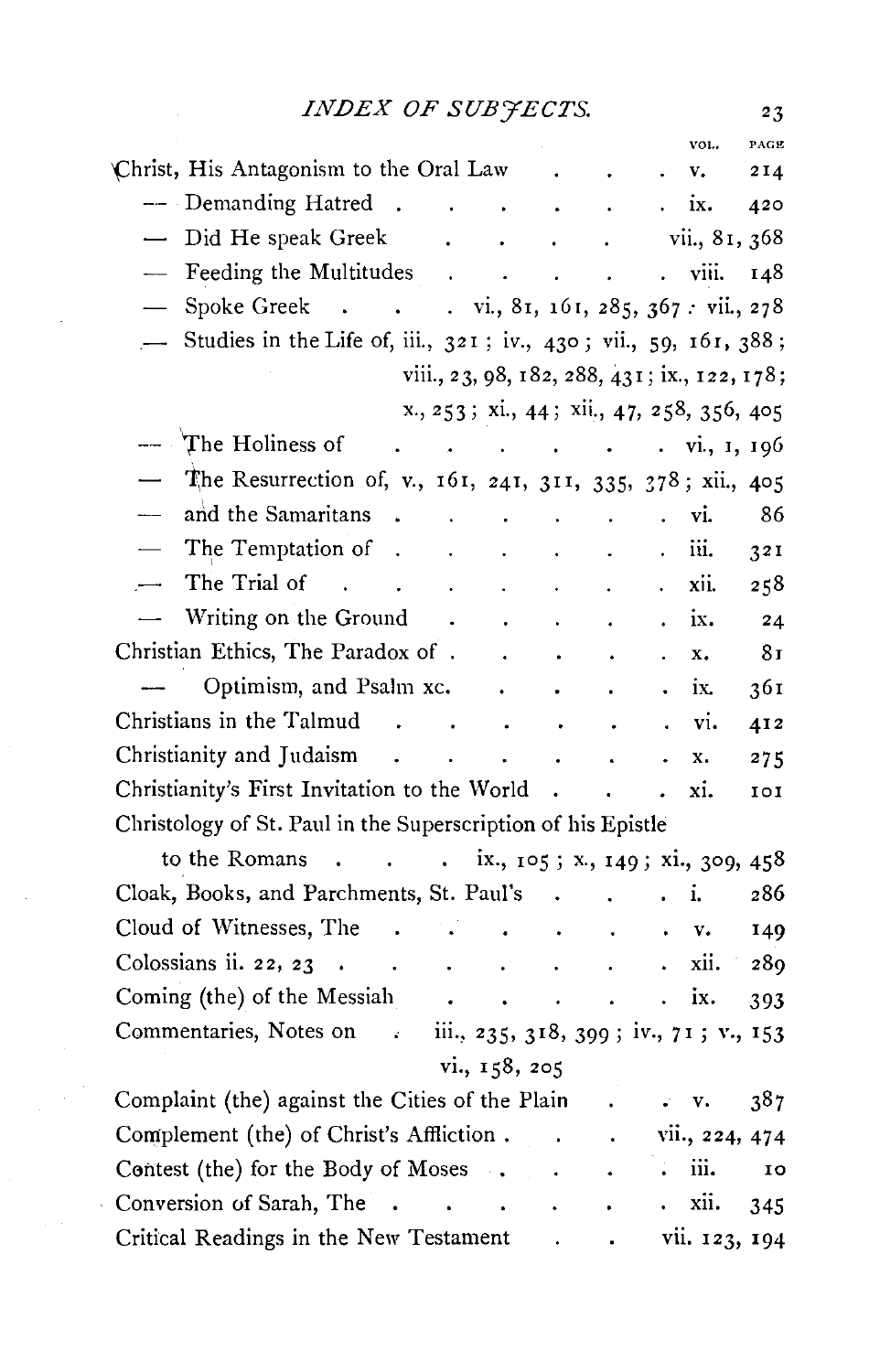# 24 *INDEX OF SUBYECTS.*

|                                                                  |                                            | -- <del>-</del> - - -                                   |                      | ر ۔                  |                                                                                                                                                                                                                                                |                      |                      |                                               |                 |
|------------------------------------------------------------------|--------------------------------------------|---------------------------------------------------------|----------------------|----------------------|------------------------------------------------------------------------------------------------------------------------------------------------------------------------------------------------------------------------------------------------|----------------------|----------------------|-----------------------------------------------|-----------------|
| Critical Scepticism                                              |                                            |                                                         |                      |                      |                                                                                                                                                                                                                                                |                      | $\ddot{\phantom{0}}$ | vol.<br>i.                                    | PAGE<br>211/    |
| Crucifixion of Christ, The .                                     |                                            |                                                         |                      | <b>All Contracts</b> | $\bullet$ .                                                                                                                                                                                                                                    |                      | $\ddot{\phantom{0}}$ | xii.                                          | 359             |
| Cryptograph, a Talmudic                                          |                                            | $\mathbf{z}^{(n)}$                                      | $\sim 100$           | $\sim 100$           |                                                                                                                                                                                                                                                |                      |                      | vii.                                          | $\sqrt{2}$      |
|                                                                  |                                            |                                                         |                      |                      | $\sim 10^{-11}$                                                                                                                                                                                                                                |                      |                      |                                               |                 |
|                                                                  |                                            |                                                         |                      |                      |                                                                                                                                                                                                                                                |                      |                      |                                               |                 |
| Death, The Sheep of                                              |                                            |                                                         |                      |                      |                                                                                                                                                                                                                                                |                      |                      | x.                                            | 466             |
| Descent (the) into Egypt                                         |                                            | $\mathcal{L}(\mathbf{w})$ and $\mathcal{L}(\mathbf{w})$ |                      | $\sim 10^7$          | $\sim$                                                                                                                                                                                                                                         |                      | $\ddot{\phantom{0}}$ | vi.                                           | 40I             |
| Development (The Theory of) and Scripture.                       |                                            |                                                         |                      |                      |                                                                                                                                                                                                                                                |                      | $\bullet$            | viii.                                         | II7             |
| Disciple (the) not above his Master                              |                                            |                                                         |                      |                      |                                                                                                                                                                                                                                                |                      | $\ddot{\phantom{0}}$ | xi.                                           | 178             |
|                                                                  | whom Jesus loved                           |                                                         |                      |                      | $\sim 10^{-11}$                                                                                                                                                                                                                                |                      |                      | $ii$ .                                        | 453             |
| Divine Indifference, The                                         |                                            |                                                         |                      |                      | $\mathcal{A}$                                                                                                                                                                                                                                  | $\ddot{\phantom{0}}$ |                      | viii.                                         | 318             |
| $\frac{1}{2}$<br>Myths                                           |                                            |                                                         |                      |                      | $\bullet$                                                                                                                                                                                                                                      |                      | $\ddot{\phantom{0}}$ | vii.                                          | 137             |
| Doom (the) of the Children of Bethel                             |                                            |                                                         |                      |                      |                                                                                                                                                                                                                                                | $\bullet$            | $\bullet$            | iii.                                          | 4 <sub>14</sub> |
| Door (the) of the Sheep $\cdot \cdot \cdot \cdot$                |                                            |                                                         |                      |                      |                                                                                                                                                                                                                                                |                      |                      | . viii.                                       | 359             |
| Dove and Fire, The Holy Ghost as .                               |                                            |                                                         |                      |                      | $\bullet$                                                                                                                                                                                                                                      |                      |                      | ix.                                           | 81              |
| Dutiful Servant, The Parable of the                              |                                            |                                                         |                      |                      |                                                                                                                                                                                                                                                |                      |                      | viii.                                         | 365             |
|                                                                  |                                            |                                                         |                      |                      |                                                                                                                                                                                                                                                |                      |                      |                                               |                 |
|                                                                  |                                            |                                                         |                      |                      |                                                                                                                                                                                                                                                |                      |                      |                                               |                 |
| Ecclesiastes, the Book of . ix., 409; x., 61, 165, 313; xii., 70 |                                            |                                                         |                      |                      |                                                                                                                                                                                                                                                |                      |                      |                                               |                 |
|                                                                  | The Author of                              |                                                         |                      |                      | $\mathcal{L}^{\mathcal{L}}(\mathcal{L}^{\mathcal{L}}(\mathcal{L}^{\mathcal{L}}(\mathcal{L}^{\mathcal{L}}(\mathcal{L}^{\mathcal{L}}(\mathcal{L}^{\mathcal{L}}(\mathcal{L}^{\mathcal{L}}(\mathcal{L}^{\mathcal{L}}(\mathcal{L}^{\mathcal{L}})))$ | $\bullet$            |                      | xi.                                           | 401             |
| Egypt, Nebuchadnezzar's Conquest of x.                           |                                            |                                                         |                      |                      |                                                                                                                                                                                                                                                |                      |                      |                                               | 397             |
| Elements, The Human, in the Gospels 462; ii. 18                  |                                            |                                                         |                      |                      |                                                                                                                                                                                                                                                |                      |                      |                                               |                 |
| the Samaritan, in the Gospels and Acts. . vii. 22                |                                            |                                                         |                      |                      |                                                                                                                                                                                                                                                |                      |                      |                                               |                 |
| Entreaty of Moses, The                                           |                                            |                                                         |                      |                      |                                                                                                                                                                                                                                                |                      |                      |                                               | 467             |
| Epistle (the) to the Hebrews. Chapter I.                         |                                            |                                                         |                      |                      |                                                                                                                                                                                                                                                |                      |                      |                                               |                 |
|                                                                  |                                            |                                                         |                      |                      |                                                                                                                                                                                                                                                |                      |                      | i., 60, 119, 185, 279, 349, 447; ii. 295, 418 |                 |
|                                                                  | to the Romans, Notes on ii., 1, 151, 215   |                                                         |                      |                      |                                                                                                                                                                                                                                                |                      |                      |                                               |                 |
|                                                                  | to the Romans, Various Readings in ix. 202 |                                                         |                      |                      |                                                                                                                                                                                                                                                |                      |                      |                                               |                 |
| to Titus                                                         |                                            |                                                         |                      |                      |                                                                                                                                                                                                                                                |                      |                      | $\cdot$ , viii., 69, 131, 215                 |                 |
|                                                                  |                                            |                                                         |                      |                      |                                                                                                                                                                                                                                                |                      |                      |                                               |                 |
|                                                                  |                                            |                                                         |                      |                      | vi., 96, 383, 429                                                                                                                                                                                                                              |                      |                      |                                               |                 |
| The Pastoral                                                     |                                            |                                                         |                      |                      | $\mathbf{r} = \mathbf{r} + \mathbf{r}$ , where $\mathbf{r} = \mathbf{r}$                                                                                                                                                                       |                      |                      | $\frac{1}{2}$ , 296, 380                      |                 |
| of Peter, The                                                    |                                            | $\bullet$ .                                             | $\ddot{\phantom{1}}$ |                      |                                                                                                                                                                                                                                                |                      |                      |                                               |                 |
|                                                                  |                                            |                                                         |                      |                      |                                                                                                                                                                                                                                                |                      |                      |                                               |                 |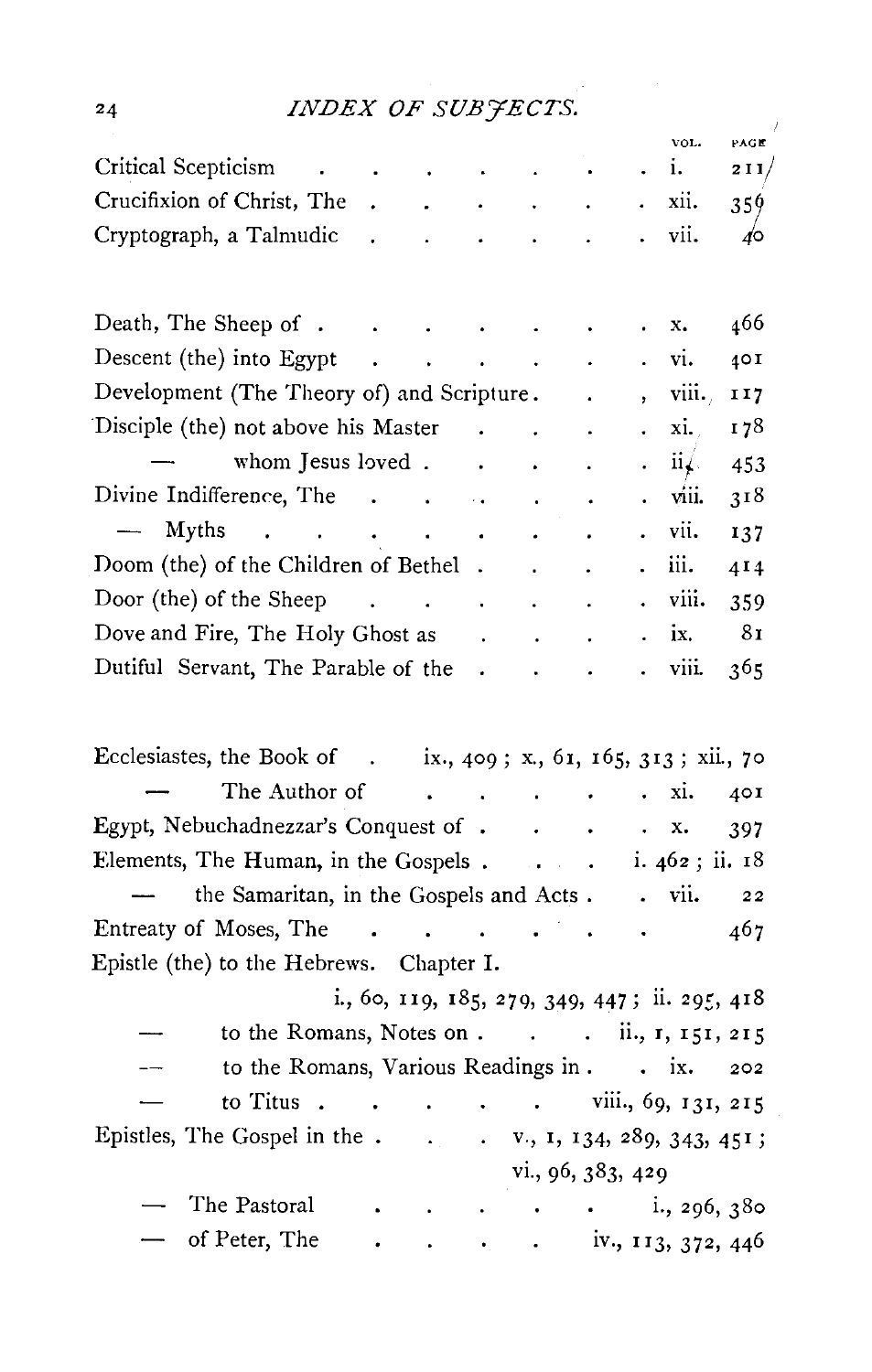# *.INDEX OF SUB'JECTS.* 25

|                                                                                                                                     |                           |                                                             |           | VOL.                    | PAGE             |
|-------------------------------------------------------------------------------------------------------------------------------------|---------------------------|-------------------------------------------------------------|-----------|-------------------------|------------------|
| Epistles to the Seven Churches of Asia ii., 28, 115, 186, 374, 433                                                                  |                           |                                                             |           |                         |                  |
|                                                                                                                                     |                           |                                                             |           | iii., 48, 204, 282, 433 |                  |
| to Timothy (First). ii., 59, 131, 209, 317, 396,                                                                                    |                           |                                                             |           |                         | 465              |
| iii., 74, 142, 224, 380; iv., 47, 191                                                                                               |                           |                                                             |           |                         |                  |
| to Timothy (Second).<br>$\ldots$ x., 116, 195, 291, 365, 443                                                                        |                           |                                                             |           |                         |                  |
| Eschatology, Rabbinic<br><b>Contract Contract</b><br>$\mathcal{L}(\mathbf{x})$ , and $\mathcal{L}(\mathbf{x})$ , and                |                           |                                                             |           | $\cdot$ vii.            | 295              |
| Eternity, The Supposed Expression for                                                                                               | $\sim$                    |                                                             |           |                         | 405              |
| Ethics, The Paradox of Christian .                                                                                                  | $\sim 10^{-10}$ m $^{-1}$ | $\mathcal{A}^{\mathcal{A}}$ and $\mathcal{A}^{\mathcal{A}}$ |           | x.                      | 81               |
| Exegesis, Rabbinic<br>$\ddot{\phantom{0}}$<br>$\mathcal{L}^{\mathcal{L}}(\mathbf{z})$ and $\mathcal{L}^{\mathcal{L}}(\mathbf{z})$ . | $\sim$                    |                                                             |           | $\mathbf{v}$ .          | 362              |
|                                                                                                                                     |                           |                                                             |           |                         |                  |
| Faith, Abraham Justified by                                                                                                         |                           |                                                             |           | x.                      | 216              |
| as a Grain of Mustard Seed                                                                                                          |                           |                                                             |           | ix.                     | 3 <sup>0</sup> 7 |
| Feast, This Unnamed : what was it?                                                                                                  |                           |                                                             |           | viii.                   | 391              |
| Fig-trees, A Parable of the<br>$\ddot{\phantom{a}}$<br>$\ddot{\phantom{0}}$                                                         |                           |                                                             |           | iv.                     | 157              |
| Fire, The Holy Ghost as Dove and                                                                                                    | $\ddot{\phantom{0}}$      |                                                             |           | ix.                     | 81               |
| First-fruits, The Offering of the                                                                                                   |                           |                                                             |           | vii.                    | 3 <sub>17</sub>  |
| Fleece, Gideon's<br>¥.<br>$\sim 100$ km s $^{-1}$<br>$\sim$ $\sim$<br>Ċ,                                                            |                           |                                                             |           | iii.                    | 295              |
| Forces, Spiritual<br>$\ddot{\phantom{0}}$                                                                                           |                           |                                                             |           |                         | 252              |
| Four Nephews of Moses, The                                                                                                          |                           |                                                             |           | viii.                   | 346              |
| Fourth Gospel, The Writer of<br>$\ddot{\phantom{0}}$                                                                                | $\bullet$                 |                                                             |           | v.                      | 56               |
| From Starlight to Sunlight<br>$\ddot{\phantom{a}}$<br>$\ddot{\phantom{0}}$                                                          | $\bullet$                 |                                                             |           | ī.                      | 169              |
| Function of the Parable, The                                                                                                        |                           |                                                             |           | vii.                    | 471              |
| Future State, The Pauline Argument for                                                                                              |                           |                                                             |           | ix.                     | 264              |
| Galilee, Judea, and Samaria                                                                                                         |                           |                                                             |           | viii.                   | 98               |
| Gethsemane.<br>$\sim 10$<br>$\bullet$<br>$\ddot{\phantom{0}}$<br>$\bullet$<br>$\sim$                                                | $\bullet$                 |                                                             | $\bullet$ | xi.                     | 44               |
| Gideon's Fleece.<br>$\ddot{\phantom{0}}$<br><b>Contract Contract Contract</b>                                                       |                           |                                                             |           | 111.                    | 295              |
| Glorious Company of the Apostles, The                                                                                               | $\ddot{\phantom{0}}$      |                                                             |           | i.                      | 29               |
| Glory, The Outer and Inner<br><b>Contractor</b>                                                                                     |                           |                                                             |           | xii.                    | 89               |
| God wrestling with Man, and Man with God.                                                                                           |                           |                                                             |           | x.                      | 241              |
| God's Perfect Love our Despair and our Comfort.                                                                                     |                           |                                                             |           | iv.                     | 309              |
| Godet on St. Luke<br>and the second control of the second                                                                           |                           |                                                             |           | ii.                     | 7 I              |
|                                                                                                                                     |                           |                                                             |           |                         |                  |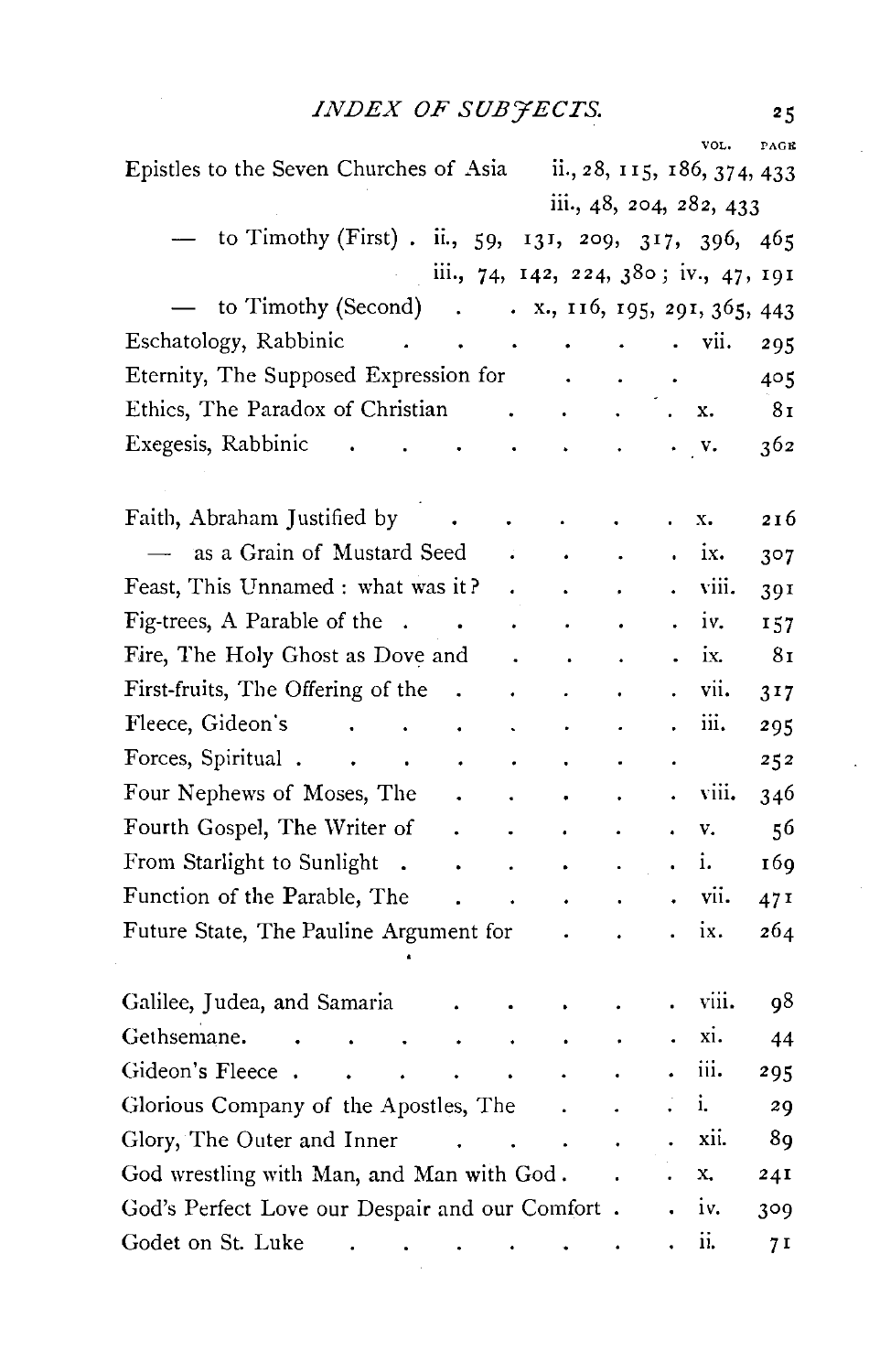|                                                                                                                                          |                          |                                              |                      |                                   |                      |                      | VOL.                                                                                               | PAGE        |
|------------------------------------------------------------------------------------------------------------------------------------------|--------------------------|----------------------------------------------|----------------------|-----------------------------------|----------------------|----------------------|----------------------------------------------------------------------------------------------------|-------------|
| Going to Law, St. Paul on                                                                                                                |                          |                                              |                      |                                   |                      |                      | i.                                                                                                 | 142         |
| Golden Censer, The<br>$\mathcal{L}(\mathbf{A})$ and $\mathcal{L}(\mathbf{A})$ are also the contribution of the $\mathcal{L}(\mathbf{A})$ |                          |                                              |                      |                                   |                      | . vi.                |                                                                                                    | 469         |
|                                                                                                                                          |                          |                                              |                      |                                   |                      | $\ddot{\phantom{a}}$ | ix.                                                                                                | 24          |
| in the Epistles . v., 1, 134, 289, 343, 451; vi., 96, 383, 429                                                                           |                          |                                              |                      |                                   |                      |                      |                                                                                                    |             |
| of the Uncircumcision                                                                                                                    |                          |                                              |                      |                                   |                      | $\mathbf{L}$         | vi.                                                                                                | $5^{\circ}$ |
| History, A Chapter of . v., 11, 98, 197, 257, 387, 421                                                                                   |                          |                                              |                      |                                   |                      |                      |                                                                                                    |             |
|                                                                                                                                          |                          |                                              | vi., 61, 142         |                                   |                      |                      |                                                                                                    |             |
| The Graphic and Dramatic Character of St. Mark's, ii.                                                                                    |                          |                                              |                      |                                   |                      |                      |                                                                                                    | 269         |
| The Prologue of St. John's . ii., 49, 103, 177, 285, 386                                                                                 |                          |                                              |                      |                                   |                      |                      |                                                                                                    |             |
| The Writer of the Fourth .                                                                                                               |                          |                                              |                      | <b>Contract Contract Contract</b> |                      |                      | v.                                                                                                 | 56          |
| Some Traces of a Hebrew                                                                                                                  |                          |                                              |                      |                                   |                      |                      | ix.                                                                                                | 316         |
| Gospels, The Human Elements in the.                                                                                                      |                          |                                              |                      |                                   |                      |                      | $\frac{1}{2}$ , $\frac{1}{462}$ ; ii., 18                                                          |             |
| and the Acts, Samaritan Elements in                                                                                                      |                          |                                              |                      |                                   | $\ddot{\phantom{a}}$ |                      | $\cdot$ vii.                                                                                       | 22          |
| Lost                                                                                                                                     | <b>Contract Contract</b> | $\mathbf{z} = \mathbf{z} + \mathbf{z}$       |                      | $\bullet$ .                       | $\ddot{\phantom{0}}$ |                      | xii.                                                                                               | 325         |
| Grace Philologically Viewed                                                                                                              |                          |                                              |                      | $\sim 100$ $\mu$                  |                      |                      | $\cdot$ $\lambda$ ) (                                                                              | 86          |
| Gracious Invitation, The .                                                                                                               |                          | $\mathbf{r} = \mathbf{r} \cdot \mathbf{r}$ . |                      | $\sim$                            | $\ddot{\phantom{a}}$ | $\ddot{\phantom{0}}$ | vi.                                                                                                | 142         |
| Graphic and Dramatic Character of St. Mark's Gospel . ii.                                                                                |                          |                                              |                      |                                   |                      |                      |                                                                                                    | 269         |
| Great Promise, A iv., 256, 270, 284                                                                                                      |                          |                                              |                      |                                   |                      |                      |                                                                                                    |             |
| Greek Aorist (the) as Used in the New Testament, xi., 191, 296, 372                                                                      |                          |                                              |                      |                                   |                      |                      |                                                                                                    |             |
|                                                                                                                                          |                          |                                              |                      |                                   |                      |                      |                                                                                                    |             |
| Hagada, The Characteristics of the                                                                                                       |                          |                                              |                      |                                   |                      |                      | vı.                                                                                                | 334         |
| Halaca (the) and the Hagada .                                                                                                            |                          |                                              | $\ddot{\phantom{0}}$ |                                   |                      |                      |                                                                                                    | 266         |
| Hatred, Christ demanding .                                                                                                               |                          | $\bullet$                                    |                      |                                   |                      |                      | . ix.                                                                                              | 420         |
| Hearers, The Wise and Foolish.                                                                                                           |                          |                                              | $\sim$               | $\sim$                            |                      |                      |                                                                                                    | 90          |
| Heaven<br><b>Contract Contract</b>                                                                                                       |                          |                                              | $\sim$               |                                   |                      |                      | $\ldots$ $\ldots$ $\ldots$ $\ldots$ $\ldots$ $\ldots$ $\ldots$ $\ldots$ $\ldots$ $\ldots$ $\ldots$ |             |
| Hebrew Gospel, Some Traces of a ix.                                                                                                      |                          |                                              |                      |                                   |                      |                      |                                                                                                    | 316         |
| Hebrews, The Epistle to, Chapter I., i., 60, 119, 185, 279, 349, 447                                                                     |                          |                                              |                      |                                   |                      |                      |                                                                                                    |             |
|                                                                                                                                          |                          |                                              | ii., 295, 418        |                                   |                      |                      |                                                                                                    |             |
| The Author of .                                                                                                                          |                          |                                              |                      |                                   |                      |                      |                                                                                                    |             |
| The "Wisdom" of the xi., $321$ ; xii., $381$ , $436$                                                                                     |                          |                                              |                      |                                   |                      |                      |                                                                                                    |             |
| Historical Conditions of the Life of Christ vii.                                                                                         |                          |                                              |                      |                                   |                      |                      |                                                                                                    | 59          |
| Holiness (the) of Jesus Christ                                                                                                           |                          |                                              |                      |                                   |                      |                      | $\ldots$ vi., 1, 196                                                                               |             |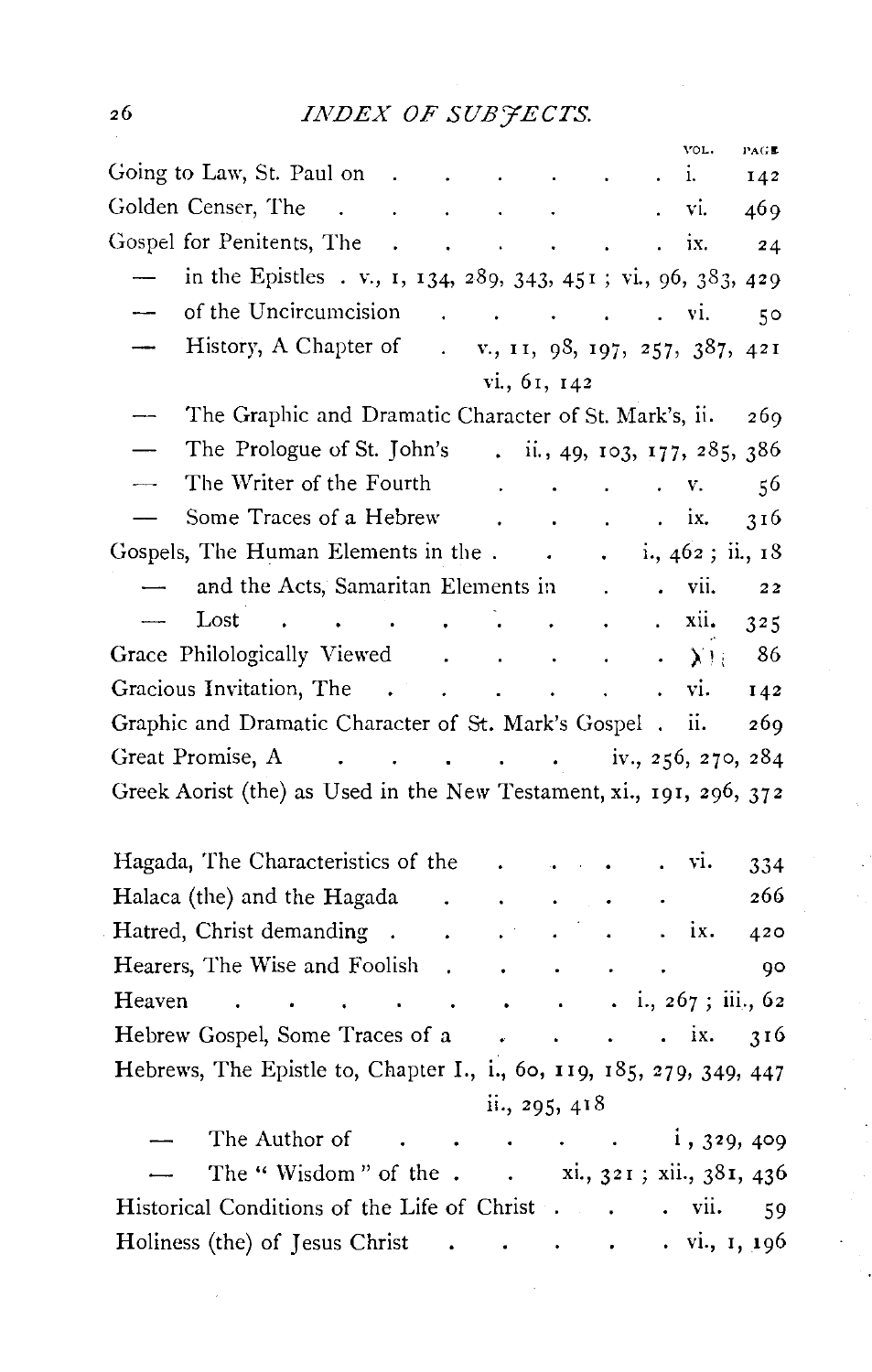# *INDEX OF SUB'JECTS.*

|                                                                                                                                            |            |                                                                                         |                 |                          | VOL.                                                                                                                                                     | PAGE                                        |
|--------------------------------------------------------------------------------------------------------------------------------------------|------------|-----------------------------------------------------------------------------------------|-----------------|--------------------------|----------------------------------------------------------------------------------------------------------------------------------------------------------|---------------------------------------------|
| Holy Ghost (the) as Dove and Fire                                                                                                          |            | $\sim$ 1.4                                                                              |                 | $\ddot{\phantom{0}}$     | ix.                                                                                                                                                      | 81                                          |
| <b>Hosea, The Prophet</b> .                                                                                                                | $\sim 100$ | $\mathcal{L}^{\mathcal{L}}(\mathbf{z})$ , where $\mathcal{L}^{\mathcal{L}}(\mathbf{z})$ |                 |                          | <b>All Controllers</b> and the second                                                                                                                    | 24I                                         |
| Hosea's Children<br>and the contract of the contract                                                                                       |            |                                                                                         |                 | <b>Contract Contract</b> | x.                                                                                                                                                       | 422                                         |
| Human Element (the) in the Gospels                                                                                                         |            |                                                                                         |                 |                          |                                                                                                                                                          | $\ldots$ i., 462; ii., 18                   |
| Hundredfold, The                                                                                                                           |            |                                                                                         |                 |                          |                                                                                                                                                          | . ii., 145; iv., 256                        |
| Ideal Incarnation, The                                                                                                                     |            |                                                                                         |                 |                          | ii.                                                                                                                                                      |                                             |
| Identity of the Lord Jesus after his Resurrection.                                                                                         |            | and the contract of the contract of                                                     |                 |                          |                                                                                                                                                          | 405                                         |
|                                                                                                                                            |            |                                                                                         |                 |                          | m.                                                                                                                                                       | 161                                         |
| Illumination, The Bigotry of Theory                                                                                                        |            |                                                                                         | $\sim$          |                          | ix.                                                                                                                                                      | 53                                          |
| Immanuel<br>$\mathcal{A}^{\mathcal{A}}$ and $\mathcal{A}^{\mathcal{A}}$ are $\mathcal{A}^{\mathcal{A}}$ . Then $\mathcal{A}^{\mathcal{A}}$ |            |                                                                                         | <b>Contract</b> |                          | x.                                                                                                                                                       | 331                                         |
| Incarnation, The Ideal                                                                                                                     |            |                                                                                         |                 |                          | ii.                                                                                                                                                      | 405                                         |
| In Few Words                                                                                                                               |            |                                                                                         |                 |                          | vii.                                                                                                                                                     | 155                                         |
| In the Regeneration.                                                                                                                       | $\sim 100$ | $\mathcal{L}(\mathcal{A})$ and $\mathcal{L}(\mathcal{A})$                               | $\sim 100$      | $\ddot{\phantom{0}}$     | iv.                                                                                                                                                      | 284                                         |
| Isaiah, The Call and Commission of                                                                                                         |            |                                                                                         |                 |                          | xi.                                                                                                                                                      | 119                                         |
|                                                                                                                                            |            |                                                                                         |                 |                          | x.                                                                                                                                                       | 433                                         |
| Jeremiah's Prophecy of the New Covenant                                                                                                    |            |                                                                                         |                 |                          | xi.                                                                                                                                                      | -65                                         |
| Jericho and Jerusalem                                                                                                                      |            |                                                                                         |                 |                          | x.                                                                                                                                                       | 253                                         |
| Jeremiah, Short Papers on . vii., 241, 358, 453; viii., 59, 230, 304                                                                       |            |                                                                                         |                 |                          |                                                                                                                                                          |                                             |
| Jesus and the Jews<br>$\sim$ $-$                                                                                                           |            |                                                                                         |                 |                          | $\cdots$ $\cdots$ $\cdots$ $\cdots$ $\cdots$ $\cdots$ $\cdots$ $\cdots$ $\cdots$ $\cdots$ $\cdots$ $\cdots$ $\cdots$ $\cdots$ $\cdots$ $\cdots$ $\cdots$ | 43I                                         |
| on the Cross, St. John's View of                                                                                                           |            |                                                                                         |                 |                          |                                                                                                                                                          | vi., 17, 129                                |
| Jesus the Son of Sirach                                                                                                                    |            |                                                                                         |                 |                          | $\cdot$ xi.                                                                                                                                              | 34I                                         |
| John's Doubting Message to Jesus                                                                                                           |            |                                                                                         |                 |                          | . <b>v.</b>                                                                                                                                              | II                                          |
| John's (St.) Gospel, The Prologue of . ii., 49, 103, 177, 285, 386                                                                         |            |                                                                                         |                 |                          |                                                                                                                                                          |                                             |
| View of Jesus on the Cross vi, 17, 129                                                                                                     |            |                                                                                         |                 |                          |                                                                                                                                                          |                                             |
| and the Writer of the Fourth Gospel. . v.                                                                                                  |            |                                                                                         |                 |                          |                                                                                                                                                          | 56                                          |
| Job, The Book of . iv., 1, 81, 161, 241, 321, 401; v., 26, 43,                                                                             |            |                                                                                         |                 |                          |                                                                                                                                                          |                                             |
|                                                                                                                                            |            |                                                                                         |                 |                          |                                                                                                                                                          | 113, 123, 172, 273; vii., 1, 100, 176, 264, |
|                                                                                                                                            |            |                                                                                         |                 |                          |                                                                                                                                                          | 321, 437; viii., 1, 81, 161, 173, 270, 279; |
|                                                                                                                                            |            |                                                                                         |                 |                          |                                                                                                                                                          | ix., 284, 329, 430; x., 27, 99, 173, 341;   |
|                                                                                                                                            |            |                                                                                         |                 |                          |                                                                                                                                                          |                                             |
|                                                                                                                                            |            |                                                                                         |                 |                          | xi., 33, 264; xii, 1, 143, 199, 245.                                                                                                                     |                                             |
| Jordan, A Memorial in the viii., 159, 318                                                                                                  |            |                                                                                         |                 |                          |                                                                                                                                                          |                                             |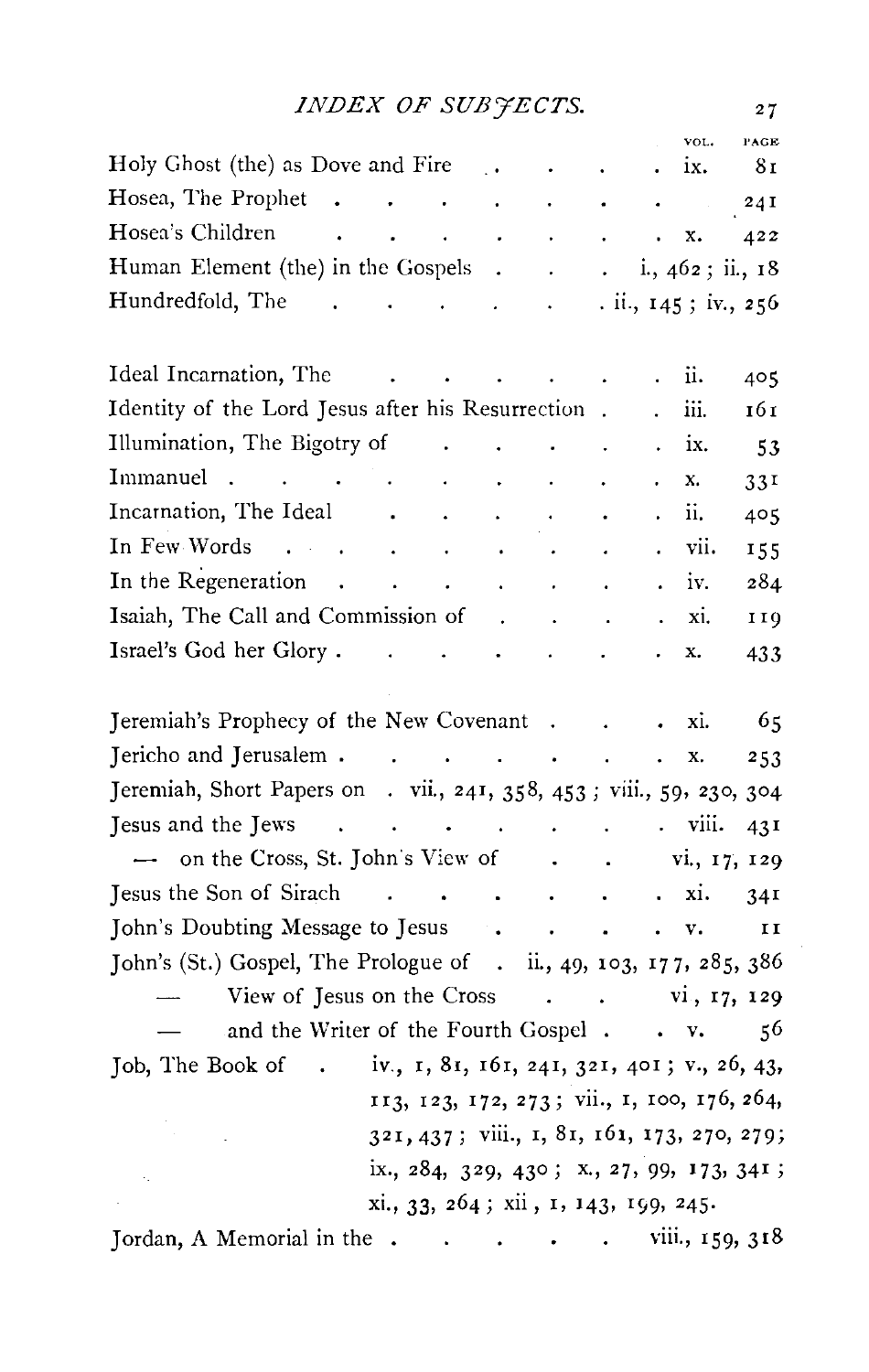# *INDEX OF SUB'JECTS.*

|                                                                                                               |                          |                                   |                                          |                          |           | VOL.          | PAGE           |
|---------------------------------------------------------------------------------------------------------------|--------------------------|-----------------------------------|------------------------------------------|--------------------------|-----------|---------------|----------------|
| Joshua commanding the Sun to stand still                                                                      |                          |                                   |                                          |                          |           | i.            | I              |
| Judaism, Christianity and<br>$\mathbf{r}$ , $\mathbf{r}$                                                      |                          | $\ddot{\phantom{a}}$              | $\sim$                                   | $\bullet$                | $\bullet$ | X.            | 275            |
| Judgment (the) of Jesus on John                                                                               |                          |                                   |                                          |                          |           | v.            | 98             |
| Justification, Righteousness and .                                                                            |                          |                                   | $\blacksquare$                           | $\bullet$                |           | viii.         | 257            |
|                                                                                                               |                          |                                   |                                          |                          |           |               |                |
| Kind Master, The Parable of the .                                                                             |                          |                                   | $\ddot{\phantom{0}}$                     |                          |           | $\cdot$ vi i. | 420            |
| Kingdom of Heaven, The<br>$\ddot{\phantom{a}}$                                                                |                          |                                   |                                          |                          |           | IV.           | 430            |
| Labourers in the Vineyard, The Parable of the . iii., 81, 427                                                 |                          |                                   |                                          |                          |           |               |                |
| Language (the) Spoken in Palestine in the Time of our                                                         |                          |                                   |                                          |                          |           |               |                |
| Lord vi, 81, 161, 285, 307; vii, 81, 278, 368                                                                 |                          |                                   |                                          |                          |           |               |                |
| Last Words of St. Paul, The .                                                                                 | $\sim$ $\sim$            | $\sim 100$ km s $^{-1}$           |                                          | <b>Contract Contract</b> |           | x.            | 116            |
| Law, Miracle, and Prayer                                                                                      |                          |                                   |                                          |                          |           |               | 235            |
| Laws of the Kingdom, and Invitation of the King, vii., 215, 249, 348                                          |                          |                                   |                                          |                          |           |               |                |
| Leading Ideas in the Theology of St. Paul viii.                                                               |                          |                                   |                                          |                          |           |               | - 40           |
| Letter and Spirit<br>$\cdots$ ix.                                                                             |                          |                                   |                                          |                          |           |               | 161            |
| Life of Christ, Studies in, iii., 321; iv., 430; vii., 59, 161, 388;                                          |                          |                                   |                                          |                          |           |               |                |
| viii., 23, 98, 182, 288, 431; ix., 122, 178;                                                                  |                          |                                   |                                          |                          |           |               |                |
| x., 253; xi., 44; xii., 47, 258, 356, 405                                                                     |                          |                                   |                                          |                          |           |               |                |
| Life and Death as Antagonists of Love                                                                         |                          |                                   | $\sim 10$<br>$\ddot{\phantom{0}}$        |                          |           | iii.          | 119            |
| Life, The New Testament View of .                                                                             |                          |                                   | $\sim 100$ km s $^{-1}$<br>$\sim$ $\sim$ |                          |           | v.            | 7 <sup>2</sup> |
| Limits of Prayer, The                                                                                         |                          |                                   | $\mathcal{A}_1$                          | $\ddot{\phantom{1}}$     |           | VI.           | 113            |
| Linen Cloth, The Young Man in the .                                                                           |                          |                                   | $\sim 100$                               |                          |           | i.            | 436            |
| Lost Gospels<br>$\mathcal{L}(\mathbf{z})$ . The contribution of the contribution of $\mathcal{L}(\mathbf{z})$ |                          |                                   |                                          |                          |           | xii.          | 325            |
| Love, The Praise of .<br>$\mathcal{L}^{\text{max}}$                                                           | $\overline{\phantom{a}}$ | $\sim 10^{-11}$                   | $\sim$                                   |                          |           | x.            | 386            |
| Luke (St.) and St. Paul : their Mutual Relations .                                                            |                          |                                   |                                          |                          |           | iv.           | 134            |
| Man of Business, St. Paul as a                                                                                | $\ddot{\phantom{1}}$     | $\bullet$                         | $\sim$                                   | $\blacksquare$           |           | i.            | 259            |
| Marriage, St Paul on<br><b>Contractor</b>                                                                     |                          | $\sim 100$ km s $^{-1}$           | $\ddot{\phantom{0}}$                     |                          |           |               | 237            |
| - (the) in Cana of Galilee                                                                                    | $\mathcal{L}_{\bullet}$  |                                   | $\sim 100$                               | $\blacksquare$ .         |           | v.            | 304            |
| Mark's (St.) Gospel, The Character of .                                                                       |                          |                                   | $\sim$ $\sim$                            | $\ddot{\phantom{a}}$     |           | ü.            | 269            |
| Master (the) and the Disciples                                                                                |                          | <b>Contract Contract Contract</b> |                                          |                          |           | viii.         | 182            |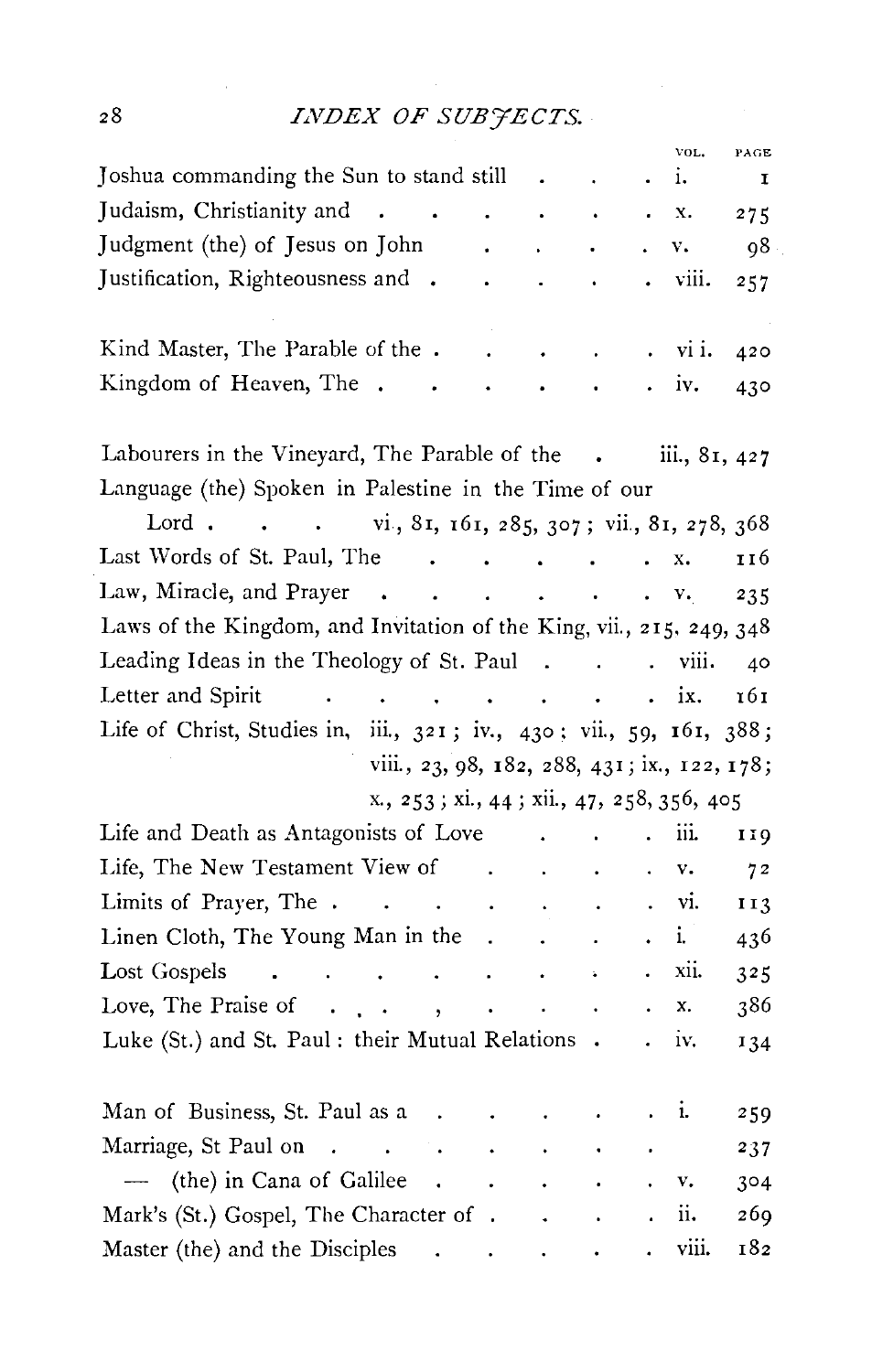# $\begin{array}{lll}\n & INDEX \; OF \; SUB\textit{FECTS.} & \hspace*{2.5cm} & 29\n\end{array}$

|                                               |                                                                                                 |                           |                                                             |                      |                      |                           | VOL.                 | PAGE |
|-----------------------------------------------|-------------------------------------------------------------------------------------------------|---------------------------|-------------------------------------------------------------|----------------------|----------------------|---------------------------|----------------------|------|
| Meats, on Purging all                         |                                                                                                 | $\ddot{\phantom{0}}$      |                                                             | ٠                    | $\bullet$            |                           | iii.                 | 308  |
| Memorial (a) in the Jordan.                   | $\sim$ $\sim$                                                                                   | <b>Contract</b>           |                                                             | $\sim$ $\sim$        | t,                   |                           | viii., 159, 318      |      |
| Messiah, The Coming of                        | $\mathbf{r}$                                                                                    | $\mathbf{L}^{\text{max}}$ | $\sim$                                                      | $\ddot{\phantom{0}}$ | $\ddot{\phantom{0}}$ | $\ddot{\phantom{0}}$      | ix.                  | 393  |
| Messianic Prophecy, Various Kinds of.         |                                                                                                 |                           |                                                             | $\ddot{\phantom{0}}$ |                      |                           | viii., 241, 379      |      |
| Methuselah, As Old as                         | $\mathcal{A}^{\mathcal{A}}$ and $\mathcal{A}^{\mathcal{A}}$ and $\mathcal{A}^{\mathcal{A}}$ and |                           |                                                             | $\ddot{\phantom{0}}$ |                      |                           | viii., 449; xi., 215 |      |
| Metropolis of the World, The Spiritual        |                                                                                                 |                           |                                                             | $\ddot{\phantom{0}}$ | $\ddot{\phantom{a}}$ |                           | x.                   | 134  |
| Ministry of Angels, The                       | <b>Carl Command</b>                                                                             |                           |                                                             | $\ddot{\phantom{0}}$ | $\ddot{\phantom{0}}$ |                           | viii.                | 409  |
| Miracles of Christ, The Earlier               |                                                                                                 |                           |                                                             | $\ddot{\phantom{0}}$ | $\ddot{\phantom{0}}$ | $\bullet$                 |                      | 288  |
| The Later                                     |                                                                                                 |                           | $\ddot{\phantom{0}}$                                        | $\ddot{\phantom{0}}$ | $\ddot{\phantom{0}}$ | ä.                        | ix.                  | 178  |
| Miracle, Law, and Prayer                      | $\sim$                                                                                          | <b>Contractor</b>         | $\bullet$ . The second second $\bullet$                     |                      |                      |                           | v.                   | 235  |
| Modern Problem, An Ancient Solution of a.     |                                                                                                 |                           |                                                             |                      | $\ddot{\phantom{0}}$ |                           | iii.                 | 16   |
| Moloch, The Worship of                        | $\sim$                                                                                          | $\ddot{\phantom{0}}$      | $\ddot{\phantom{0}}$                                        | $\ddot{\bullet}$     | $\ddot{\phantom{0}}$ |                           | vii.                 | 318  |
| Morality versus Revelation                    |                                                                                                 |                           |                                                             |                      |                      |                           | i.                   | 470  |
| Moses, Contest for the Body of                |                                                                                                 |                           |                                                             | $\ddot{\phantom{0}}$ | $\ddot{\phantom{0}}$ |                           | iii.                 | IO   |
| The Entreaty of                               | <b>Carl Corporation</b>                                                                         |                           | $\ddot{\phantom{0}}$                                        | $\ddot{\phantom{0}}$ |                      |                           | vii.                 | 467  |
| The Four Nephews of                           |                                                                                                 | $\sim 10$                 | $\ddot{\phantom{a}}$                                        | $\bullet$            |                      |                           | viii.                | 346  |
| Mustard Seed, Faith as a Grain of             |                                                                                                 |                           |                                                             |                      |                      |                           | ix.                  | 307  |
| Myths, Divine                                 |                                                                                                 |                           | $\bullet$                                                   |                      |                      |                           | vii.                 | 137  |
|                                               |                                                                                                 |                           |                                                             |                      |                      |                           |                      |      |
|                                               |                                                                                                 |                           |                                                             |                      |                      |                           |                      |      |
| Narratives of the Birth and Infancy of Christ |                                                                                                 |                           |                                                             |                      |                      |                           | vii.                 | 161  |
| Nebuchadnezzar's Conquest of Egypt.           |                                                                                                 |                           |                                                             |                      |                      |                           | x.                   | 397  |
| New Bible, The.<br>$\bullet$                  | $\ddot{\phantom{0}}$                                                                            | $\ddot{\phantom{0}}$      |                                                             |                      |                      |                           | v.                   | 401  |
| Another                                       | $\ddot{\phantom{0}}$                                                                            |                           |                                                             |                      |                      |                           | vi.                  | 395  |
| New Parable, A<br>$\sim$<br>$\sim$            | $\sim$                                                                                          | $\ddot{\phantom{1}}$      | $\ddot{\phantom{0}}$                                        |                      |                      |                           | i.                   | 249  |
| New Teacher, The                              |                                                                                                 | $\cdot$                   | $\ddot{\phantom{0}}$                                        | $\ddot{\phantom{0}}$ | $\ddot{\phantom{0}}$ |                           | iv.                  | 430  |
| New Testament Antithesis, A                   |                                                                                                 |                           |                                                             | $\ddot{\phantom{0}}$ | $\ddot{\phantom{0}}$ |                           | xii.                 | 459  |
| A few Various Readings in .                   |                                                                                                 |                           |                                                             |                      |                      | $\mathcal{L}_{\bullet}$ . | ix.                  | 375  |
| Critical Readings in                          |                                                                                                 |                           | $\mathcal{O}(\mathbf{a}^2)$ and $\mathcal{O}(\mathbf{a}^2)$ |                      | $\ddot{\phantom{a}}$ |                           | vii., 123, 194       |      |
| Slang Words in.                               |                                                                                                 |                           | $\mathbf{L}$                                                | $\ddot{\phantom{0}}$ | ä.                   |                           | iv.                  | 29   |
| Two Synonyms in                               |                                                                                                 |                           | a.                                                          | ٠                    |                      |                           | xi., 137, 320        |      |
| View of Life, The                             |                                                                                                 |                           | $\blacksquare$                                              | $\bullet$            |                      |                           | ٧.                   | 72   |
|                                               |                                                                                                 |                           |                                                             |                      |                      |                           |                      |      |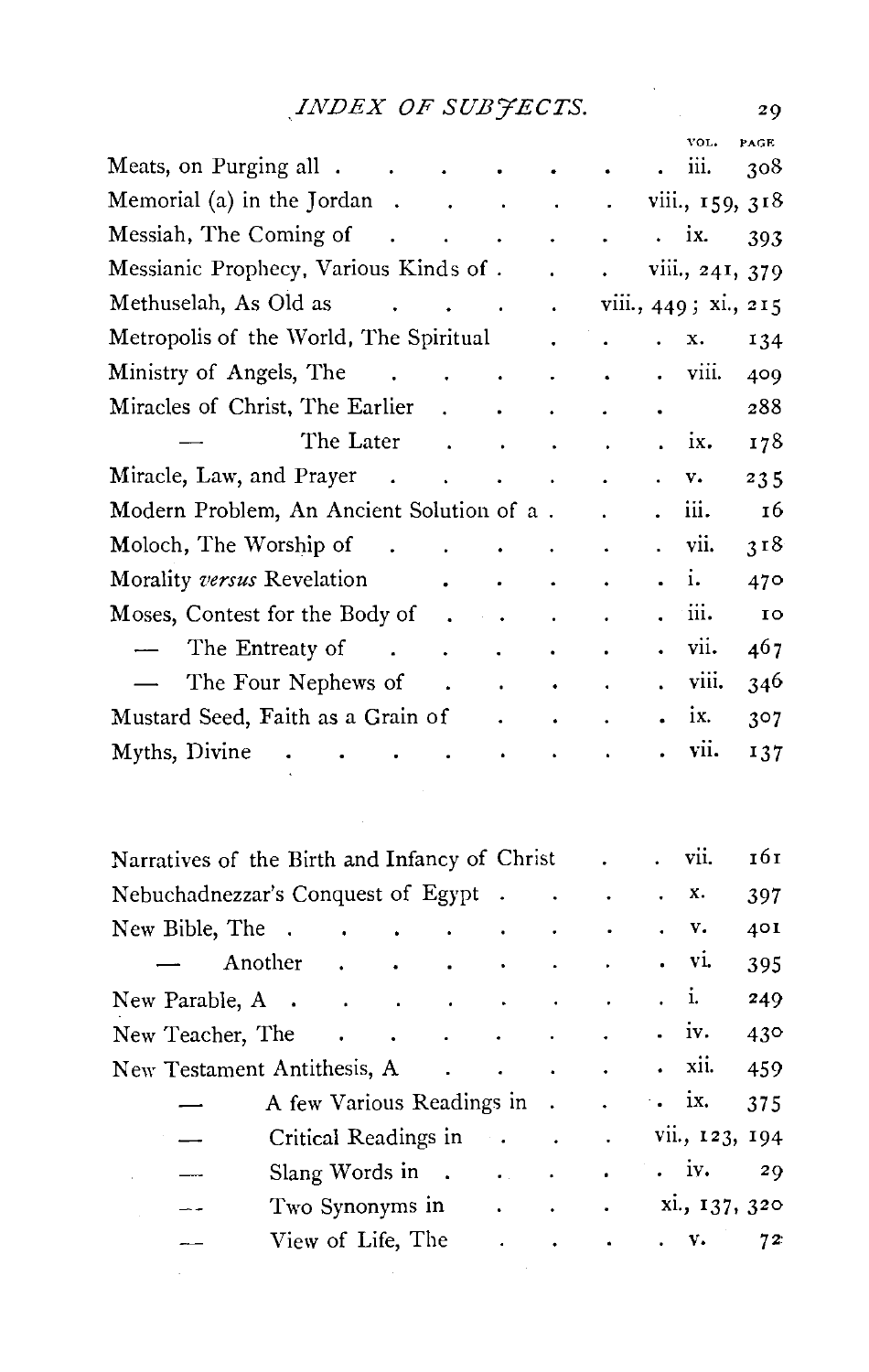# *INDEX OF SUBJECTS.*

|                                                                                                   |           |                                                |                         |                             |                      |                                                         | VOL.                 | PAGE |
|---------------------------------------------------------------------------------------------------|-----------|------------------------------------------------|-------------------------|-----------------------------|----------------------|---------------------------------------------------------|----------------------|------|
| New Testament Words denoting Care .                                                               |           |                                                |                         | and the company of the com- |                      |                                                         | xii.                 | IO4  |
| Word-Studies in ix., 345, 459; x., 48                                                             |           |                                                |                         |                             |                      |                                                         |                      |      |
| Nineteenth Psalm in the Light of Ancient Nature-                                                  |           |                                                |                         |                             |                      |                                                         |                      |      |
| worship.                                                                                          |           |                                                |                         |                             |                      |                                                         |                      | 42   |
| Ninetieth Psalm reconciled with Christian Optimism .                                              |           |                                                |                         |                             |                      |                                                         |                      | 361  |
| Notes on Commentaries                                                                             |           | $\ldots$ iii., 235, 318, 399; iv., 71; v., 153 |                         |                             |                      |                                                         |                      |      |
|                                                                                                   |           | vi., 158, 205                                  |                         |                             |                      |                                                         |                      |      |
| the Epistle to the Romans $\ldots$ $\ldots$ $\ldots$ $\ldots$ $\ldots$ $\ldots$ $\ldots$ $\ldots$ |           |                                                |                         |                             |                      |                                                         |                      |      |
| Genesis ii. $5 \cdot \cdot \cdot \cdot \cdot \cdot$                                               |           |                                                |                         |                             | $\mathbf{L}$         |                                                         | $\cdot$ vii.         | 465  |
| Exodus xxxiii. $15 \cdot \cdot \cdot$                                                             |           |                                                |                         |                             |                      | $\mathbf{L}^{\text{max}}$ and $\mathbf{L}^{\text{max}}$ |                      | 467  |
| Joshua iv. $9 \cdot \cdot \cdot \cdot \cdot$                                                      |           |                                                |                         |                             |                      |                                                         | viii., 159, 315, 318 |      |
| Isaiah vi. $9, 10$                                                                                |           |                                                | $\sim 100$ km s $^{-1}$ | ¥.                          |                      |                                                         | vii.                 | 47I  |
| St. Mark vii. 3.                                                                                  |           | $\sim 100$                                     | $\sim$ $\sim$           | $\ddot{\phantom{0}}$        |                      |                                                         | viii.                | 467  |
| $ix. 33-50.$                                                                                      |           |                                                |                         |                             |                      |                                                         | xi.                  | 79   |
| St. Luke $xi$ . $5-10$ .                                                                          |           | $\sim$ $\sim$                                  | $\bullet$               | $\bullet$                   |                      |                                                         | viii.                | 318  |
| St. John iii. 8 .                                                                                 |           |                                                |                         |                             |                      | $\ddot{\phantom{0}}$                                    | xii.                 | 237  |
| Romans ix. 5                                                                                      | $\bullet$ | $\ddot{\phantom{0}}$                           |                         | $\bullet$                   |                      |                                                         | ix., 397; x., 232    |      |
| Galatians i. 19 .                                                                                 |           |                                                |                         |                             |                      |                                                         | x.                   | 162  |
| Colossians $i.3-5$ .                                                                              |           |                                                |                         |                             |                      | $\bullet$                                               |                      | 74   |
| i. 24                                                                                             | $\bullet$ |                                                | $\ddot{\phantom{0}}$    |                             |                      |                                                         | vii.                 | 474  |
| ii. 18                                                                                            | $\sim 10$ | $\ddot{\phantom{0}}$                           |                         | $\ddot{\phantom{0}}$        |                      |                                                         | xi.                  | 385  |
| ii. 22, 23                                                                                        |           |                                                |                         |                             |                      |                                                         | xii.                 | 289  |
| Hebrews ix. $15-22$                                                                               |           |                                                |                         |                             |                      |                                                         | vii.                 | 73   |
| xiii. 22 .                                                                                        |           | $\ddot{\phantom{0}}$                           | $\bullet$               |                             | $\ddot{\phantom{0}}$ | $\bullet$                                               |                      | 155  |
|                                                                                                   |           |                                                |                         |                             |                      |                                                         |                      |      |

| Offering of the First-fruits vii. 317                                                                 |  |  |      |
|-------------------------------------------------------------------------------------------------------|--|--|------|
| On the Supposed Scriptural Expression for Eternity .                                                  |  |  | 405  |
|                                                                                                       |  |  | 214  |
|                                                                                                       |  |  | - 81 |
| Our Lord's Words to his Mother at Cana of Galilee . iv. 179                                           |  |  |      |
| Outer and Inner Glory, The<br>$\cdots$ $\cdots$ $\cdots$ $\cdots$ $\cdots$ $\cdots$ $\cdots$ $\cdots$ |  |  | 89   |

 $3<sup>5</sup>$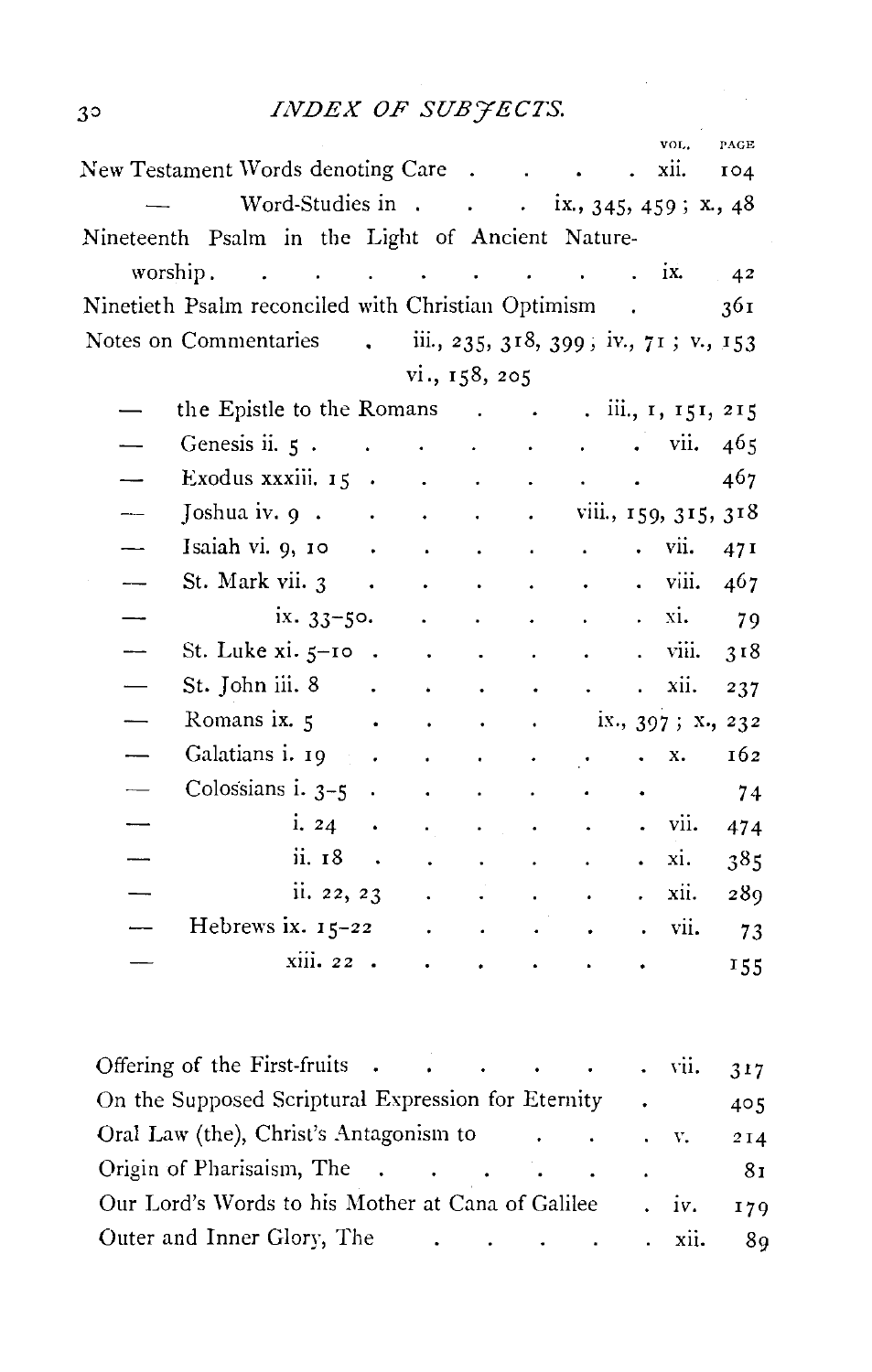|                | INDEX OF SUBJECTS.                                                      |                                                                  |                                                         |                                                       |                                        |                      |                      |                | 3I           |
|----------------|-------------------------------------------------------------------------|------------------------------------------------------------------|---------------------------------------------------------|-------------------------------------------------------|----------------------------------------|----------------------|----------------------|----------------|--------------|
|                |                                                                         |                                                                  |                                                         |                                                       |                                        |                      |                      | VOL.           | PAGE         |
|                | Parable of the Dutiful Servant, The                                     |                                                                  |                                                         |                                                       | $\ddot{\phantom{0}}$                   | $\bullet$ .          |                      | viii.          | 365          |
|                | Fig-trees<br>$\sim$                                                     | $\sim$ $\sim$                                                    |                                                         |                                                       |                                        |                      | $\cdot$ iv.          |                | 157          |
|                | Kind Master.                                                            | $\ddot{\phantom{a}}$                                             |                                                         |                                                       | $\mathbf{r} = \mathbf{r} + \mathbf{r}$ |                      |                      | viii.          | 420          |
|                | Labourers in the Vineyard                                               |                                                                  |                                                         | $\sim 10^7$                                           |                                        | $\ddot{\phantom{a}}$ |                      | iii., 81, 427  |              |
|                | Ploughman and the Thresher                                              |                                                                  |                                                         |                                                       |                                        |                      |                      | i.             | 89           |
|                | Wise and the Foolish Hearers                                            |                                                                  |                                                         |                                                       |                                        |                      | $\cdot$ ix.          |                | 90           |
| Parable, a New | $\ddot{\phantom{1}}$                                                    | and the control of the                                           |                                                         | $\bullet$ .                                           |                                        |                      | $\ddot{\phantom{0}}$ | i.             | 249          |
|                | the Function of the.                                                    | $\sim$ $\sim$                                                    | $\sim$                                                  |                                                       |                                        |                      |                      | vii.           | 471          |
|                | Paradox (the) of Christian Ethics                                       |                                                                  |                                                         | $\ddot{\phantom{0}}$                                  | $\ddot{\phantom{0}}$                   |                      |                      | x.             | 81           |
|                | Pardon and Punishment                                                   | $\mathcal{L}(\mathcal{A})$ and $\mathcal{L}(\mathcal{A})$ . Then |                                                         |                                                       | $\ddot{\phantom{a}}$                   |                      |                      | ix.            | 150          |
|                | Passover, Before the Feast of the                                       |                                                                  |                                                         |                                                       |                                        | $\sim$ $\sim$        | $\ddot{\phantom{0}}$ | xi.            | 475          |
|                | Pastoral Epistles, The, i., 296, 380; ii., 59, 131, 209, 317, 396, 465; |                                                                  |                                                         |                                                       |                                        |                      |                      |                |              |
|                |                                                                         | iii., 74, 142, 224, 380; iv., 47, 191; vi. 458;                  |                                                         |                                                       |                                        |                      |                      |                |              |
|                |                                                                         | viii. 69, 131, 215; x., 116, 195, 291, 365, 443                  |                                                         |                                                       |                                        |                      |                      |                |              |
|                | Patristic Writings, Their Value for the Criticism and Exegesis of the   |                                                                  |                                                         |                                                       |                                        |                      |                      |                |              |
| Bible          | . xi., 1, 85, 161, 241, 352, 430; xii., 123, 217, 304                   |                                                                  |                                                         |                                                       |                                        |                      |                      |                |              |
|                | Paul (St.) his Christology ix., 105; x., 149; xi., 309, 458             |                                                                  |                                                         |                                                       |                                        |                      |                      |                |              |
|                | his Cloak, Books, and Parchments                                        |                                                                  |                                                         |                                                       |                                        | $\ddot{\phantom{0}}$ | $\ldots$ i.          |                | 286          |
|                | on Going to Law.                                                        |                                                                  |                                                         |                                                       | $\sim 100$                             |                      |                      |                | 142          |
|                | Last Words of                                                           | the contract of the contract of                                  |                                                         |                                                       |                                        |                      |                      | x.             | 116          |
|                | and St. Luke; their Mutual Relations .                                  |                                                                  |                                                         |                                                       |                                        |                      |                      | IV.            | 134          |
|                | as a Man of Business                                                    |                                                                  | <b>Contract Contract</b>                                |                                                       | <b>Contractor</b>                      | $\ddot{\phantom{a}}$ |                      | i.             |              |
|                | on Marriage.                                                            |                                                                  |                                                         |                                                       |                                        |                      |                      |                | 259          |
|                |                                                                         | $\mathcal{L}_{\bullet}$<br>$\sim$                                |                                                         | $\ddot{\phantom{a}}$                                  | ÷.                                     |                      |                      |                | 237          |
|                | the Rhetoric of                                                         | $\mathcal{L}(\mathcal{A})$ and $\mathcal{L}(\mathcal{A})$        |                                                         | <b>Contractor</b>                                     | $\epsilon$                             |                      |                      | x.             | $\mathbf{I}$ |
|                | his Theology, Leading Ideas of                                          |                                                                  |                                                         |                                                       |                                        |                      | $\ddot{\phantom{0}}$ | viii.          | 40           |
|                | his Use of $\theta \rho \alpha \mu \beta \epsilon \nu \omega$           |                                                                  |                                                         |                                                       |                                        |                      |                      | x, 403; x1, 78 |              |
|                | Pauline (the) Argument for a Future State.                              |                                                                  |                                                         |                                                       |                                        |                      | a co                 | ix.            | 264          |
|                | Penitents, The Gospel for                                               |                                                                  |                                                         | $\mathbf{r} = \mathbf{r}$ , $\mathbf{r} = \mathbf{r}$ | $\mathcal{L}^{\mathcal{L}}$            |                      |                      |                | 24           |
|                | Person, That Wicked                                                     |                                                                  |                                                         | <b>Contract Contract</b>                              |                                        |                      | $\mathbf{r}$         | iii.           | 355          |
|                | Personality of Jesus, The                                               | $\sim 10^{11}$ km $^{-1}$                                        | $\ddot{\phantom{a}}$                                    | $\sim$                                                |                                        |                      |                      | . vii.         | 388          |
|                | Peter (St.), on the Epistles of                                         |                                                                  | $\mathcal{L}(\mathbf{A})$ and $\mathcal{L}(\mathbf{A})$ |                                                       | $\sim$ 100 $\mu$                       |                      |                      | iv., 113, 372, | 446          |
|                | Style and Character of                                                  |                                                                  |                                                         |                                                       |                                        |                      |                      | iii.           | 264          |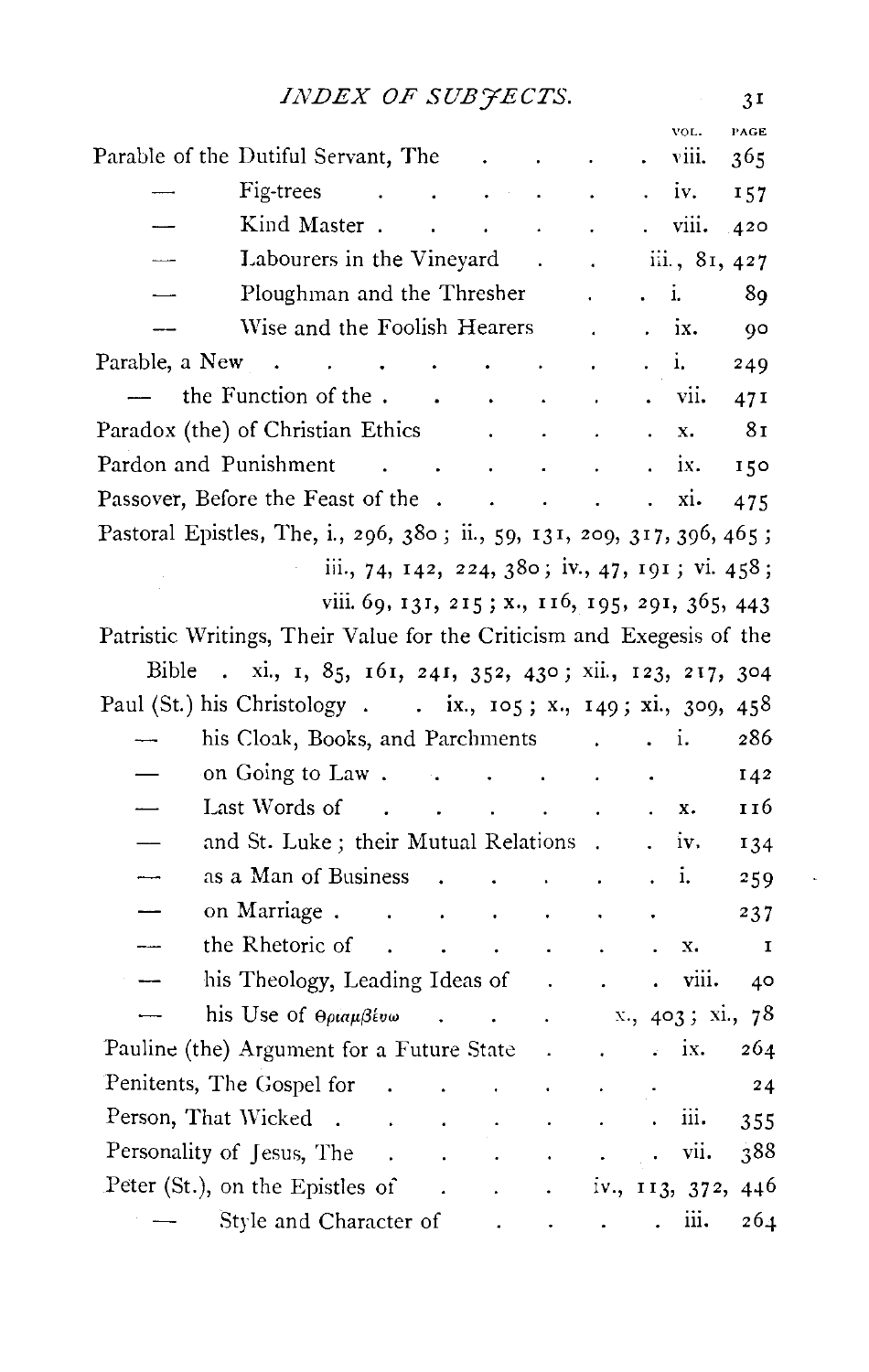|                                                                                    |                      |                                                       |                      |                                                                                                   |                             | VOL.           | PAGE         |
|------------------------------------------------------------------------------------|----------------------|-------------------------------------------------------|----------------------|---------------------------------------------------------------------------------------------------|-----------------------------|----------------|--------------|
| Pharisaic Mode of washing before Meat                                              |                      |                                                       |                      |                                                                                                   |                             | viii.          | 467          |
| Pharisaism, The Origin of<br>$\ddot{\phantom{a}}$                                  | $\ddot{\phantom{a}}$ | $\sim 10$                                             | $\ddot{\phantom{0}}$ |                                                                                                   |                             | v.             | 81           |
| Philip, The Apostle .<br>$\mathcal{L}^{\pm}$                                       | $\ddot{\phantom{0}}$ |                                                       |                      | ÷.                                                                                                |                             | vi.            | 445          |
| Philosophy, Science and                                                            |                      | $\ddot{\phantom{a}}$                                  | $\blacksquare$       |                                                                                                   |                             | viii.          | 321          |
| Plants of the Field, The<br>and the contract of the con-                           |                      |                                                       | $\ddot{\phantom{1}}$ | $\ddot{\phantom{0}}$                                                                              | $\ddot{\phantom{0}}$        | vii.           | 465          |
| Ploughman and Thresher, The Parable of                                             |                      |                                                       |                      |                                                                                                   |                             | i.             | 89           |
| Potter (the) and the Clay<br><b>Contract Contract</b>                              | $\ddot{\phantom{a}}$ | $\ddot{\phantom{0}}$                                  | $\ddot{\phantom{0}}$ |                                                                                                   | $\ddot{\phantom{a}}$        | iv.            | 469          |
| Praise of Love, The<br>$\sim 100$ km s $^{-1}$                                     | $\ddot{\phantom{0}}$ | $\ddot{\phantom{0}}$                                  |                      |                                                                                                   |                             | X.             | 386          |
| Prayer<br><b>Contract Contract</b><br>$\overline{a}$                               | $\ddot{\phantom{0}}$ | $\ddot{\phantom{0}}$                                  |                      |                                                                                                   |                             | vi.            | 300          |
| The Atonement and .                                                                | $\ddot{\phantom{0}}$ | $\ddot{\phantom{0}}$                                  |                      |                                                                                                   |                             |                | 32I          |
| The Biblical Conception of                                                         |                      |                                                       |                      |                                                                                                   |                             | v.             | 32 I         |
| Law, Miracles, and.<br>$\overline{\phantom{0}}$                                    | <b>Contractor</b>    | $\ddot{\phantom{0}}$                                  | $\ddot{\phantom{0}}$ |                                                                                                   |                             |                | 235          |
| The Limits of .<br>$\overline{\phantom{0}}$<br>and the contract of the contract of |                      |                                                       | $\ddot{\phantom{0}}$ |                                                                                                   |                             | vi.            | 113          |
| The Reasonableness of                                                              | $\sim 10^{-11}$      | $\ddot{\phantom{a}}$                                  | $\sim$               | $\ddot{\phantom{0}}$                                                                              |                             | v.             | 406          |
| The Reign of Law an Incentive to<br>$\overline{\phantom{0}}$                       |                      |                                                       | $\ddot{\phantom{a}}$ |                                                                                                   |                             | vi.            | 36           |
| Science, and the Christian Doctrine of<br>$\qquad \qquad$                          |                      |                                                       |                      |                                                                                                   |                             | ix.            | $\mathbf{I}$ |
| Precept upon Precept                                                               |                      |                                                       |                      |                                                                                                   |                             | i.             | 98           |
| Principles, not Rules.<br>$\sim$ $\sim$                                            | $\sim$               | $\sim$ $-$                                            | $\hat{\bullet}$      | $\ddot{\phantom{0}}$                                                                              |                             | vi.            | 312          |
| Prodigal (the) and his Brother                                                     |                      |                                                       |                      | $\ddot{\phantom{0}}$                                                                              | $\ddot{\phantom{0}}$        | ix.            | 137          |
| Prologue of St. John's Gospel, The ii., 49, 103, 177, 285,                         |                      |                                                       |                      |                                                                                                   |                             |                | 386          |
| Promise, a Great                                                                   |                      |                                                       |                      |                                                                                                   |                             | iv., 256, 270, | 284          |
| Prophet Hosea, The<br>$\sim 100$ km s $^{-1}$                                      |                      | $\mathcal{L} \rightarrow \mathcal{L}$ , $\mathcal{L}$ | $\bullet$            | ï                                                                                                 |                             | iх.            | 241          |
| Psalm, an Apology for the Vindictive (cix.) .                                      |                      |                                                       |                      | $\ddot{\phantom{0}}$                                                                              |                             | ii.            | 325          |
| xvi.<br>الأرابية التعاريب والمنابذ<br>$\overline{\phantom{0}}$                     |                      |                                                       |                      | $\ddot{\phantom{a}}$                                                                              |                             | iv.            | 34I          |
| xix., read in the Light of Ancient Nature-worship                                  |                      |                                                       |                      |                                                                                                   |                             | ix.            | 42           |
| xc., reconciled with Christian Optimism                                            |                      |                                                       |                      | $\sim 100$ km s $^{-1}$                                                                           |                             |                | 361          |
| Psalms, the Vindictive Vindicated, iii., 27, 101, 185, 452; iv., 56, 212           |                      |                                                       |                      |                                                                                                   |                             |                |              |
| Punishment and Pardon<br>$\mathbf{r}$                                              |                      |                                                       |                      | $\mathbf{r}^{\left(1\right)}$ and $\mathbf{r}^{\left(2\right)}$ and $\mathbf{r}^{\left(3\right)}$ | $\mathbb{R}^{\mathbb{Z}}$ . | ix.            | 150          |
| Purging all Meats, On.<br>$\ddot{\phantom{a}}$                                     | $\ddot{\phantom{1}}$ |                                                       |                      |                                                                                                   |                             | iii.           | 308          |
|                                                                                    |                      |                                                       |                      |                                                                                                   |                             |                |              |
|                                                                                    |                      |                                                       |                      |                                                                                                   |                             |                |              |
| Rabbinic Eschatology                                                               |                      |                                                       | $\cdot$              |                                                                                                   |                             | vii.           | 295          |
| Exegesis<br>÷,                                                                     |                      |                                                       |                      | $\ddot{\phantom{0}}$                                                                              |                             | V              | 362          |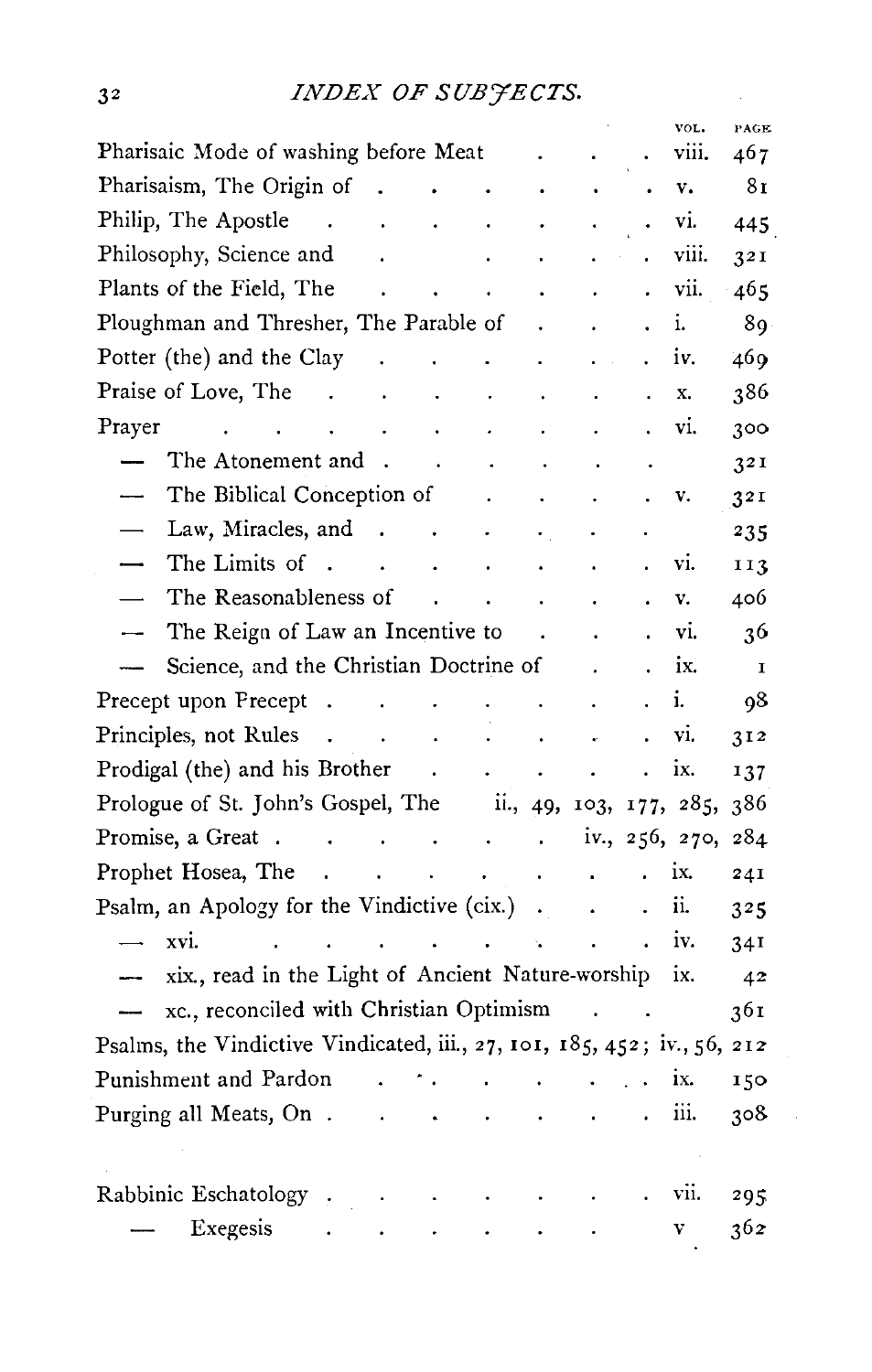33

|                                                                                                                                                                                                                                                                                                                                                                   |                                            |                                                             |                                   |                                                         |                      | VOL.       | PACE        |
|-------------------------------------------------------------------------------------------------------------------------------------------------------------------------------------------------------------------------------------------------------------------------------------------------------------------------------------------------------------------|--------------------------------------------|-------------------------------------------------------------|-----------------------------------|---------------------------------------------------------|----------------------|------------|-------------|
| Rainbow, The<br>$\bullet$ . In the case of the case of the case of the case of the case of the case of the case of the case of the case of the case of the case of the case of the case of the case of the case of the case of the case of the cas                                                                                                                |                                            |                                                             |                                   |                                                         |                      | IV.        | 297         |
| Reading and Rendering of Colossians ii. 18.                                                                                                                                                                                                                                                                                                                       |                                            |                                                             |                                   |                                                         |                      | xi.        | 385         |
| Reasonableness of Prayer, The                                                                                                                                                                                                                                                                                                                                     | $\mathbb{R}^n$ . The set of $\mathbb{R}^n$ | $\sim$ $\sim$                                               |                                   |                                                         |                      | v.         | 406         |
| Recent Critical Readings in the New Testament                                                                                                                                                                                                                                                                                                                     |                                            |                                                             |                                   | $\ddot{\phantom{0}}$                                    |                      | vii., 123, | 194         |
| Reign of Law (the) an Incentive to Prayer.                                                                                                                                                                                                                                                                                                                        |                                            |                                                             |                                   | $\blacksquare$                                          |                      | vi.        | 36          |
| Religion, Anthropomorphic.                                                                                                                                                                                                                                                                                                                                        | $\sim 100$                                 | $\sim$ .                                                    | $\ddot{\phantom{0}}$              |                                                         |                      | i.         | 44          |
| Responsibility, Capacity involves.                                                                                                                                                                                                                                                                                                                                |                                            |                                                             | $\ddot{\phantom{a}}$              |                                                         |                      | ii.        | 472         |
| Results of the Exile, The<br>$\mathbf{r}$                                                                                                                                                                                                                                                                                                                         | <b>Contractor</b>                          | $\sim 100$ km s $^{-1}$                                     |                                   |                                                         |                      | v.         | 81          |
| Resurrection, The Christ of the                                                                                                                                                                                                                                                                                                                                   | $\ddot{\phantom{a}}$                       | $\mathbf{r}$                                                | $\cdot$                           |                                                         |                      | V., 311,   | 378         |
| of Jesus Christ .                                                                                                                                                                                                                                                                                                                                                 |                                            | v., 161, 241, 335; xii.                                     |                                   |                                                         |                      |            | 405         |
| The Identity of the Lord Jesus after his                                                                                                                                                                                                                                                                                                                          |                                            |                                                             |                                   |                                                         | $\ddot{\phantom{a}}$ | iii.       | 161         |
| Revelation, Morality versus.                                                                                                                                                                                                                                                                                                                                      |                                            | and the contract of the                                     | $\ddot{\phantom{0}}$              |                                                         |                      | i.         | 470         |
| Rhetoric of St. Paul, The<br>$\sim 10^{-1}$                                                                                                                                                                                                                                                                                                                       |                                            | $\ddot{\bullet}$                                            |                                   |                                                         |                      | x.         | $\mathbf I$ |
| Rich Young Ruler, The<br>$\mathcal{A}^{\mathcal{A}}$ and $\mathcal{A}^{\mathcal{A}}_{\mathcal{A}}$                                                                                                                                                                                                                                                                |                                            | $\ddot{\phantom{0}}$                                        | $\ddot{\phantom{0}}$              |                                                         |                      | vi.        | 229         |
| Righteousness and Justification                                                                                                                                                                                                                                                                                                                                   | <b>Contract Contract</b>                   | $\ddot{\phantom{a}}$                                        | <b>Contract Contract Contract</b> |                                                         | $\ddot{\phantom{0}}$ | viii.      | 257         |
| Romans, Christology of St. Paul in the Superscription of                                                                                                                                                                                                                                                                                                          |                                            |                                                             |                                   |                                                         |                      |            |             |
| his Epistle to the $ix, i \circ 5; x, i \circ 49; xi, j \circ 9, 458$                                                                                                                                                                                                                                                                                             |                                            |                                                             |                                   |                                                         |                      |            |             |
| Notes on the Epistle to iii., 1, 151, 215                                                                                                                                                                                                                                                                                                                         |                                            |                                                             |                                   |                                                         |                      |            |             |
| Various Readings in the Epistle to                                                                                                                                                                                                                                                                                                                                |                                            |                                                             |                                   | $\mathbf{L}^{\text{max}}$ and $\mathbf{L}^{\text{max}}$ |                      | ix.        | 202         |
| Rules, Principles not                                                                                                                                                                                                                                                                                                                                             | $\ddot{\phantom{0}}$                       | and the contract of                                         |                                   |                                                         | $\ddot{\phantom{0}}$ | vi.        | 312         |
| Ruth, The Book of<br>$\ldots$ $\ldots$ $\ldots$ $\ldots$ $\ldots$ $\ldots$ $\ldots$ $\ldots$ $\ldots$ $\ldots$ $\ldots$ $\ldots$ $\ldots$ $\ldots$ $\ldots$ $\ldots$ $\ldots$ $\ldots$ $\ldots$ $\ldots$ $\ldots$ $\ldots$ $\ldots$ $\ldots$ $\ldots$ $\ldots$ $\ldots$ $\ldots$ $\ldots$ $\ldots$ $\ldots$ $\ldots$ $\ldots$ $\ldots$ $\ldots$ $\ldots$ $\ldots$ |                                            |                                                             |                                   |                                                         |                      |            | 360         |
|                                                                                                                                                                                                                                                                                                                                                                   |                                            |                                                             |                                   |                                                         |                      |            |             |
| Sages (the) and the Babes                                                                                                                                                                                                                                                                                                                                         |                                            | the contract of the contract of                             |                                   |                                                         |                      | v.         | 421         |
| Samaritan Element in the Gospels and the Acts .                                                                                                                                                                                                                                                                                                                   |                                            |                                                             |                                   |                                                         |                      | VII.       | 22          |
| Samaritans (the) and Christ.                                                                                                                                                                                                                                                                                                                                      |                                            | and the contract of the contract of                         |                                   |                                                         |                      | vi.        | 86          |
| Samuel and the Schools of the Prophets, iii., 241, 342, 401; iv., 35                                                                                                                                                                                                                                                                                              |                                            |                                                             |                                   |                                                         |                      |            |             |
| Sanctified in the Wife                                                                                                                                                                                                                                                                                                                                            | $\sim 100$ km s $^{-1}$                    |                                                             | <b>All Contracts</b>              |                                                         |                      | X.         | 32I         |
| Sarah, The Conversion of<br>$\sim$                                                                                                                                                                                                                                                                                                                                | $\ddot{\phantom{a}}$                       |                                                             |                                   |                                                         |                      | xii.       | 345         |
| Schools of the Prophets, The                                                                                                                                                                                                                                                                                                                                      |                                            | iii., 241, 342, 401; iv., 35                                |                                   |                                                         |                      |            |             |
| Science and Philosophy                                                                                                                                                                                                                                                                                                                                            |                                            | $\mathbf{r} = \mathbf{r} + \mathbf{r}$ , where $\mathbf{r}$ | $\mathbf{r}$                      |                                                         |                      | viii.      | 321         |
| and the Christian idea of Prayer .                                                                                                                                                                                                                                                                                                                                |                                            |                                                             |                                   |                                                         |                      | ix.        | 1           |
| and Theology.<br>$\cdot$                                                                                                                                                                                                                                                                                                                                          | $\epsilon_{\rm{max}}$                      |                                                             |                                   |                                                         |                      | vi.        | 241         |
|                                                                                                                                                                                                                                                                                                                                                                   |                                            |                                                             |                                   |                                                         |                      |            |             |

3

ji politika<br>Saman

ł,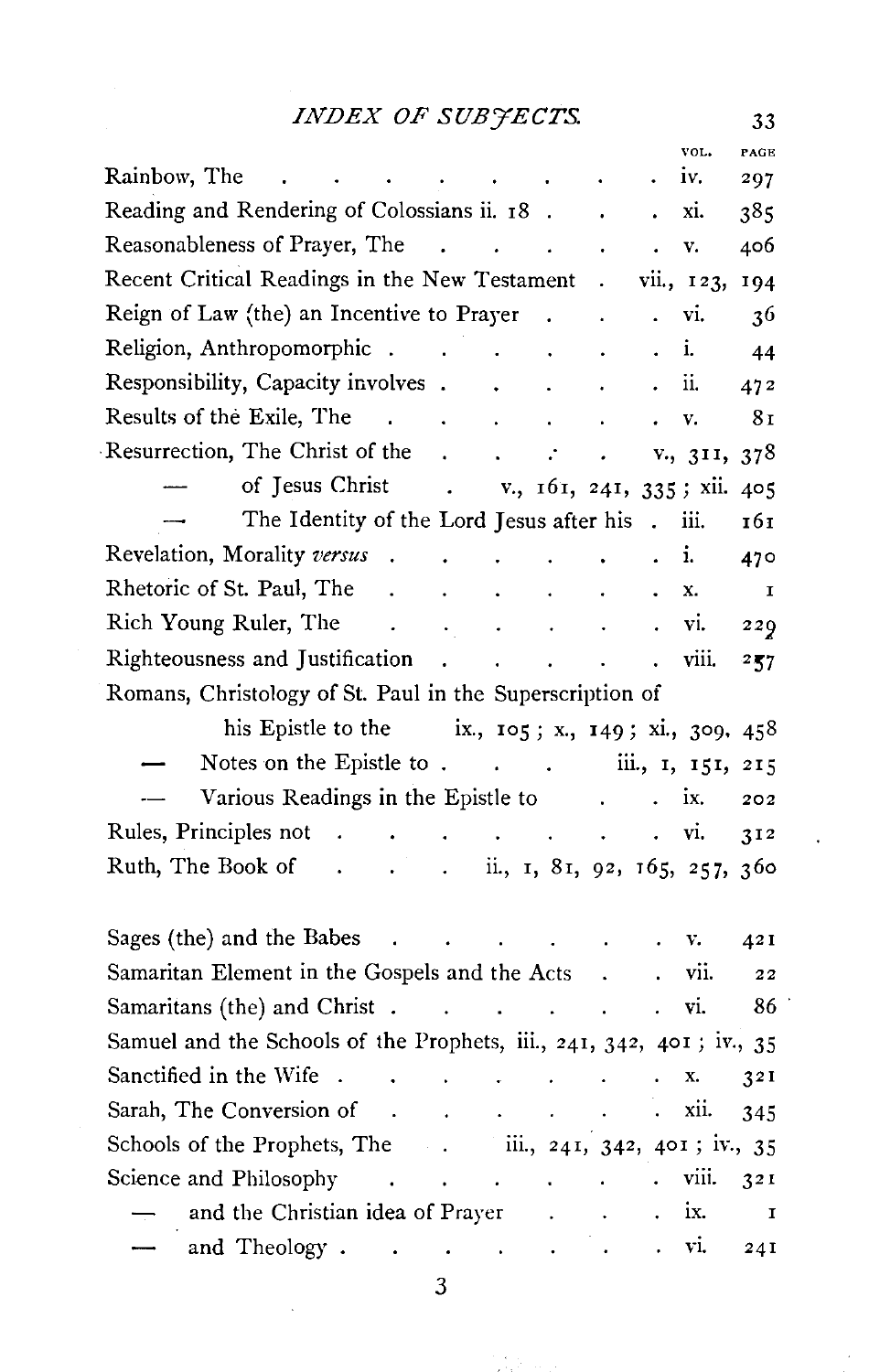# 34 *INDEX OF SUBJECTS.*

|                                                                         |                              |                      |                         |                      |                                              |                      | VOL.                | PAGE |
|-------------------------------------------------------------------------|------------------------------|----------------------|-------------------------|----------------------|----------------------------------------------|----------------------|---------------------|------|
| Scripture and the Theory of Development                                 |                              |                      |                         |                      | ٠                                            |                      | viii.               | 117  |
| Scriptures, Wresting the                                                | the contract of the contract |                      |                         | $\cdot$              |                                              |                      | xii., 23, 173       |      |
| Second Advent, The.                                                     | $\ddot{\phantom{0}}$         | $\sim$               | $\cdot$                 | $\ddot{\phantom{a}}$ | $\ddot{\phantom{0}}$                         | $\ddot{\phantom{0}}$ | ix.                 | 67   |
| Self-estimate of Jesus, The                                             |                              |                      |                         | $\sim$ $\sim$        |                                              |                      | . vi.               | 61   |
| Septuagint, The<br><b>Contract Contract Contract</b>                    |                              | <b>Service</b> State |                         |                      |                                              | $\ddot{\phantom{0}}$ | i., 15, 104         |      |
| Sermon on the Mount, The . i., 70, 128, 196; viii., 188; ix., 90        |                              |                      |                         |                      |                                              |                      |                     |      |
| Seven Churches of Asia, Epistles to . ii., 28, 115, 186, 374, 433       |                              |                      |                         |                      |                                              |                      |                     |      |
|                                                                         |                              |                      |                         |                      | iii., 48, 204, 282, 433                      |                      |                     |      |
| Sheep of Death, The                                                     |                              | $\bullet$            | $\bullet$               |                      |                                              |                      | x.                  | 466  |
| Sheep, The Door of the                                                  |                              |                      |                         |                      |                                              | $\ddot{\phantom{0}}$ | viii.               | 359  |
| Shiloah, The Waters of                                                  |                              |                      |                         |                      |                                              | $\cdot$              | VI.                 | 353  |
| Short Papers on Jeremiah                                                |                              | $\ddot{\phantom{0}}$ | $\mathbf{r}$            | $\ddot{\phantom{0}}$ |                                              |                      | vii., 241, 358, 453 |      |
|                                                                         |                              |                      |                         |                      |                                              |                      | viii., 59, 230, 304 |      |
| Simon and the Sinner.                                                   |                              | $\bullet$            | $\ddot{\phantom{0}}$    | $\bullet$            | ÷                                            |                      | vi.                 | 214  |
| Sirach, Jesus the Son of                                                | $\ddot{\phantom{0}}$         | $\ddot{\phantom{0}}$ |                         | $\ddot{\phantom{0}}$ |                                              |                      | xi.                 | 341  |
| Sixteenth Psalm, The<br>$\sim$                                          |                              | l.                   | $\ddot{\phantom{0}}$    | $\ddot{\phantom{0}}$ |                                              |                      | iv.                 | 34I  |
| Slang Words in the New Testament                                        |                              |                      | $\ddot{\phantom{0}}$    | $\cdot$              |                                              |                      |                     | 29   |
| Some Leading Ideas in St. Paul's Theology.                              |                              |                      |                         |                      |                                              |                      | viii.               | 40   |
| Recent Critical Readings in the New Testament, vii., 123, 194           |                              |                      |                         |                      |                                              |                      |                     |      |
| - Traces of a Hebrew Gospel                                             |                              |                      |                         |                      |                                              |                      | ix.                 | 316  |
| Spirit (the) and the Letter.                                            |                              | $\ddot{\phantom{0}}$ | $\cdot$                 |                      |                                              |                      |                     | 161  |
| Spiritual Forces<br><b>Carl Common</b>                                  |                              |                      | $\bullet$               | $\ddot{\phantom{0}}$ |                                              |                      | iii.                | 252  |
| Star (the) and the Candlestick                                          |                              |                      | $\ddot{\phantom{0}}$    |                      |                                              |                      | viii.               | 202  |
| Starlight to Sunlight, From                                             | $\ddot{\phantom{a}}$         | $\ddot{\phantom{0}}$ | $\ddot{\phantom{0}}$    | $\ddot{\phantom{0}}$ |                                              |                      | i.                  | 169  |
| Storming (the) of the Kingdom                                           |                              | $\ddot{\phantom{0}}$ | $\ddot{\phantom{0}}$    | $\ddot{\phantom{0}}$ | $\ddot{\phantom{0}}$                         |                      | v.                  | 197  |
| Strength of Weakness, The .                                             |                              | $\cdot$              | $\bullet$               | $\blacksquare$       |                                              |                      | iii.                | 174  |
| Studies in the Life of Christ, iii., 321; iv., 430; vii., 59, 161, 388; |                              |                      |                         |                      |                                              |                      |                     |      |
|                                                                         |                              |                      |                         |                      | viii., 23, 98, 182, 288, 431; ix., 122, 178; |                      |                     |      |
|                                                                         |                              |                      |                         |                      | x, 253; xi, 44; xii. 47, 258, 356, 405       |                      |                     |      |
| Style and Character of St. Peter                                        |                              |                      | and the contract of the |                      |                                              |                      | iii.                | 264  |
| Sun to stand still, Joshua commanding                                   |                              |                      |                         | $\ddot{\phantom{0}}$ |                                              |                      | i.                  | I    |
| Synonyms, Two New Testament                                             |                              |                      | $\ddot{\phantom{0}}$    |                      | $\bullet$                                    |                      | xi., 137, 320       |      |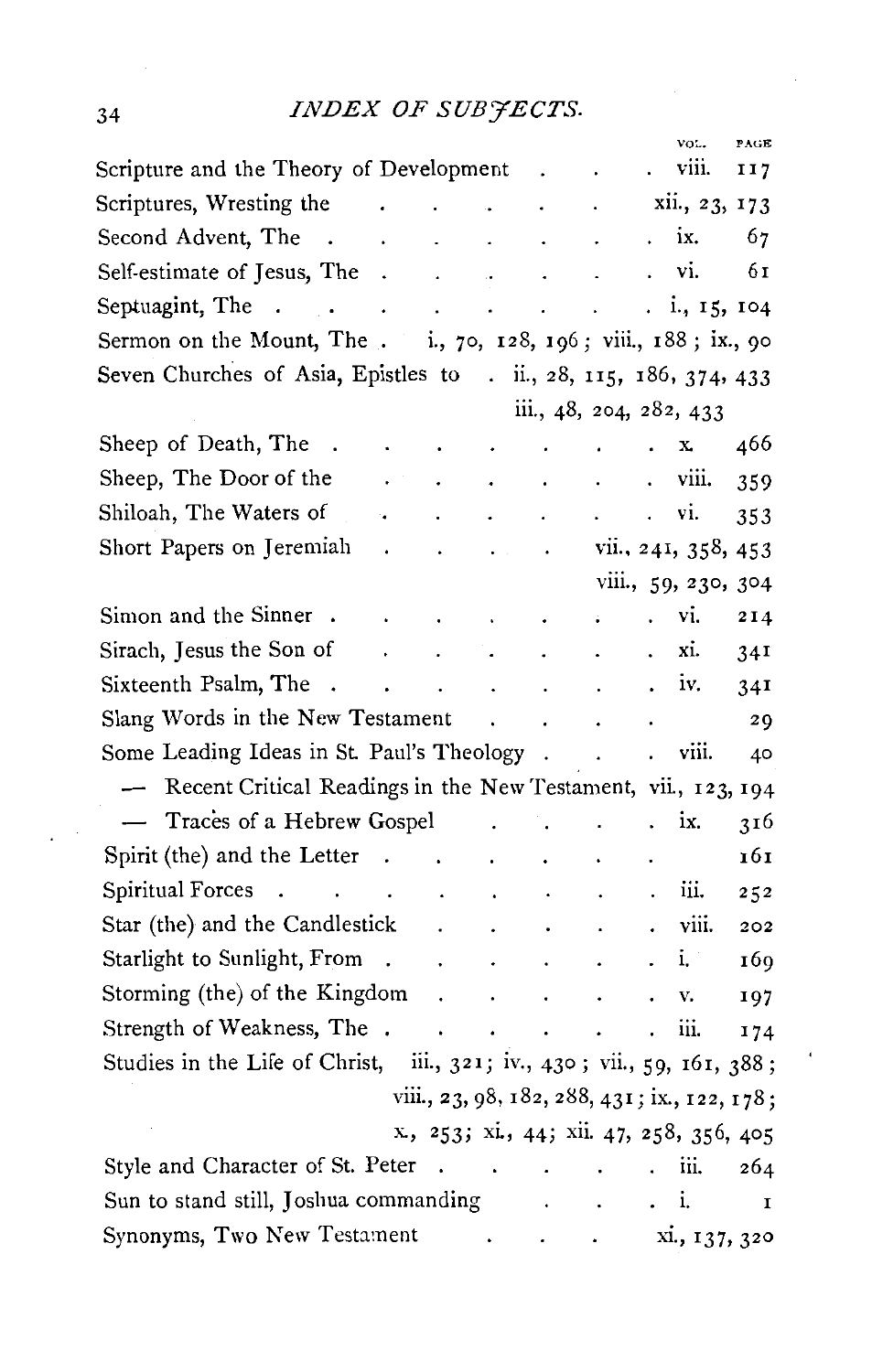|                                                                                           |                                               |                             |                                                                                                                  |                      |        | VOL.                                                                                                                              | PACE |
|-------------------------------------------------------------------------------------------|-----------------------------------------------|-----------------------------|------------------------------------------------------------------------------------------------------------------|----------------------|--------|-----------------------------------------------------------------------------------------------------------------------------------|------|
| Talmud, The, v., 81, 214, 362, 436; vi., 266, 344, 412; vii., 40, 295                     |                                               |                             |                                                                                                                  |                      |        |                                                                                                                                   |      |
| Christians in the .                                                                       |                                               |                             | the contract of the contract of                                                                                  |                      |        | vi.                                                                                                                               | 412  |
| Talmudic Cryptograph, A.                                                                  |                                               |                             | $\mathbf{r}^{\prime}$ , and $\mathbf{r}^{\prime}$ , and $\mathbf{r}^{\prime}$ , and $\mathbf{r}^{\prime}$        |                      |        | . vii.                                                                                                                            | - 40 |
| Teaching of Christ, The Later                                                             | $\mathbf{r} = \mathbf{r} \times \mathbf{r}$ . |                             | $\sim 10^{-11}$                                                                                                  | <b>Carl College</b>  |        | ix.                                                                                                                               | I22  |
| Temptation of Abraham, The                                                                |                                               |                             | $\mathbf{r} = \mathbf{r} \cdot \mathbf{r} = \mathbf{r} \cdot \mathbf{r} = \mathbf{r} \cdot \mathbf{r}$ . The set |                      |        |                                                                                                                                   | 314  |
| of Christ, The.                                                                           |                                               |                             | and a strong control of the state of                                                                             |                      |        | iii.                                                                                                                              | 32I  |
| That Christ spoke Greek .                                                                 |                                               |                             |                                                                                                                  |                      |        | $\ldots$ vi., 81, 161, 285, 367; vii., 278                                                                                        |      |
|                                                                                           |                                               |                             |                                                                                                                  |                      |        | [See also vii., 81, 368.]                                                                                                         |      |
| That Wicked Person                                                                        | the contract of the contract of               |                             |                                                                                                                  |                      | $\sim$ | iii.                                                                                                                              | 355  |
| Theology, Science and vi.                                                                 |                                               |                             |                                                                                                                  |                      |        |                                                                                                                                   | 241  |
| This Unnamed Feast: what was it? viii.                                                    |                                               |                             |                                                                                                                  |                      |        |                                                                                                                                   | 391  |
| Thresher, Parable of the Ploughman and i. 89                                              |                                               |                             |                                                                                                                  |                      |        |                                                                                                                                   |      |
| OPIAMBETQ, St Paul's Use of x., 403; xi., 78                                              |                                               |                             |                                                                                                                  |                      |        |                                                                                                                                   |      |
| Timothy, First Epistle to . ii., 59, 131, 209, 317, 396, 465                              |                                               |                             |                                                                                                                  |                      |        |                                                                                                                                   |      |
|                                                                                           |                                               |                             |                                                                                                                  |                      |        | iii., 74, 142, 224, 380; iv., 47, 191                                                                                             |      |
| Second Epistle to x., 116, 195, 291, 365, 443                                             |                                               |                             |                                                                                                                  |                      |        |                                                                                                                                   |      |
| Titus and Crete                                                                           |                                               |                             |                                                                                                                  |                      |        |                                                                                                                                   |      |
| Titus, Epistle to $\therefore$ $\therefore$ $\therefore$ $\therefore$ viii., 69, 131, 215 |                                               |                             |                                                                                                                  |                      |        |                                                                                                                                   |      |
| - Was he Circumcised?.                                                                    |                                               |                             |                                                                                                                  |                      |        | $\cdots$ $\cdots$ $\cdots$ $\cdots$ $\cdots$ $\cdots$ $\cdots$ $\cdots$ $\cdots$ $\cdots$ $\cdots$ $\cdots$ $\cdots$ $\cdots$     |      |
| Two New Testament Synonyms                                                                |                                               |                             |                                                                                                                  |                      |        | $\ldots$ , $\ldots$ , $\ldots$ , $\ldots$ , $\ldots$ , $\ldots$ , $\ldots$ , $\ldots$ , $\ldots$ , $\ldots$ , $\ldots$ , $\ldots$ |      |
|                                                                                           |                                               |                             |                                                                                                                  |                      |        |                                                                                                                                   |      |
| Uncircumcision, the Gospel of the                                                         |                                               |                             |                                                                                                                  |                      |        |                                                                                                                                   |      |
| Unnamed Feast, This: what was it?                                                         |                                               |                             |                                                                                                                  |                      |        | $\overline{\phantom{a}}$ viii.                                                                                                    |      |
| YIOΣ and TEKNON                                                                           |                                               | $\mathbf{r}$                | $\ddot{\phantom{a}}$                                                                                             | $\ddot{\phantom{a}}$ |        |                                                                                                                                   | 391  |
|                                                                                           |                                               | $\mathbf{r} = \mathbf{r}$ . |                                                                                                                  |                      |        | xi., 137, 320                                                                                                                     |      |
|                                                                                           |                                               |                             |                                                                                                                  |                      |        |                                                                                                                                   |      |
| Value of the Patristic Writings, &c. xi., 1, 85, 161, 241, 352, 430                       |                                               |                             |                                                                                                                  |                      |        |                                                                                                                                   |      |
|                                                                                           |                                               |                             | xii., 123, 217, 304                                                                                              |                      |        |                                                                                                                                   |      |
| Various Kinds of Messianic Prophecy viii., 241, 379                                       |                                               |                             |                                                                                                                  |                      |        |                                                                                                                                   |      |
| Readings in the Epistle to the Romans ix.                                                 |                                               |                             |                                                                                                                  |                      |        |                                                                                                                                   | 202  |
| in the New Testament                                                                      |                                               |                             |                                                                                                                  |                      |        |                                                                                                                                   | 375  |
| View of Life, the New Testament                                                           |                                               |                             |                                                                                                                  |                      |        | v.                                                                                                                                | 72   |
|                                                                                           |                                               |                             |                                                                                                                  |                      |        |                                                                                                                                   |      |

y.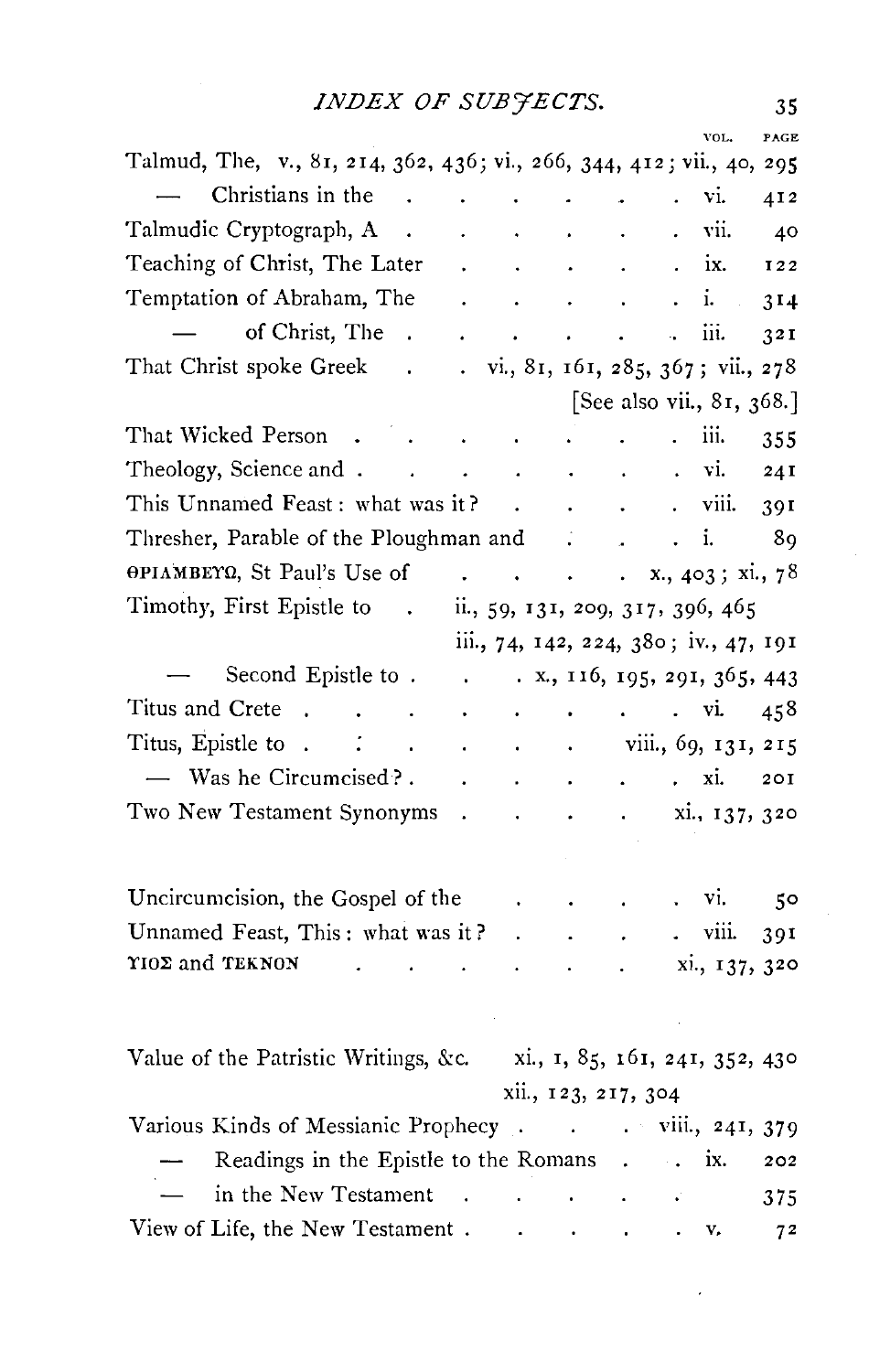# *INDEX OF SUB'JECTS.*

|                                              |                                 |                                                         |                         |                                                                                                 |                                          |                      | VOL.                                                                          | PAGE |
|----------------------------------------------|---------------------------------|---------------------------------------------------------|-------------------------|-------------------------------------------------------------------------------------------------|------------------------------------------|----------------------|-------------------------------------------------------------------------------|------|
| Vindictive Psalm (cix): An Apology for the.  |                                 |                                                         |                         |                                                                                                 |                                          |                      | ii.                                                                           | 325  |
| Psalms (the) Vindicated .                    |                                 |                                                         |                         |                                                                                                 | iii., 27, 101, 185, 452                  |                      |                                                                               |      |
|                                              |                                 |                                                         |                         |                                                                                                 | iv., 56, 212                             |                      |                                                                               |      |
|                                              |                                 |                                                         |                         |                                                                                                 |                                          |                      |                                                                               |      |
| Was Titus Circumcised?                       |                                 |                                                         |                         |                                                                                                 |                                          |                      | xi.                                                                           | 201  |
| Washing before Meat<br>$\sim$                | $\ddot{\phantom{a}}$            | $\sim$                                                  | ä.                      | $\ddot{\phantom{0}}$                                                                            | $\ddot{\phantom{0}}$                     |                      | viii.                                                                         | 467  |
| Waters of Shiloah, The                       |                                 | $\mathbf{L}^{\text{max}}$ and $\mathbf{L}^{\text{max}}$ | $\ddot{\phantom{0}}$    |                                                                                                 |                                          |                      | vi.                                                                           | 353  |
| Weakness, The Strength of .                  |                                 | $\ddot{\phantom{0}}$                                    | $\mathbf{a}$            |                                                                                                 |                                          |                      | iii.                                                                          | 174  |
| Wife, Sanctified in the                      | $\sim$                          | $\sim$ $\sim$                                           | $\sim 100$ km s $^{-1}$ |                                                                                                 |                                          |                      | x.                                                                            | 32I  |
| Wind and Fire, Ministers of God.             |                                 |                                                         |                         | $\mathbf{r} = \mathbf{r} \times \mathbf{r}$ , where $\mathbf{r} = \mathbf{r} \times \mathbf{r}$ |                                          | $\mathbf{L}$         | viii.                                                                         | 461  |
| Wisdom (the) of the Hebrews                  |                                 | $\mathbf{r} = \mathbf{r}$                               |                         |                                                                                                 | $\ldots$ xi., 321; xii., 381, 436        |                      |                                                                               |      |
| Wisdom of Solomon, The                       |                                 |                                                         | $\mathbf{v}$            | $\sim$                                                                                          | $\ddot{\phantom{a}}$                     |                      | $\frac{1}{2}$ , 329, 409                                                      |      |
| Wise (the) and the Foolish Hearers           |                                 |                                                         | $\sim$                  |                                                                                                 | $\sim$ $\sim$                            | $\ddot{\phantom{0}}$ | ix.                                                                           | 90   |
| With Persecutions<br>$\sim$                  | <b>Contract Contract Street</b> | $\ddot{\phantom{0}}$                                    | $\sim 10^{-10}$         | $\ddot{\phantom{0}}$                                                                            | $\sim$ $\sim$                            |                      | $\mathbf{v}$ iv.                                                              | 270  |
| Witnesses, the Cloud of Theorem 2014         |                                 |                                                         |                         |                                                                                                 | $\sim 100$ km s $^{-1}$                  |                      | $\mathbf{v} = \mathbf{v}$                                                     | 149  |
| Word Studies in the New Testament. .         |                                 |                                                         |                         | $\ddot{\phantom{0}}$                                                                            | ix., $345, 459$ ; x., $48$               |                      |                                                                               |      |
| Worship of Moloch, The                       |                                 |                                                         |                         | and the state of the                                                                            |                                          |                      | . vii.                                                                        | 318  |
| Wresting the Scriptures                      |                                 |                                                         |                         |                                                                                                 | the contract of the contract of the con- |                      | . xii., 23, 173                                                               |      |
| Wrestling, God with Man and Man with God.    |                                 |                                                         |                         |                                                                                                 |                                          |                      | x.                                                                            | 241  |
| Writer of the Fourth Gospel, The             |                                 |                                                         | $\mathbf{r}$            | $\ddot{\phantom{a}}$                                                                            | $\bullet$                                |                      | $\mathbf{v}$                                                                  | 56   |
| Writings of Apollos, The                     |                                 |                                                         |                         | and the state of the state of                                                                   |                                          |                      | $\frac{1}{2}$ , $\frac{1}{3}$ , $\frac{1}{3}$ , $\frac{1}{4}$ , $\frac{1}{9}$ |      |
|                                              |                                 |                                                         |                         |                                                                                                 |                                          |                      |                                                                               |      |
| Young Man (the) in the Linen Cloth.          |                                 |                                                         |                         |                                                                                                 |                                          |                      | i.                                                                            | 436  |
|                                              |                                 |                                                         |                         | $\ddot{\phantom{0}}$                                                                            |                                          |                      |                                                                               |      |
| Young Ruler, the Rich                        |                                 |                                                         |                         | $\bullet$                                                                                       |                                          |                      | vi.                                                                           | 229  |
|                                              |                                 |                                                         |                         |                                                                                                 |                                          |                      |                                                                               |      |
| Zion, the Spiritual Metropolis of the World. |                                 |                                                         |                         |                                                                                                 |                                          |                      | х.                                                                            | 134  |

 $3^6$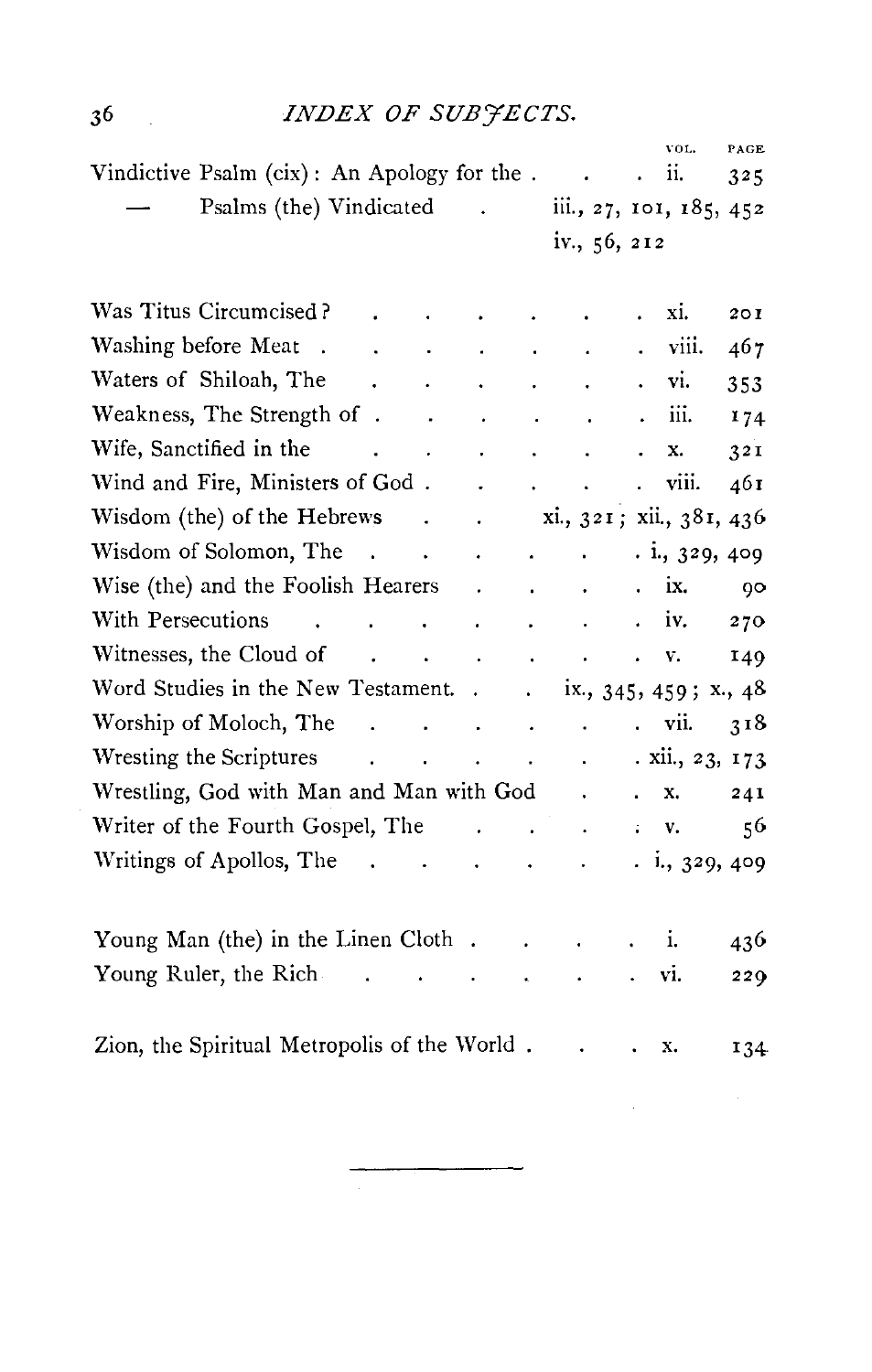# *INDEX OF SUBYECTS.* <sup>37</sup>

# BRIEF NOTICES OF BOOKS.

|                          | Abbott's Illustrated Commentary on the New Testament |                                   |                      |                      |                                             |                |                      | x.    | 394 |
|--------------------------|------------------------------------------------------|-----------------------------------|----------------------|----------------------|---------------------------------------------|----------------|----------------------|-------|-----|
|                          |                                                      |                                   |                      |                      |                                             |                |                      |       |     |
|                          | Adeney's Hebrew Utopia                               |                                   |                      |                      |                                             |                |                      | xi.   | 157 |
|                          | Barclay on the Talmud                                | $\ddot{\phantom{0}}$              | $\blacksquare$       | $\bullet$            | $\bullet$                                   |                |                      | vii.  | 240 |
|                          | Beet on Romans                                       | $\ddot{\phantom{1}}$              | $\sim$               |                      |                                             |                |                      | ix.   | 405 |
|                          | Holiness                                             |                                   | $\ddot{\phantom{0}}$ |                      |                                             |                |                      | xi.   | 480 |
|                          | Bible Readers' Commentary                            |                                   |                      |                      | $\mathbf{L} = \mathbf{L} \times \mathbf{L}$ |                |                      | X.    | 395 |
|                          | The Centenary<br>$\sim$                              |                                   |                      | $\ddot{\phantom{a}}$ | $\ddot{\phantom{0}}$                        |                |                      | xii.  | 239 |
|                          | Blackie's Natural History of Atheism.                |                                   |                      |                      | $\ddot{\phantom{a}}$                        |                |                      | vii.  | 160 |
|                          | Cambridge Bible for Schools.                         |                                   |                      |                      |                                             |                |                      |       |     |
|                          | Maclear on St. Mark                                  | $\mathcal{L}$                     |                      | $\sim$               | $\sim$                                      |                |                      | vi.   | 471 |
|                          | Joshua                                               |                                   |                      |                      |                                             |                |                      | viii. | 156 |
|                          | Carr on St. Matthew                                  | $\ddot{\phantom{a}}$              |                      |                      |                                             |                |                      |       | 156 |
|                          | Perowne on Jonah                                     | $\ddot{\phantom{0}}$              | $\ddot{\phantom{0}}$ | $\ddot{\phantom{0}}$ |                                             | ٠              | $\ddot{\phantom{a}}$ | ix.   | 160 |
|                          | Lias on I Corinthians.                               |                                   |                      | $\ddot{\phantom{0}}$ |                                             |                | $\bullet$            |       | 160 |
|                          | 2 Corinthians .                                      |                                   | $\ddot{\phantom{0}}$ | $\sim 10$            |                                             |                | $\ddot{\phantom{0}}$ | x.    | 393 |
|                          | Lumby on Acts                                        |                                   |                      | $\ddot{\phantom{0}}$ |                                             |                |                      |       | 393 |
|                          | Plumptre on St. Peter and St. Jude                   |                                   |                      |                      |                                             |                |                      |       | 394 |
|                          | Moule on Romans<br>$\sim$ $\sim$                     |                                   |                      | and the contract     | $\bullet$                                   |                |                      | xi.   | 158 |
|                          | Farrar on St. Luke                                   |                                   | $\sim$               | $\ddot{\phantom{0}}$ | ٠                                           |                |                      | xii.  | 171 |
|                          | Cheyne on Isaiah. Vol. i                             |                                   |                      |                      | $\mathcal{L}_{\rm{max}}$<br>$\bullet$       |                |                      | xi.   | 399 |
|                          | Clarke's Metrical Version of Job.                    |                                   |                      |                      |                                             | J.             |                      | xii.  | 400 |
|                          | Conder's Handbook to the Bible.                      |                                   |                      | $\mathbf{r}$         | $\ddot{\phantom{0}}$                        |                |                      | xi.   | 157 |
|                          | Constantinos Greek Commentary on St. Matthew and     |                                   |                      |                      |                                             |                |                      |       |     |
|                          | St. Mark<br>$\ddot{\phantom{a}}$                     | <b>Contract Contract Contract</b> |                      |                      | $\ddot{\phantom{0}}$                        |                |                      | ix.   | 325 |
|                          | Cox's Popular Exposition of the Book of Ruth         |                                   |                      |                      |                                             | $\overline{a}$ | a.                   | vii.  | 79  |
| $\overline{\phantom{a}}$ | <b>Expository Essays and Discourses</b>              |                                   |                      |                      |                                             |                | $\ddot{\phantom{a}}$ |       | 79  |
| $- -$                    | Salvator Mundi.                                      |                                   |                      |                      |                                             |                |                      |       | 157 |
|                          | A Day with Christ                                    |                                   |                      |                      |                                             |                |                      | viii. | 320 |
| $\overline{\phantom{0}}$ | Genesis of Evil.                                     |                                   |                      |                      |                                             |                |                      | xi.   | 398 |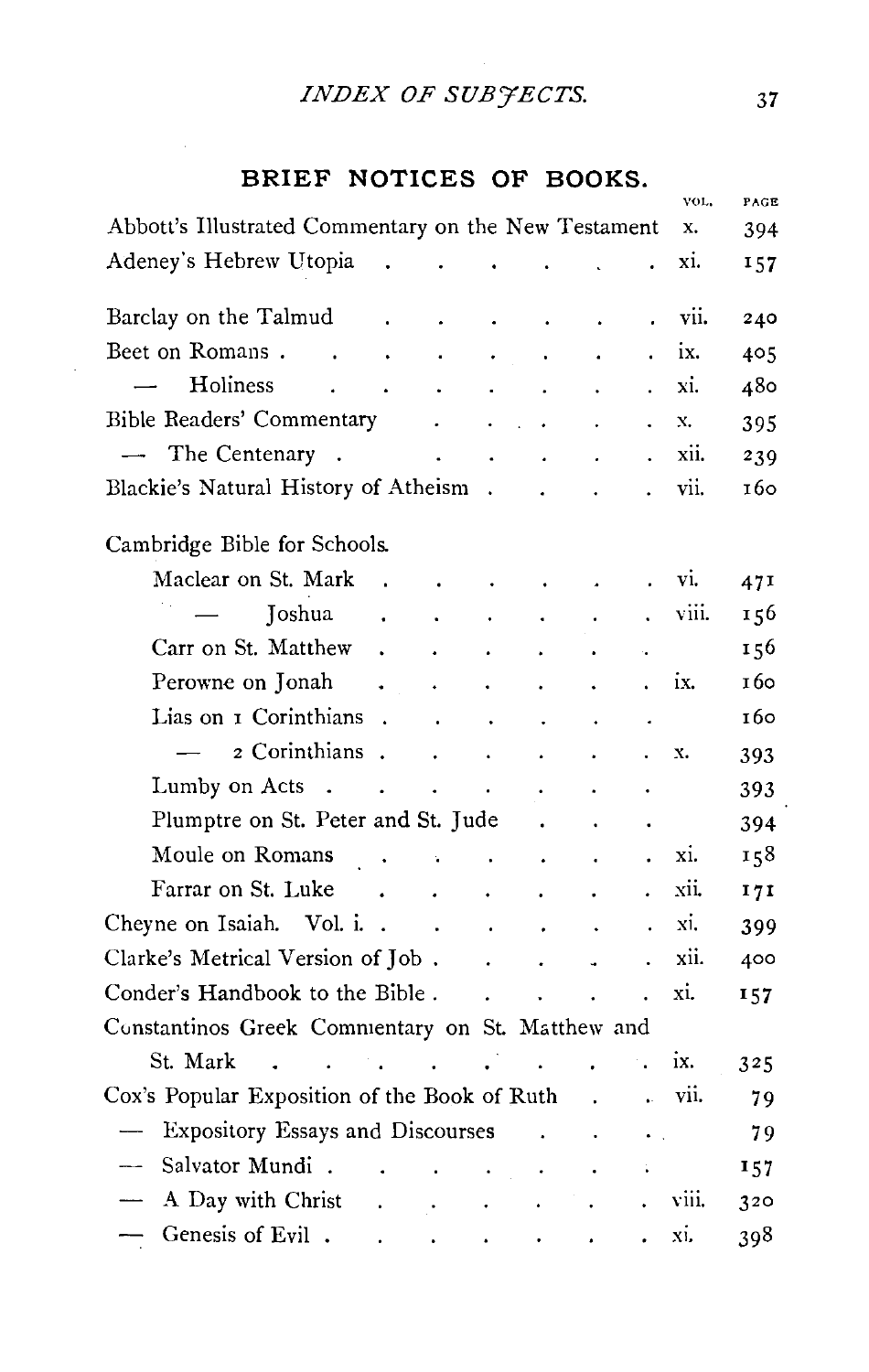# INDEX OF SUBJECTS.

|          |                                                 |                                                                                                                                            |                                                                                                                                                                                                                               |                           |                                           |                                                                                                        |                                             | VOL.        | PAGE             |
|----------|-------------------------------------------------|--------------------------------------------------------------------------------------------------------------------------------------------|-------------------------------------------------------------------------------------------------------------------------------------------------------------------------------------------------------------------------------|---------------------------|-------------------------------------------|--------------------------------------------------------------------------------------------------------|---------------------------------------------|-------------|------------------|
|          | Cremer's Biblico-Theological Lexicon of the New |                                                                                                                                            |                                                                                                                                                                                                                               |                           |                                           |                                                                                                        |                                             |             |                  |
|          | Testament                                       |                                                                                                                                            |                                                                                                                                                                                                                               |                           |                                           |                                                                                                        |                                             | $\cdot$ ix. | 159              |
|          | Dale's Lectures on Preaching                    |                                                                                                                                            | $\mathbf{v}^{(i)}$                                                                                                                                                                                                            | $\sim$                    | $\mathbf{L}^{(1)}$                        | $\mathbf{v}^{(i)}$                                                                                     |                                             | vii.        | 319              |
|          | Delitzsch's Hebrew New Testament.               |                                                                                                                                            |                                                                                                                                                                                                                               |                           |                                           | $\sim 10^{-10}$                                                                                        | $\ddot{\phantom{0}}$                        | x.          | 475              |
|          | Dyke's From Jerusalem to Antioch                |                                                                                                                                            |                                                                                                                                                                                                                               |                           |                                           |                                                                                                        | $\ddot{\phantom{0}}$                        | ii.         | 324              |
|          | Ellicott's New Testament, Vol. i.               |                                                                                                                                            |                                                                                                                                                                                                                               | $\mathbf{L}^{\text{max}}$ | $\mathbf{v}^{(i)}$                        | $\sim$                                                                                                 |                                             | vii.        | 236              |
|          |                                                 |                                                                                                                                            | Vol. ii.                                                                                                                                                                                                                      |                           |                                           | $\mathcal{L}^{\text{max}}(\mathcal{L}^{\text{max}})$                                                   | $\ddot{\phantom{a}}$                        | ix.         | 233              |
|          |                                                 |                                                                                                                                            | Vol. iii. and a control of the control of the control of the control of the control of the control of the control of the control of the control of the control of the control of the control of the control of the control of |                           |                                           |                                                                                                        |                                             | X.          | 391              |
|          | Ewald on the Old Testament. Vols. i. ii. .      |                                                                                                                                            |                                                                                                                                                                                                                               |                           |                                           | $\ddot{\psi}$                                                                                          | $\ddot{\phantom{0}}$                        | vii.        | 80               |
|          | Fairbairn's Studies in the History of Religion  |                                                                                                                                            |                                                                                                                                                                                                                               |                           |                                           |                                                                                                        | $\bullet$                                   |             | 79               |
|          | Farrar's Life and Work of St. Paul              |                                                                                                                                            |                                                                                                                                                                                                                               |                           |                                           | $\mathbf{r}^{\prime}$ and $\mathbf{r}^{\prime}$ and $\mathbf{r}^{\prime}$ and $\mathbf{r}^{\prime}$    | $\sim$                                      | Х.          | 389              |
|          | Fausset's Biblical Cyclopedia                   |                                                                                                                                            | <b>Contractor</b>                                                                                                                                                                                                             |                           | $\cdot$ $\cdot$                           | $\ddot{\phantom{a}}$                                                                                   |                                             | ix.         | 239              |
|          | Geikie's Life of Christ                         | <b>Contract Contract</b>                                                                                                                   | $\ddot{\phantom{0}}$                                                                                                                                                                                                          | $\ddot{\phantom{0}}$      | $\mathbf{L}$                              | $\ddot{\phantom{0}}$                                                                                   | $\hat{\bullet}$                             | vii.        | 404.             |
|          | Godet on St. Luke.                              | $\mathcal{L}^{\pm}$                                                                                                                        | $\ddot{\phantom{a}}$                                                                                                                                                                                                          |                           | $\mathbf{z} = \mathbf{z} + \mathbf{z}$ .  | $\sim$ $\sim$                                                                                          | $\ddot{\bullet}$                            | ii.         | 71               |
|          | — St. John                                      | $\mathbf{r} = \mathbf{r}$                                                                                                                  | $\sim 100$                                                                                                                                                                                                                    | $\sim 100$ km s $^{-1}$   | $\sim 100$                                | $\overline{\phantom{a}}$                                                                               | $\ddot{\phantom{0}}$                        | vii.        | 238              |
|          | Romans .                                        | $\sim$                                                                                                                                     | <b>Contract Contract</b>                                                                                                                                                                                                      |                           | $\sim$                                    | $\ddot{\phantom{0}}$                                                                                   | $\ddot{\phantom{0}}$                        | xii.        | 171              |
|          | Gordon's Life of our Lord.                      |                                                                                                                                            | $\mathcal{L}^{\mathcal{L}}$ and $\mathcal{L}^{\mathcal{L}}$ and $\mathcal{L}^{\mathcal{L}}$ and $\mathcal{L}^{\mathcal{L}}$                                                                                                   |                           |                                           |                                                                                                        |                                             | $\cdot$ ix. | 328              |
|          | Guillemard's Greek Testament                    |                                                                                                                                            |                                                                                                                                                                                                                               |                           |                                           |                                                                                                        |                                             | vii.        | 159              |
|          | Gurney's Revised English Bible                  |                                                                                                                                            |                                                                                                                                                                                                                               |                           | $\sim 100$                                | $\sim$ $\sim$                                                                                          |                                             | vi.         | 395              |
| Hamartia |                                                 | $\mathbf{r} = \left\{ \begin{array}{ll} 1 & \text{if} \ \mathbf{r} = \mathbf{r} \ \text{if} \ \mathbf{r} = \mathbf{r} \end{array} \right.$ |                                                                                                                                                                                                                               |                           | $\mathbf{A}^{(1)}$ and $\mathbf{A}^{(2)}$ |                                                                                                        | $\ddot{\phantom{0}}$                        | ix.         | 240              |
|          | Haupt on First Epistle of St. John.             |                                                                                                                                            |                                                                                                                                                                                                                               |                           |                                           | $\sim 10^{11}$ and $\sim 10^{11}$                                                                      |                                             | xi.         | 238              |
|          | Herbert's Sermons                               |                                                                                                                                            |                                                                                                                                                                                                                               |                           |                                           |                                                                                                        | $\ddot{\phantom{0}}$                        | viii.       | 319              |
|          | Modern Realism.                                 |                                                                                                                                            |                                                                                                                                                                                                                               | $\sim$                    | $\sim 10^{-11}$                           | $\sim$                                                                                                 | $\ddot{\phantom{0}}$                        | x.          | 238              |
|          | Hinton, James, Life and Letters of .            |                                                                                                                                            |                                                                                                                                                                                                                               |                           | $\sim$                                    | $\ddot{\phantom{0}}$                                                                                   |                                             | . vii.      | 319              |
|          | Jenner's Three Witnesses                        | <b>CALCO A</b>                                                                                                                             |                                                                                                                                                                                                                               |                           |                                           | $\mathcal{L}^{\mathcal{L}}$ and $\mathcal{L}^{\mathcal{L}}$ are the set of $\mathcal{L}^{\mathcal{L}}$ |                                             | ix.         | 3 <sup>2</sup> 7 |
|          | Laidlaw's Bible Doctrine of Man                 |                                                                                                                                            |                                                                                                                                                                                                                               |                           |                                           |                                                                                                        | $\ddot{\phantom{a}}$                        | xi.         | 240              |
|          | Leathes's Warburton Lecture                     |                                                                                                                                            | <b>Contract Contract Contract</b>                                                                                                                                                                                             |                           |                                           |                                                                                                        | and the second control of the second second | xii.        | 244              |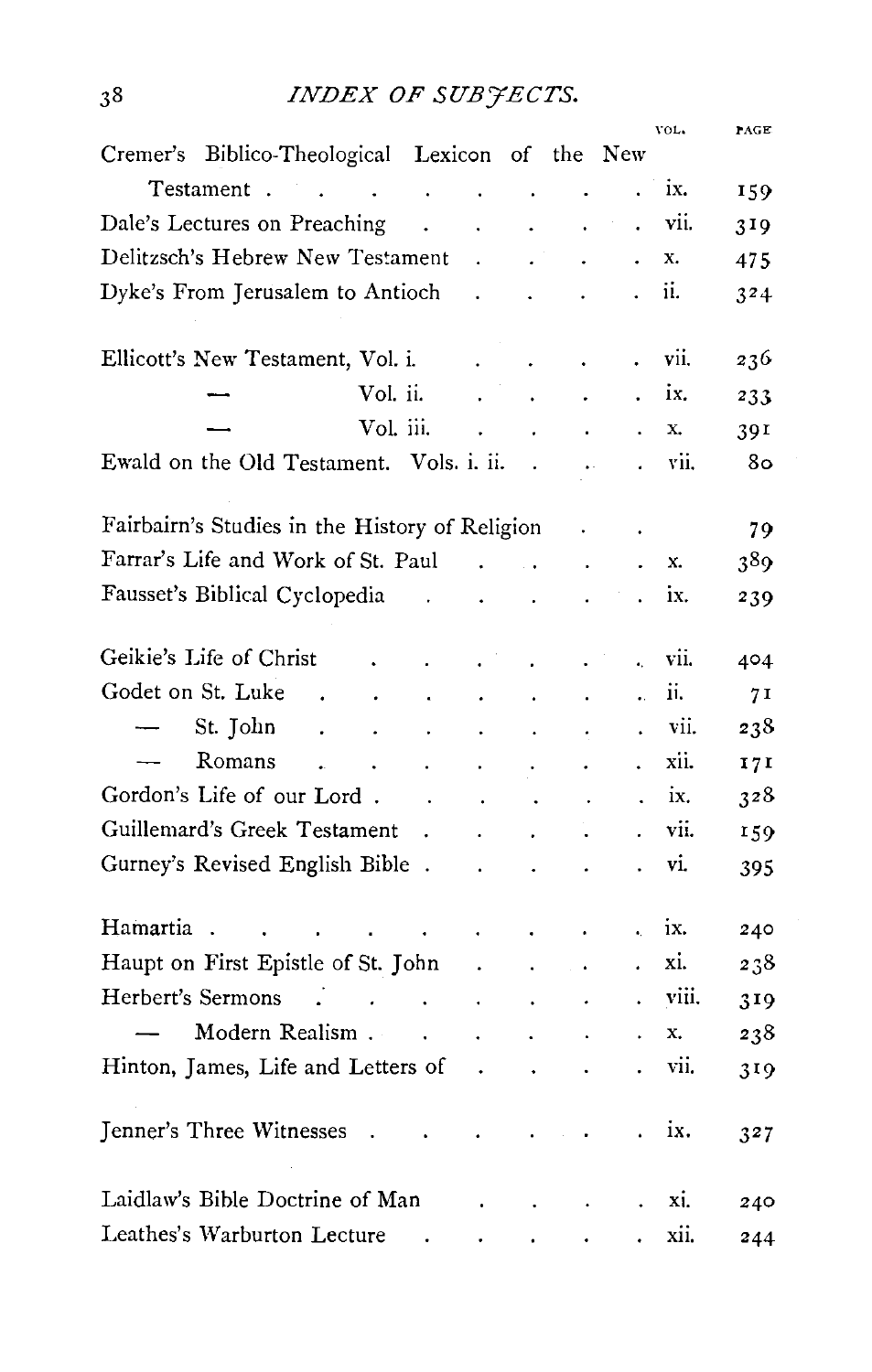| INDEX OF SUBJECTS.                                                                 |                           |            |                      |       | 39   |
|------------------------------------------------------------------------------------|---------------------------|------------|----------------------|-------|------|
| Legge's Religions of China                                                         |                           |            |                      | VOL.  | PAGE |
|                                                                                    |                           |            | $\blacksquare$       | xii.  | 242  |
| Maclaren's Week Evening Addresses                                                  |                           |            |                      | vii.  | 160  |
| Life of David as Illustrated by his Psalms                                         |                           |            |                      | xii.  | 172  |
| Mahaffy on the Mysteries                                                           | $\sim 100$                |            |                      | v.    | 47 I |
| Modern Review, The .<br>$\ddot{\phantom{0}}$<br>$\bullet$                          | $\ddot{\phantom{0}}$      |            |                      | xi.   | 158  |
| Oxford Bible<br>$\ddot{\phantom{0}}$                                               | $\ddot{\phantom{0}}$      |            |                      | ix.   | 326  |
| Plumptre's Seven Churches of Asia<br>$\ddot{\phantom{0}}$                          | $\ddot{\phantom{0}}$      | $\cdot$    | $\ddot{\phantom{0}}$ | vi.   | 472  |
| St. Paul in Asia Minor<br>$\ddot{\phantom{0}}$                                     |                           |            |                      |       | 472  |
| Epistle of St. James.<br>$\ddot{\phantom{0}}$                                      |                           |            |                      | vii.  | 319  |
| Pressensé's Contemporary Portraits<br>$\ddot{\phantom{0}}$                         |                           |            |                      | xii.  | 243  |
| Pulsford on Ephesians<br>$\ddotsc$<br>$\ddot{\phantom{0}}$<br>. .                  |                           |            |                      | iv.   | 400  |
| Reuss's Bible<br>$\ddot{\phantom{0}}$<br>$\blacksquare$                            |                           |            |                      | ix.   | 235  |
| Schaft's Through Bible Lands<br>$\ddot{\phantom{0}}$<br>$\sim$                     | $\cdot$                   |            |                      | X.    | 396  |
| Short's Sermons<br>and the contract of the<br>$\sim$                               | $\cdot$                   |            |                      | viii. | 158  |
| Speaker's Commentary.                                                              |                           |            |                      |       |      |
| The Old Testament, Vol. vi.                                                        |                           |            |                      | vii.  | 78   |
| The New Testament, Vol. i.                                                         |                           |            | $\ddot{\phantom{0}}$ | viii. | 155  |
| Vol. ii.                                                                           |                           |            |                      | xi.   | 237  |
| Symond's Future Punishment not Eternal.                                            |                           |            |                      | ix.   | 240  |
| Teachers' Bible<br>the contract of the contract of                                 | $\sim 10^{-11}$           |            |                      | viii. | 157  |
| Tomkin's Studies on the Life of Abraham.                                           |                           |            |                      | х.    | 392  |
| Van Lennep on Bible Lands.                                                         | $\mathbf{r} = \mathbf{r}$ |            |                      | iii.  | 472  |
| Whedon's Commentary on the New Testament . ii., 324; xii., 404                     |                           |            |                      |       |      |
| Wright on Zachariah<br>the contract of the contract of the                         |                           |            | . ix.                |       | 408  |
| Young's Concordance of the Bible<br>$\overline{\phantom{a}}$                       |                           | $\epsilon$ |                      | xi.   | 155  |
| Zoeckler's Cross of Christ.<br>$\bullet$ and $\bullet$ and $\bullet$ and $\bullet$ |                           |            |                      | vii.  | 320  |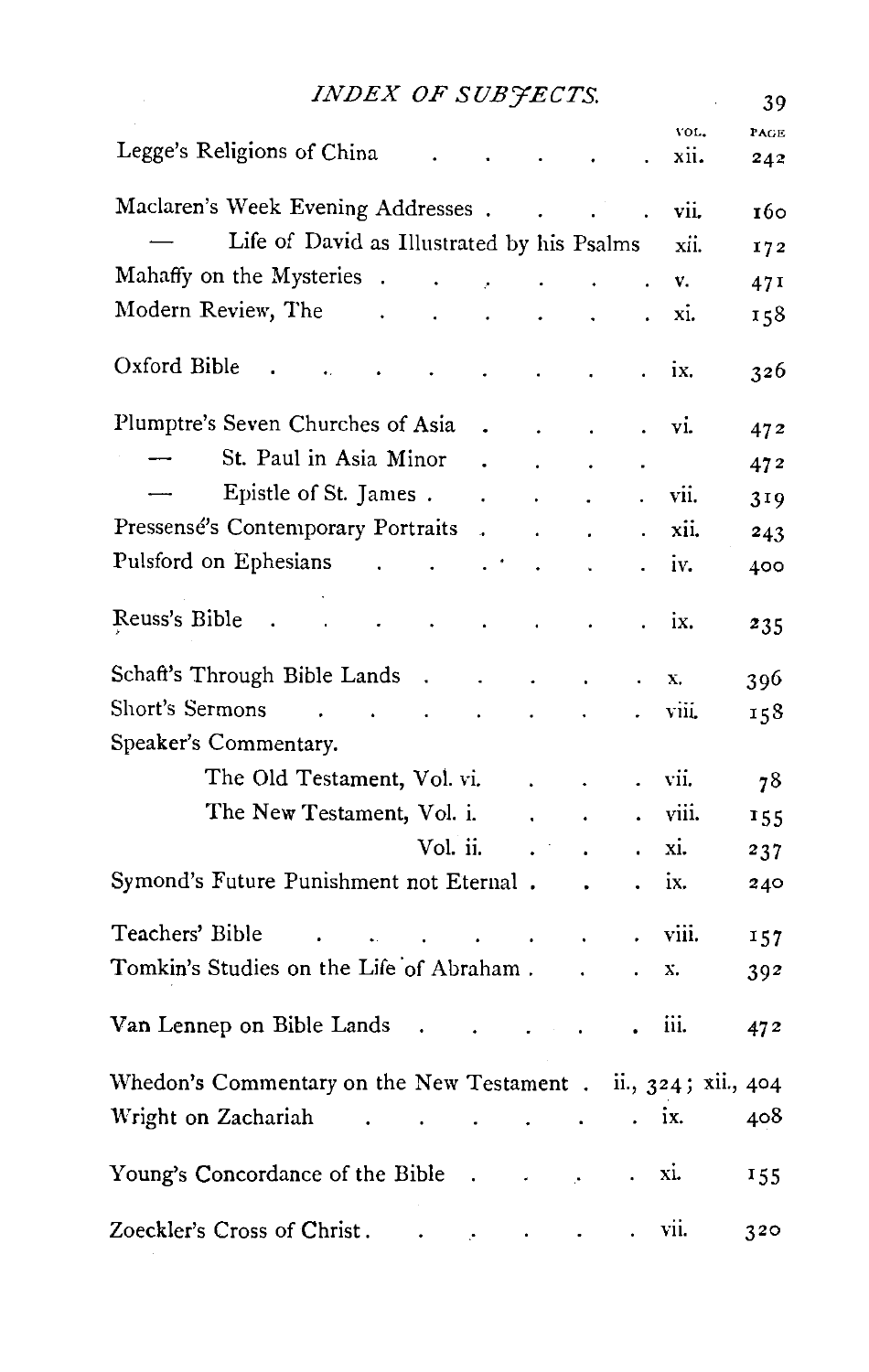$\mathcal{L}_{\rm{max}}$ 

|                                                                     |  | vol. | PAGE |  |  |  | VOL.                                                    | PAGE |
|---------------------------------------------------------------------|--|------|------|--|--|--|---------------------------------------------------------|------|
| Genesis ii. 5 vii 465   Job i. ii. iv. 81, 161                      |  |      |      |  |  |  |                                                         |      |
| $v. \t. \t. \t. \t viii. 449$                                       |  |      |      |  |  |  | iii. $\cdots$ $\cdots$ $\cdots$ $\cdots$ $\cdots$ $24I$ |      |
| $v - x$ , xi, 215                                                   |  |      |      |  |  |  | iv. v. $32I$                                            |      |
| xviii. $1-15$ xii. 345                                              |  |      |      |  |  |  | vi. vii. $\cdot \cdot \cdot$ 401                        |      |
| $\overline{x}$ xii. $\overline{1}-\overline{1}9$ i.                 |  |      | 314  |  |  |  | viii. v. 26                                             |      |
| xxxii. vii. 409                                                     |  |      |      |  |  |  | ix. x. $v.36$ , $113$                                   |      |
| $24-28$ X. 241                                                      |  |      |      |  |  |  |                                                         |      |
|                                                                     |  |      |      |  |  |  | xii.-xiv. v. 172, 273                                   |      |
| Exodus xxxiii. $15 \cdot \cdot \cdot \text{vi. } 467$               |  |      |      |  |  |  | $xv. \t v. \t v. \t vi. \t v.$                          |      |
|                                                                     |  |      |      |  |  |  | xvi. xvii.                                              |      |
| Leviticus x. $\cdots$ viii. 346                                     |  |      |      |  |  |  | xviii. 176                                              |      |
|                                                                     |  |      |      |  |  |  | xix. vii. 264, 321                                      |      |
| Numbers xxii. 28-30 $\begin{cases} i. 366 \\ viii. 397 \end{cases}$ |  |      |      |  |  |  |                                                         |      |
|                                                                     |  |      |      |  |  |  | $xxi. \t \t \tviii. \tI$                                |      |
| Joshua iv. $9 \cdot \text{viii. } 109, 315$                         |  |      |      |  |  |  | $xxii.$ $\ldots$ $81$                                   |      |
| $x. 12-15$ i. I                                                     |  |      |      |  |  |  | $xxiii. \t \t \t161$                                    |      |
| Judges vi. $36-40$ iii. 295                                         |  |      |      |  |  |  | xxiv. $173$                                             |      |
|                                                                     |  |      |      |  |  |  | $XXV.$ 270                                              |      |
| Ruth i. $I - 5$ . ii.                                               |  |      | 8I   |  |  |  | xxvi. 279                                               |      |
| $6-22$                                                              |  |      | 92   |  |  |  | xxvii $ix. 284$                                         |      |
| ii.                                                                 |  |      | 165  |  |  |  | xxviii ix. 293, 329                                     |      |
| iii. $\blacksquare$                                                 |  |      | 257  |  |  |  | xxix. xxx. $\cdot$ $\cdot$ $\cdot$ ix. 430              |      |
| iv. $\cdots$                                                        |  |      | 360  |  |  |  | $\overline{xx}$ $x$ . 27                                |      |
|                                                                     |  |      |      |  |  |  | xxxii. 1-6. x. 99, 113                                  |      |
| 2 Kings i. 10–12. iii. $452$                                        |  |      |      |  |  |  | xxxii. 6, xxxiii. 33. x. 173                            |      |
| ii. 23, 24 414                                                      |  |      |      |  |  |  | $xxxxiv. \t\t\t\t \t\t\t341$                            |      |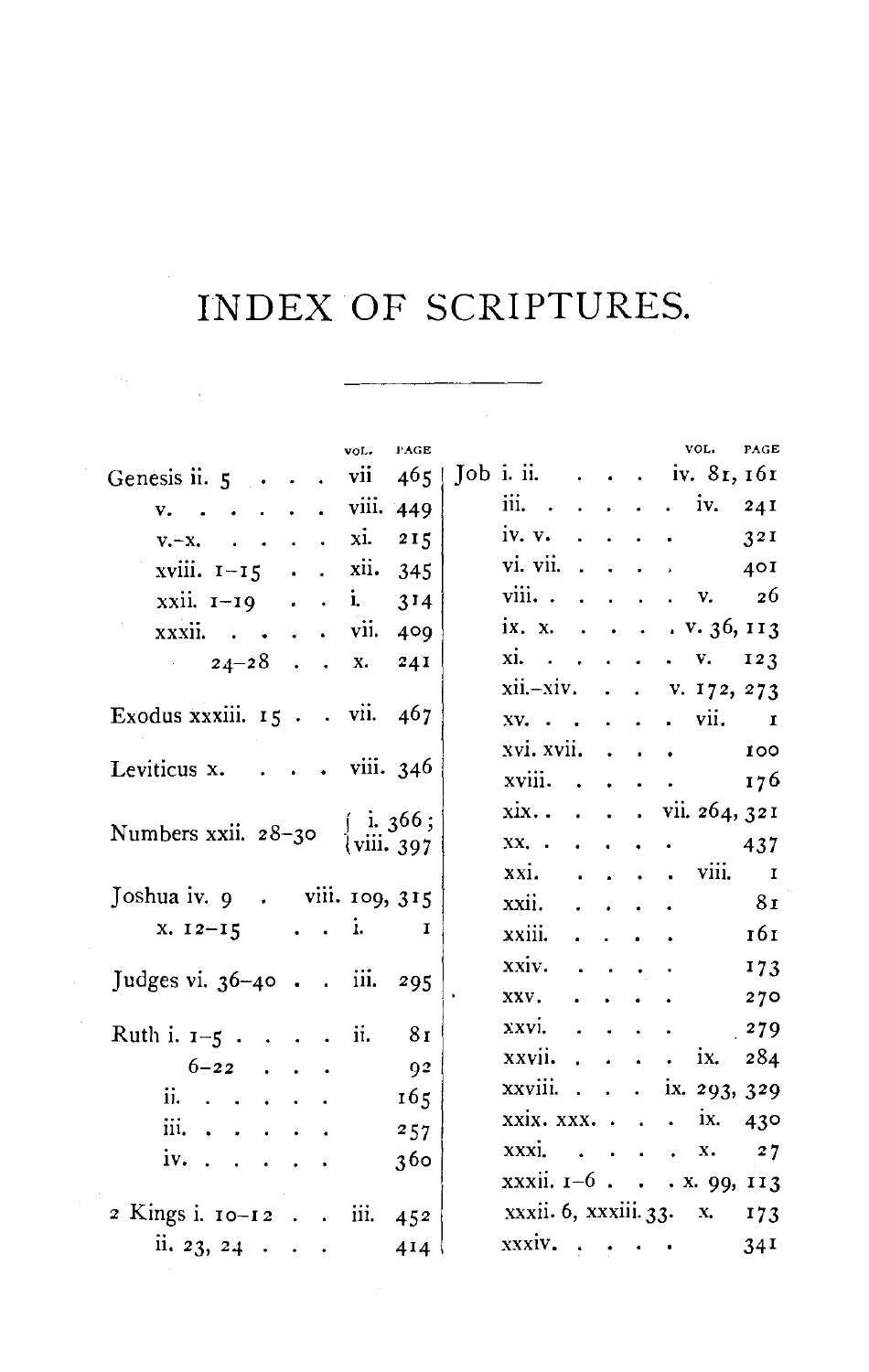| VOL.<br>PAGE                                                                                           | VOL.<br>$\textbf{PAGE}$                                                  |
|--------------------------------------------------------------------------------------------------------|--------------------------------------------------------------------------|
| Job xxxv. $\cdot$ .<br>$\cdot$ xi.<br>-33                                                              | Isaiah vii. $14$<br>x.<br>33 <sup>T</sup>                                |
| xxxvi., xxxvii.<br>264<br>$\mathbf{r} = \mathbf{r}$                                                    | viii. 6 vi.<br>353                                                       |
| xii. I,<br>xxxviii.-xlii. 6                                                                            | xxviii. $7-13$ i.<br>- 98                                                |
| † 143, 199                                                                                             | $23 - 29$<br>89                                                          |
| $x$ lii. $7-17$ .<br>245                                                                               | xliii. 25-28 ix.<br>150                                                  |
|                                                                                                        | $\frac{1}{x}$ . 19.<br>Х,<br>433                                         |
| Psalm vii. iv.<br>59                                                                                   | $l$ xvi. $5 \cdot \cdot \cdot \cdot \cdot$ ix.<br>53                     |
| $xvi. \t\t\t\t \t\t\t$<br>$\mathbf{L}^{\text{max}}$<br>$\ddot{\phantom{0}}$<br>34 <sup>1</sup>         |                                                                          |
| xix. .<br>$\cdot$ $\cdot$ ix.<br>4 <sup>2</sup>                                                        |                                                                          |
| $\sin 7-9$<br>xii.<br>$\ddot{\phantom{a}}$<br>- 89                                                     | Jeremiah xviii. 1-10 . iv.<br>469                                        |
| $XXXV$ .<br>$\cdot$ iv.<br>64                                                                          | xxxi. $31-34$ .<br>xi.<br>- 65                                           |
| xlix.<br>$\ddot{\phantom{a}}$<br>$\mathbf{r}$<br>466<br>$\ddot{\bullet}$<br>$\ddot{\phantom{0}}$<br>x. | xliii.<br>$\cdot \cdot \cdot$ X,<br>397                                  |
| $-1v_0$ .<br>iv.<br>-67<br>$\ddot{\phantom{0}}$<br>$\ddot{\phantom{a}}$<br>$\mathbf{v}$                | xliv. 29, 30.<br>397                                                     |
| lviii.<br>$\mathbf{r}$<br>$\ddot{\phantom{a}}$<br>212<br>$\bullet$ .<br>$\bullet$                      |                                                                          |
| $\lim_{n \to \infty}$<br>$\bullet$ .<br>$\bullet$<br>$\sim$ $\sim$<br>219                              | Ezekiel xxix.<br>397                                                     |
| lxix.<br>225<br>$\mathbf{A}^{\mathrm{max}}$<br>$\blacksquare$<br>$\bullet$                             | XXX.<br>$\mathcal{L}(\mathbf{z})$ , and $\mathcal{L}(\mathbf{z})$<br>397 |
| lxxxvii.<br>$\ddot{\phantom{a}}$<br><b>X.</b><br>134                                                   |                                                                          |
| $xc \cdot \cdot \cdot \cdot \cdot \cdot ix$<br>361                                                     | Hosea i.-xiv. ix. $24I$                                                  |
| xcix. 8.<br>150                                                                                        | i. 4, 6, 8–10. $x$<br>422                                                |
| $\bullet$<br>civ. $4 \cdot \cdot \cdot$<br>. viii.                                                     | ii. $1, 21, 22$<br>422                                                   |
| 461<br>$c$ ix $\cdots$ ii.                                                                             |                                                                          |
| 325                                                                                                    | Wisdom of Solomon . i. 329, 409                                          |
| $\csc x$ . $\sin x$ . $\sin x$ . $\sin x$ .<br>309                                                     |                                                                          |
| cxxxvii.<br>232                                                                                        | St. Matthew ii. $13-15$ vi. 401                                          |
| Proverbs xi. 321; xii. 381, 436                                                                        | iii. 8<br>$\cdot$ iv. 157                                                |
|                                                                                                        | $11-16.$ ix $81$                                                         |
| Ecclesiastes i. $i - i i$ . ix.<br>409                                                                 | iv. $\mathbf{I}-\mathbf{I}\mathbf{I}$ iii.<br>32I                        |
| i. $12-18$<br>-61<br>x.                                                                                | $17 \cdot \cdot \cdot \cdot \cdot \cdot 100 \cdot 430$                   |
| ii. $1-3$<br>165<br>$\mathbf{L} = \mathbf{L}$<br>$\ddot{\phantom{a}}$                                  | i. 70, 128,<br>$\mathbf{1}$                                              |
| $4 - I I$<br>313<br>$\mathcal{L}^{\mathcal{L}}$                                                        | v.-vii. $\cdots$ (196; viii. 188)                                        |
| $12-26$ xii.                                                                                           | vi. I2. vii.<br>130                                                      |
| 70                                                                                                     | vii. $24-27$ . ix. 90                                                    |
| Song of Solomon viii. 6, 7                                                                             |                                                                          |
| 386<br>x.                                                                                              | ix. $36 \ldots \ldots \ldots$ iv.<br>$3^\circ$                           |
|                                                                                                        | $x. 24, 25 \cdot \cdot \cdot \cdot x$ i.<br>179                          |
| Isaiah vi. xi.<br>119                                                                                  | $x$ i. $1-6$ . v.<br>$I$ $I$                                             |
| vi. 9, 10 vii.<br>47I                                                                                  | $xi. 7-15$<br>98<br>$\bullet$                                            |
|                                                                                                        |                                                                          |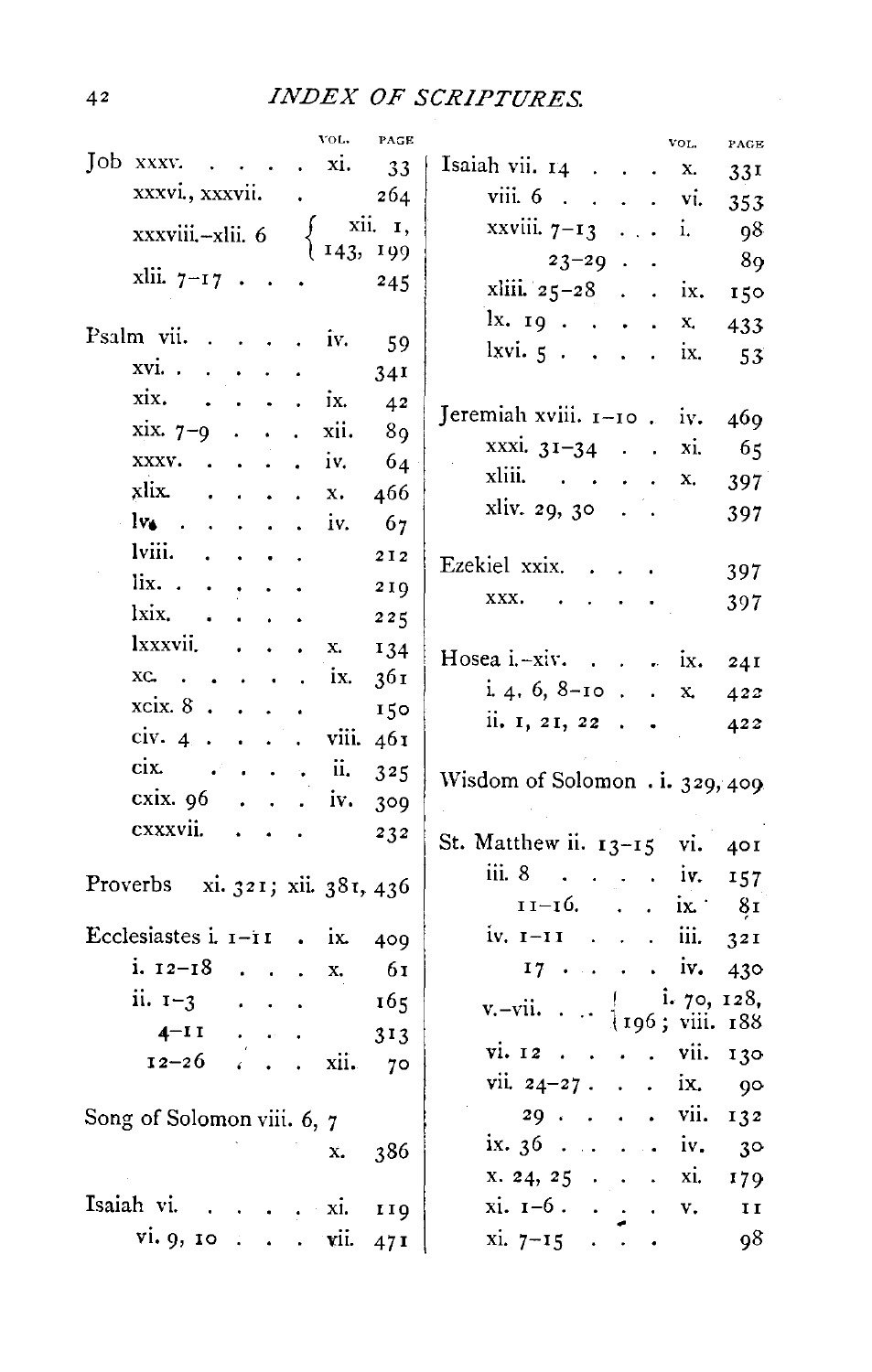|                                                                                 | VOL.                                   | PAGE             | vot.<br>PAGE                                                                                                                      |
|---------------------------------------------------------------------------------|----------------------------------------|------------------|-----------------------------------------------------------------------------------------------------------------------------------|
| St. Matthew xi. 12.                                                             | iii.<br>$\ddot{\phantom{0}}$           | 252              | St. Luke iv. 1-13.<br>iii.<br>$\ddot{\phantom{a}}$<br>3 <sup>21</sup>                                                             |
| xi. 12, 13                                                                      | $\mathbf{v}$ .<br>$\ddot{\phantom{0}}$ | 197              | $14 - 32$ .<br>$\cdot$ iv.<br>430                                                                                                 |
| $15 \cdot \cdot$<br>$\ddot{\phantom{0}}$                                        | ii.<br>$\ddot{\phantom{0}}$            | 472              | xi.<br>vi. $40$ .<br>178<br>$\sim$ 40 $\,$<br>$\sim$                                                                              |
| 16-20 .<br>$\ddot{\phantom{0}}$                                                 | v.<br>$\ddot{\phantom{0}}$             | 257              | ix.<br>$47 - 49$ .<br>$\ddot{\phantom{0}}$<br>-90                                                                                 |
| $20 - 24$ .<br>$\ddot{\phantom{0}}$                                             | $\vec{\bullet}$                        | 387              | vii. 6<br>iv.<br>$\ddot{\phantom{a}}$<br>3 <sup>I</sup>                                                                           |
| 25, 26<br>$\ddot{\phantom{a}}$<br>$\ddot{\phantom{0}}$                          |                                        | 421              | $36 - 50$ .<br>vi.<br>2I4<br>$\ddot{\phantom{a}}$<br>$\ddot{\phantom{0}}$                                                         |
|                                                                                 |                                        | vii. 215,        | viii. 49.<br>iv.<br>3I<br>$\sim$ $\sim$<br>$\ddot{\phantom{0}}$                                                                   |
| $25 - 30$                                                                       |                                        | 249, 348.        | viii.<br>ix.<br>148<br>$\ddot{\phantom{0}}$<br>$\ddot{\phantom{a}}$<br>$\ddot{\phantom{0}}$                                       |
| 27.<br>$\ddot{\phantom{0}}$                                                     | vi.<br>$\sim$ .                        | - 6 I            | $xi. 5-10$<br>318<br>$\mathcal{L}_{\bullet}$                                                                                      |
| $28, 29$ .<br>$\ddot{\phantom{a}}$                                              | ÷.                                     | 142              | xii. 29 .<br>i.<br>$\ddot{\phantom{a}}$<br>249<br>$\cdot$<br>$\sim$                                                               |
| $28 - 30$ .<br>$\ddot{\phantom{0}}$                                             | xi.<br>$\ddot{\phantom{a}}$            | 101              | $35 - 38$ .<br>$\overline{\phantom{a}}$ viii.<br>$\ddot{\phantom{a}}$<br>420                                                      |
| xii. 15-21.<br>$\ddot{\phantom{a}}$                                             | iii.<br>$\cdot$                        | 16               | xiv. 26.<br>ix.<br>$\overline{a}$<br>420<br>$\sim$<br>$\overline{a}$                                                              |
| xiv. xv.                                                                        | $\mathbf{r}$                           | viii. 148        | $xy. 11-32.$<br>$+137$<br>$\ddot{\phantom{a}}$<br>$\overline{a}$                                                                  |
| xvii. 20                                                                        | ix.<br>$\ddot{\phantom{a}}$            | 3 <sub>0</sub> 7 | xvii. 6<br>307                                                                                                                    |
| xix. 21<br>l.<br>$\ddot{\phantom{0}}$                                           | vi.<br>$\ddot{\phantom{0}}$            | 229              | viii. 365<br>$7-10$ .<br>$\overline{a}$<br>$\overline{a}$                                                                         |
| 24.<br>$\ddot{\phantom{a}}$<br>$\ddot{\phantom{0}}$                             | iii.<br>ä.                             | 369              | xviii. 5<br>iv.<br>$\ddot{\phantom{a}}$<br>3 <sup>2</sup><br>$\ddot{\phantom{a}}$<br>$\sim$                                       |
| $27 - 29$ .                                                                     | $\cdot$ iv.                            | 256              | iii.<br>369<br>25<br>$\sim$ $\sim$<br>$\sim$ .<br>$\ddot{\phantom{0}}$                                                            |
| $xx. 1-16$ .<br>$\ddot{\phantom{a}}$                                            | iii. 81, 427                           |                  | xxii. 35, 36 .<br>vi.<br>$\ddot{\phantom{0}}$<br>312                                                                              |
| xxv. 5.<br>$\ddot{\phantom{a}}$<br>$\cdot$                                      | ix.<br>$\ddot{\phantom{0}}$            | 67               | xxiii. 27-31<br>367<br>xii.<br>$\ddot{\phantom{a}}$<br>$\ddot{\phantom{a}}$                                                       |
| xxvi. 28<br>$\ddot{\phantom{a}}$<br>$\ddot{\phantom{a}}$                        | xii.<br>÷.                             | - 49             | 37 <sup>1</sup><br>34<br>$\mathcal{L}(\mathcal{L})$ , and $\mathcal{L}(\mathcal{L})$<br>$\ddot{\phantom{a}}$                      |
|                                                                                 |                                        |                  | $\mathcal{L}^{\text{max}}$ , $\mathcal{L}^{\text{max}}$<br>37 <sup>2</sup><br>43                                                  |
| St. Mark i. 12, 13.                                                             | iii.                                   | 32I              | 380<br>46<br>والمواليون                                                                                                           |
| 14, 15.                                                                         | iv.<br>$\mathcal{L}^{\pm}$             | 430              |                                                                                                                                   |
| iii. 14<br>$\ddot{\phantom{a}}$<br>$\ddot{\phantom{0}}$<br>$\ddot{\phantom{0}}$ | i.<br>$\ddot{\phantom{0}}$             | 29               | ii. 49, 103,<br>, 285, 386<br>St. John i. 1-18 $\begin{cases} 11 \\ 177 \end{cases}$                                              |
| v. 35<br>$\ddot{\phantom{0}}$<br>$\ddot{\phantom{0}}$                           | iv.                                    | 3 <sup>T</sup>   | i. 4<br>v.<br>72<br>$\mathbf{r}$                                                                                                  |
| vi. 20                                                                          | vii.                                   | 136              | i. 18<br>ix.<br>385<br>$\mathcal{L}_{\text{max}}$<br>$\ddot{\phantom{a}}$<br>$\overline{a}$<br>$\overline{\phantom{a}}$           |
| 22<br>$\ddot{\phantom{a}}$                                                      |                                        | 133              | iii.<br>5 <sup>2</sup><br>134<br>$\ddot{\phantom{a}}$                                                                             |
| vi. viii. .<br>$\ddot{\phantom{a}}$<br>$\ddot{\phantom{0}}$                     | viii.<br>$\ddot{\phantom{a}}$          | 148              | - ii. 1–11<br>304<br>V.<br>$\cdot$                                                                                                |
| vii.3<br>$\ddot{\phantom{1}}$<br>$\ddot{\phantom{0}}$                           |                                        | 467              | iv.<br>179<br>$\overline{\mathbf{4}}$<br>r.<br>$\ddot{\phantom{0}}$<br>$\ddot{\phantom{0}}$                                       |
| 19<br>$\ddot{\phantom{0}}$<br>$\lambda$                                         | iii.                                   | 308              | iii. 8<br>xii.<br>237<br>$\ddot{\phantom{0}}$<br>$\ddot{\phantom{0}}$<br>$\cdot$                                                  |
| $ix.33-50.$                                                                     | xi.                                    | 79               | viii.<br>39I<br>V. I.<br>÷.<br>$\ddot{\phantom{0}}$<br>$\ddot{\phantom{a}}$<br>i.                                                 |
| x.25<br>$\ddot{\phantom{a}}$<br>$\ddot{\phantom{0}}$                            | iii.                                   | 369              | vii.<br>194<br>3, 4.<br>$\ddot{\phantom{0}}$<br>$\ddot{\phantom{0}}$<br>$\bullet$                                                 |
| 29, 30.                                                                         | ii.                                    | 245              | viii. 148<br>yi.<br>$\sim$ $\sim$<br>$\ddot{\phantom{0}}$<br>$\ddot{\phantom{0}}$<br>$\ddot{\phantom{0}}$<br>$\ddot{\phantom{0}}$ |
| 30<br>$\ddot{\phantom{0}}$<br>$\sim$ .<br>ŀ.                                    | iv.<br>$\ddot{\phantom{0}}$            | 256              | vii. 53-viii. 11<br>ix.<br>24<br>$\ddot{\phantom{0}}$                                                                             |
| xiv. 51, 52                                                                     | i.                                     | 436              | vii.<br>ix. 4<br>197<br>$\sim$ 4<br>$\ddot{\phantom{0}}$                                                                          |
| xv. 34.<br>$\sim$<br>$\ddot{\phantom{0}}$                                       | xii.<br>$\ddot{\phantom{0}}$           | 374              | viii.<br>$\mathbf{r} = \mathbf{r} \mathbf{r}$ .<br>359<br>x. 7<br>$\ddot{\phantom{a}}$<br>$\bullet$                               |
|                                                                                 |                                        |                  |                                                                                                                                   |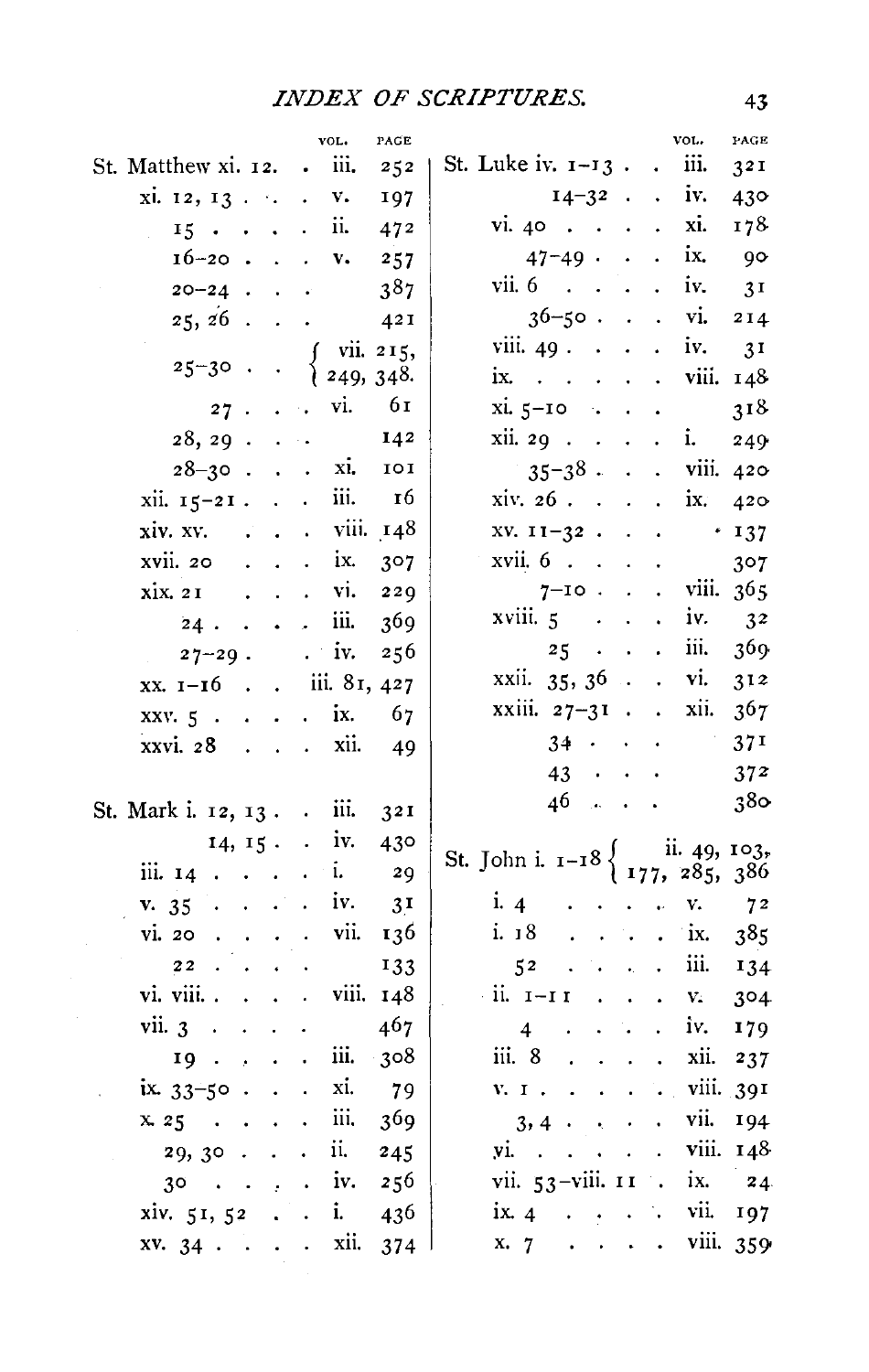| PAGE<br>VOL.                                                     | VOL.<br>PAGE                                                                                                      |
|------------------------------------------------------------------|-------------------------------------------------------------------------------------------------------------------|
| St. John xi. $1-46$ . ix. $183$   Romans xiv. 6. ix.             | 218                                                                                                               |
| xiii. 1 xi. 475; xii. 82                                         | $xvi. 5 \cdot \cdot \cdot$<br>219                                                                                 |
| $12 - 16$<br>xi.<br>180                                          | $\omega_{\rm{eff}}$                                                                                               |
| xiv. 2, 3 iii. $62$                                              | I Corinthians<br>$\mathbf{I}$                                                                                     |
| 180<br>xv. 20. xi.                                               | v. $1-5$ , $13$ $\}$ $\cdot$ $\cdot$ iii.<br>355                                                                  |
| xvii. 24 iii. 62                                                 | vi. $1 - 7$ i.<br>142                                                                                             |
| $x$ ix. 26.<br>xii.<br>373                                       | $vii.$ $\ldots$ $\ldots$ $\ldots$<br>237                                                                          |
| $28. \cdot \cdot \cdot$<br>374                                   | 388<br>$3 \cdot \cdot \cdot \cdot \cdot$ ix.                                                                      |
| $28-37$ . vi. 17, 129                                            | $14 \cdot \cdot \cdot \cdot$<br>32I<br>X.                                                                         |
| $30. \cdot \cdot \cdot \cdot \cdot$ xii.<br>380                  | $xi$ . $i \cdot \cdot \cdot$<br>xi.<br>${\bf 20}$                                                                 |
| Acts i i.<br>156                                                 | $2$ Corinthians ii. $5-11$ iii.<br>355                                                                            |
| ii.<br>393                                                       | $\overline{\text{ii}}$ . $\overline{\text{14}}$<br>403<br>$\mathbf{x}_\bullet$                                    |
| $xi. 20$ ix.<br>385                                              | $V.$ IO $\cdot \cdot \cdot$<br>i.<br>267                                                                          |
| xiii. 19, 20 vii.<br>198                                         | iii.<br>vii. $8-13$<br>355                                                                                        |
| xxi. 28. ix.<br>377                                              | xii.9<br>174<br>$\mathbf{L}^{(1)}$                                                                                |
|                                                                  | $13, 14$ . . iv.<br>33                                                                                            |
| $\ldots$ $\ldots$ $\ldots$ $\ldots$<br>Romans i.<br>$\mathbf{I}$ |                                                                                                                   |
| f ix. 105;<br>{ xi. 309, 458<br>i. $1 - 7$                       | Galatians i. 19. x.<br>162                                                                                        |
|                                                                  | ii. $3-5$<br>xi.<br>20I                                                                                           |
| i. 3, 4 X.<br>149                                                | $18$ ix.<br>392                                                                                                   |
| $7 \cdot \cdot \cdot \cdot \cdot \cdot \cdot$ ix.<br>210         | $20 \cdot \cdot \cdot \cdot$<br>iii.<br>62                                                                        |
| $3^2$ .<br>213<br>$\ddot{\phantom{a}}$<br>$\ddot{\phantom{0}}$   | vi. $1-5$ . x.<br>8 <sub>I</sub>                                                                                  |
| ii. iii.<br>151                                                  |                                                                                                                   |
| $17 \cdot \cdot \cdot \cdot \cdot$ ix.<br>214                    | Philippians ii. 1 . ix.<br>390                                                                                    |
| iii.<br>iii.<br>215                                              |                                                                                                                   |
| iv. $18, 19$ . ix. $215, 392$                                    | Colossians i. $3-5$ x 74                                                                                          |
| 215                                                              | i. 24 vii. 224, 474                                                                                               |
| vii. $6, 25$<br>216                                              | $27 \cdot \cdot \cdot \cdot \cdot \text{ix.}$<br>284                                                              |
| viii. $38, 39$ iii.<br>119                                       | $\ddot{\text{a}}$ .<br>384<br>$\mathbf{z} = \mathbf{z} + \mathbf{z} + \mathbf{z} + \mathbf{z}$ . The $\mathbf{z}$ |
| $ix, 3 \cdot \cdot \cdot \cdot \cdot \text{vi.}$                 | $\mathbf{r} = \mathbf{r} + \mathbf{r} + \mathbf{r}$ .<br>403<br>$15 -$<br>X.                                      |
| 177                                                              | xi.<br>18<br>$\mathbf{r} = \mathbf{r} + \mathbf{r} + \mathbf{r}$ .<br>$3^{8}5$                                    |
| 5 ix. 217, 397; x. 232<br>$19-24$ iv.                            | $22, 23$ xii.<br>289                                                                                              |
| 469<br>$xi$ . 6                                                  |                                                                                                                   |
| ix.<br>$\mathcal{L}^{\pm}$<br>217                                | I Timothy i. $I-8$ . ii. 59                                                                                       |
| xii. II.<br>218                                                  | $8 - 17$ .<br>131                                                                                                 |
| xiii.5<br>218                                                    | i. $18$ -ii. 8<br>209                                                                                             |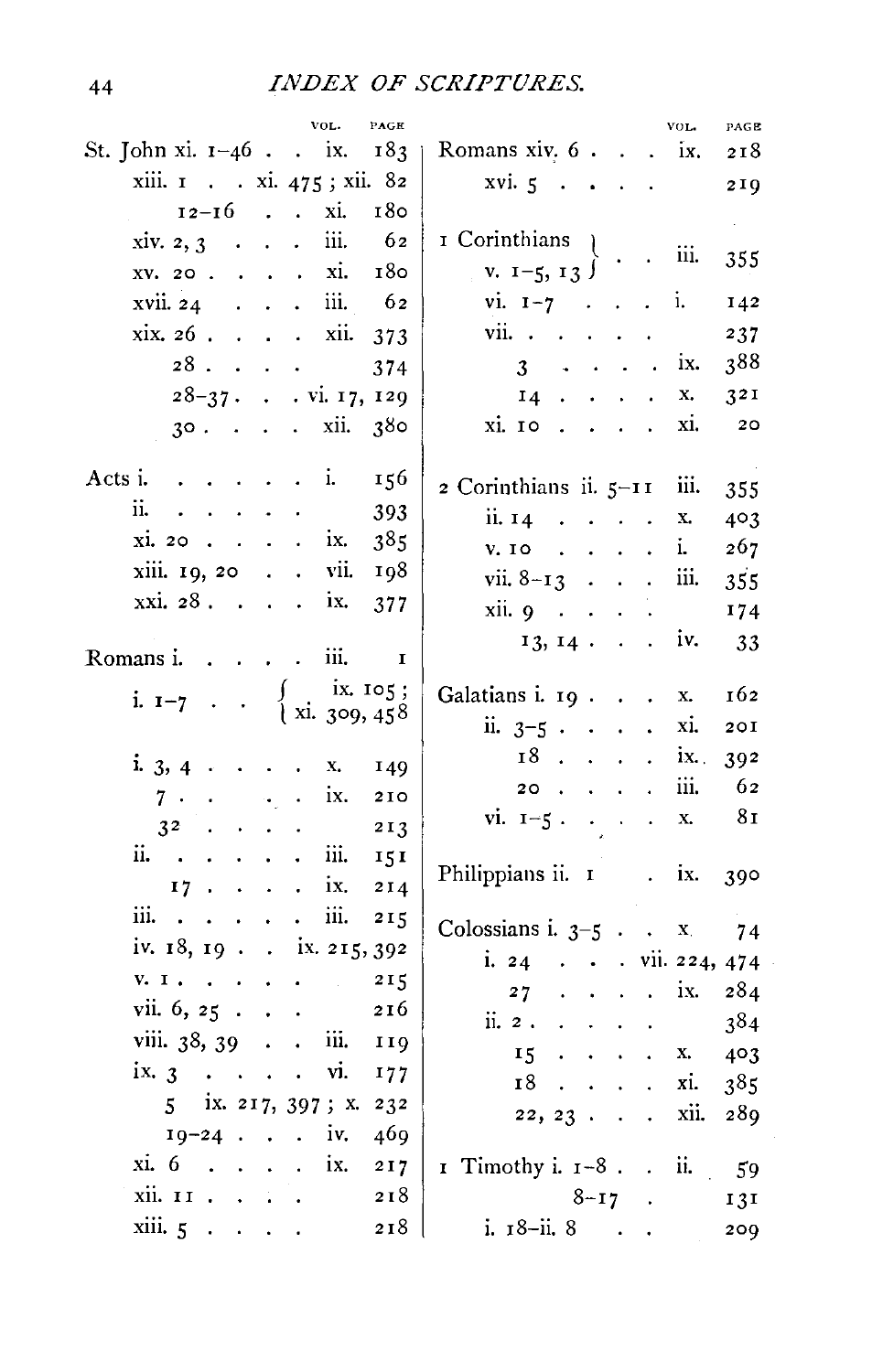| VOL.<br>PAGE                                                              | VOL.<br>PAGE                                                                                                                                                                                        |
|---------------------------------------------------------------------------|-----------------------------------------------------------------------------------------------------------------------------------------------------------------------------------------------------|
| $\bar{x}$ Timothy ii. $9-\bar{x}$ . ii.<br>317                            | Hebrews ii. $10 - 14$ . i.<br>418                                                                                                                                                                   |
| iii. $1 - 7$<br>396                                                       | iv. $2 \cdot \cdot \cdot \cdot \cdot \cdot$ vii.<br>205                                                                                                                                             |
| $8 - 15$<br>465                                                           | $\overline{1}x$ , 4, $\overline{4}$ , $\overline{4}$ , $\overline{4}$<br>vi.<br>469                                                                                                                 |
| 15, 16 iii.<br>74                                                         | $15 - 22$<br>vii.<br>73                                                                                                                                                                             |
| $16$ ix.<br>382                                                           | $x$ i. $11$<br>xii.<br>$\mathbf{L}^{\text{max}}$<br>345                                                                                                                                             |
| iii.<br>142<br>iv. $1-5$ .                                                | xii. I<br>$\mathcal{L}(\mathcal{L}^{\mathcal{L}}(\mathcal{L}^{\mathcal{L}}(\mathcal{L}^{\mathcal{L}}(\mathcal{L}^{\mathcal{L}}(\mathcal{L}^{\mathcal{L}}(\mathcal{L}^{\mathcal{L}})))$<br>149<br>v. |
| $6 - 16$<br>224                                                           | xiii. 22.<br>vii.<br>155                                                                                                                                                                            |
| $v. 1-16.$<br>380                                                         |                                                                                                                                                                                                     |
| $17-25$ iv.<br>47                                                         | $I$ Peter<br>iv.<br>113                                                                                                                                                                             |
| $vi. I-2I$<br>191                                                         | iii. $15 \cdot \cdot \cdot \cdot$<br>208<br>vii.                                                                                                                                                    |
|                                                                           |                                                                                                                                                                                                     |
| $2$ Timothy i. $1-18$ .<br>x.<br>195                                      | 2 Peter iv. 372, 446                                                                                                                                                                                |
| ii. $1-26$<br>291                                                         | i. $16-20$ i.<br>16 <sub>9</sub>                                                                                                                                                                    |
| iii. $i - 16$<br>365                                                      | 1 John iii. 1 vii.<br>208                                                                                                                                                                           |
| iv. $1-22$<br>443                                                         | v. 18<br>$\mathcal{L}(\mathcal{A})$ , and $\mathcal{L}(\mathcal{A})$                                                                                                                                |
| 286<br>$13 \cdot \cdot \cdot \cdot \cdot$ i.                              | 210                                                                                                                                                                                                 |
| Titus i. 1-11 viii.<br>69                                                 | iii.<br>Jude $9 \cdot \cdot \cdot \cdot$<br>10                                                                                                                                                      |
| i. $12-i$ i. $15 \cdot \cdot \cdot$<br>131                                |                                                                                                                                                                                                     |
| iii.<br>215                                                               | 28<br>Revelation i. $1-9$ . . ii.                                                                                                                                                                   |
|                                                                           | $10 - 20$ .<br>115                                                                                                                                                                                  |
| Philemon $18$ , $19$ . $\ldots$ ix.<br><b>22I</b>                         | $20.$ $\ddot{\text{v}}$ viii.<br>202                                                                                                                                                                |
|                                                                           | 186<br>ii.<br>ii. $1-7$                                                                                                                                                                             |
| Hebrews. $329,409$                                                        | $8$ II.<br>374                                                                                                                                                                                      |
| i. 1, 2. i. 60; x. 275                                                    | $12-17$<br>433                                                                                                                                                                                      |
| $3, 4$ i. 119                                                             | - 48<br>$18 - 29$<br>iii.                                                                                                                                                                           |
| $5 \cdot \cdot \cdot \cdot \cdot \cdot \cdot 1.185,279$                   | iii. $1-6$<br>204                                                                                                                                                                                   |
| 6.<br>349                                                                 | 282<br>$7 - 13$                                                                                                                                                                                     |
| $7 \cdot \cdot \cdot \cdot \cdot \cdot \cdot \cdot \cdot \cdot \cdot 461$ | $14-22$<br>433                                                                                                                                                                                      |
| $7-9$ i. 447                                                              | vi. 3.<br>iv.<br>297                                                                                                                                                                                |
| ii.<br>8,9.<br>295<br>$\sim 10^{-1}$ and $\sim 10^{-1}$                   | ii.<br>$xii.$ IO $\cdot \cdot \cdot$<br>405                                                                                                                                                         |
|                                                                           |                                                                                                                                                                                                     |